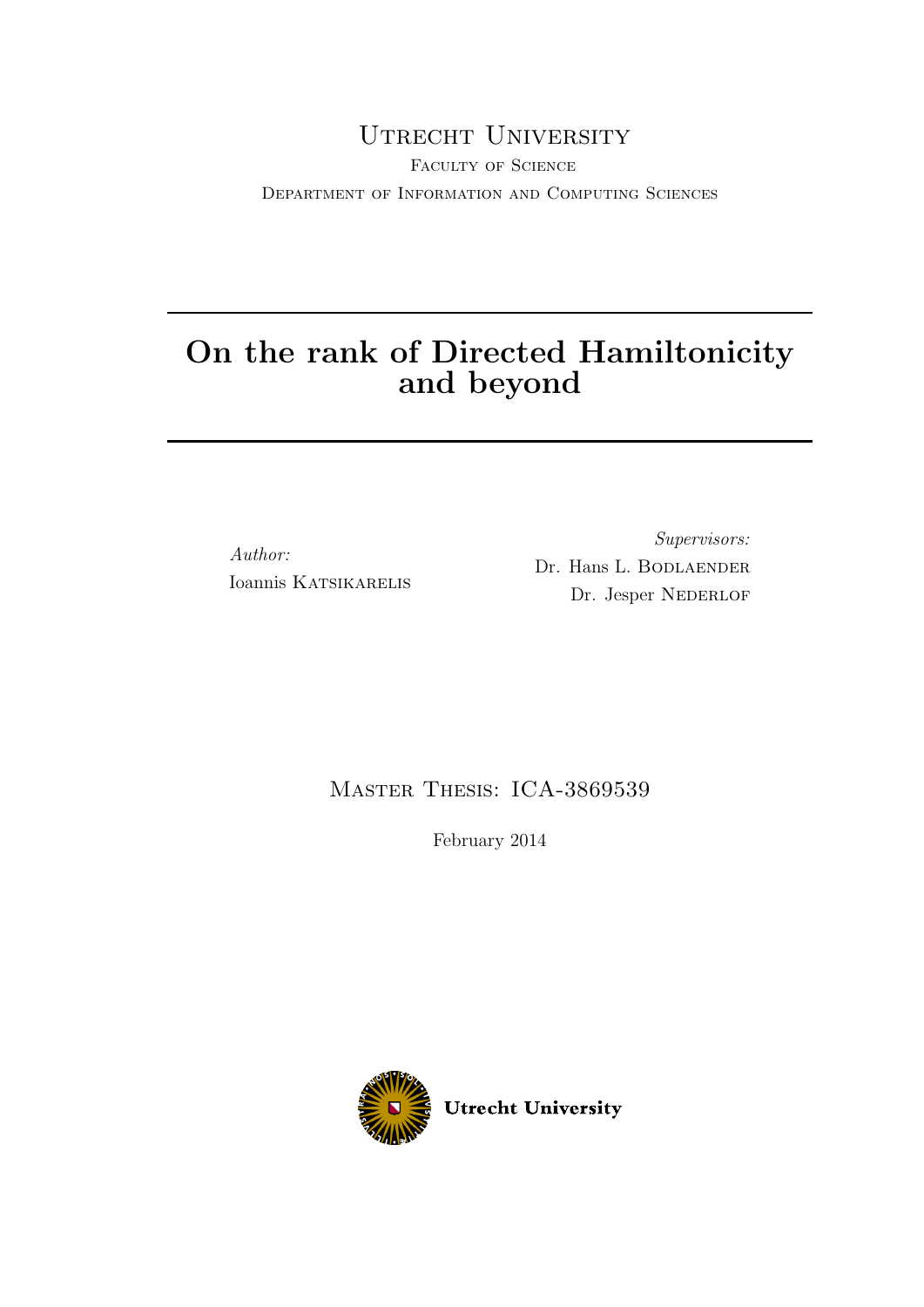#### <span id="page-1-0"></span>UTRECHT UNIVERSITY

### Abstract

Faculty of Science Department of Information and Computing Sciences

#### On the rank of Directed Hamiltonicity and beyond

by Ioannis KATSIKARELIS

Motivated by recent research making use of insights on the relationship between the optimal substructure of dynamic programming procedures and the rank of problem-specific matrices, we investigate the application of this approach in the context of Hamiltonicity.

In particular, after briefly introducing the setting, we determine the rank of the Directed Matching Connectivity matrix  $\mathcal{D}_t$  that has rows/columns indexed by all perfect matchings on the complete digraph on t vertices, while an entry  $\mathcal{D}_t[M_1, M_2]$  is 1, if  $M_1 \cup M_2$  is a directed Hamiltonian cycle and 0 otherwise. We then provide a Monte Carlo algorithm that uses the row basis  $\mathbf{X}_t$  for  $\mathcal{D}_t$  to solve the DIRECTED HAMILTONIAN CYCLE problem on a given path decomposition of width pw in time  $(2 + 2^{\frac{3}{2}})^{pw}(n \cdot pw)^{\mathcal{O}(1)}$  via dynamic programming.

Subsequently, we study a generalized setting that considers partitions of elements into blocks of size k instead of perfect matchings only. After expanding the definitions of required concepts, we show how to construct sets of partitions  $\mathbf{X}_{t,k}$  that generalize  $\mathbf{X}_t$ for higher values of  $k$  and use them to obtain a non-trivial lower bound on the rank of the Partition Connectivity matrix  $\mathcal{C}_{t,k}$ , that itself extends previously considered matrices.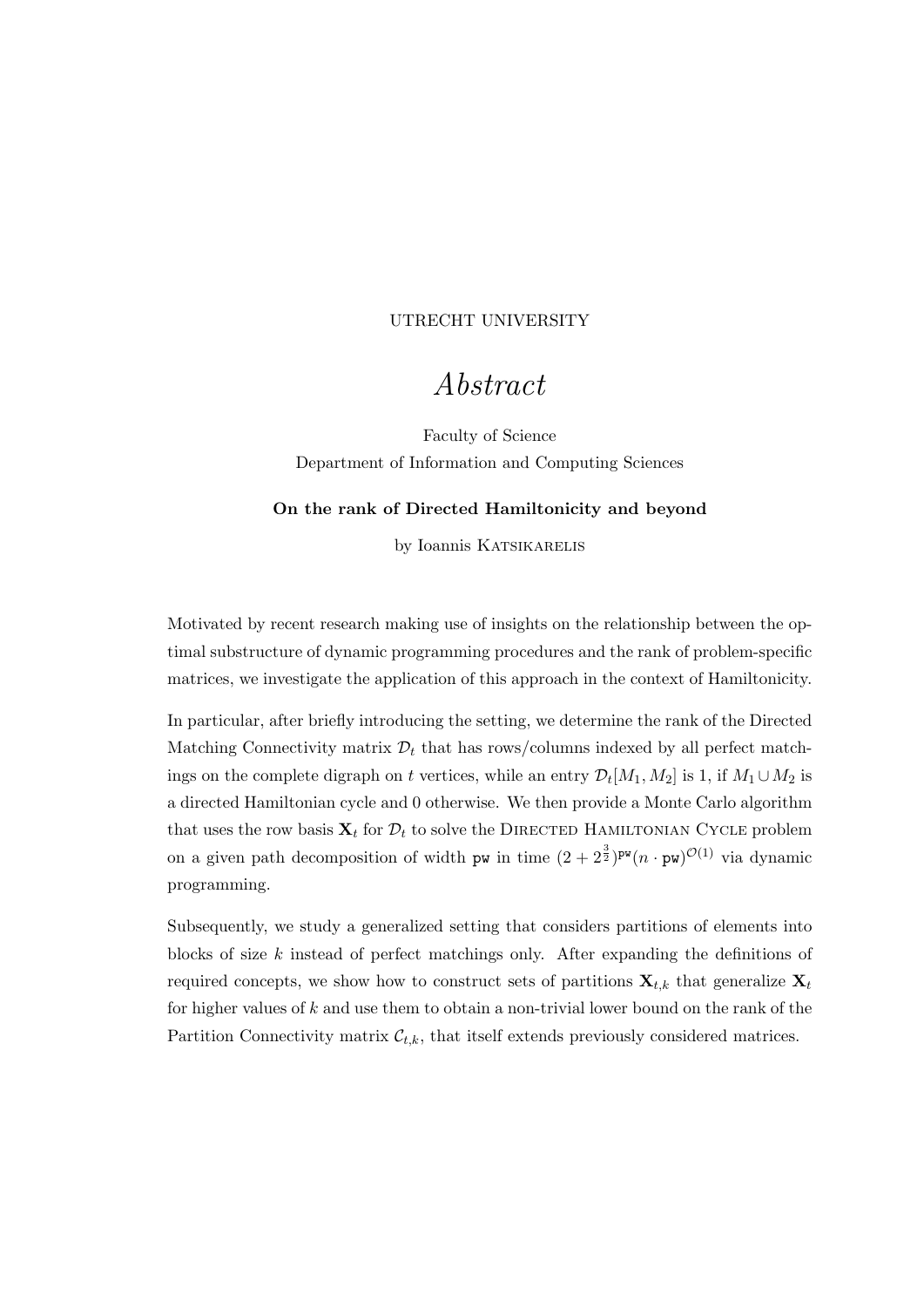# **Contents**

|                | Abstract      |                                                      | i            |
|----------------|---------------|------------------------------------------------------|--------------|
|                |               | <b>List of Tables</b>                                | iii          |
|                |               | <b>List of Figures</b>                               | iii          |
| $\mathbf{1}$   |               | Introduction                                         | $\mathbf{1}$ |
|                | 1.1           |                                                      |              |
|                | 1.2           |                                                      |              |
| $\mathbf{2}$   |               | <b>Preliminaries</b>                                 | 6            |
|                | 2.1           |                                                      |              |
|                | 2.2           |                                                      |              |
|                | 2.3           |                                                      |              |
| 3              |               | <b>Directed Hamiltonicity</b>                        | 12           |
|                | 3.1           |                                                      |              |
|                | $3.2^{\circ}$ | Directed Hamiltonian Cycle on path decompositions 14 |              |
| $\overline{4}$ |               | <b>Generalizations to Hamiltonian Cycle</b>          | 22           |
|                | 4.1           |                                                      |              |
|                | 4.2           |                                                      |              |
|                | 4.3           |                                                      |              |
| $5^{\circ}$    |               | <b>Conclusion</b>                                    | 30           |

#### [Bibliography](#page-34-0) 31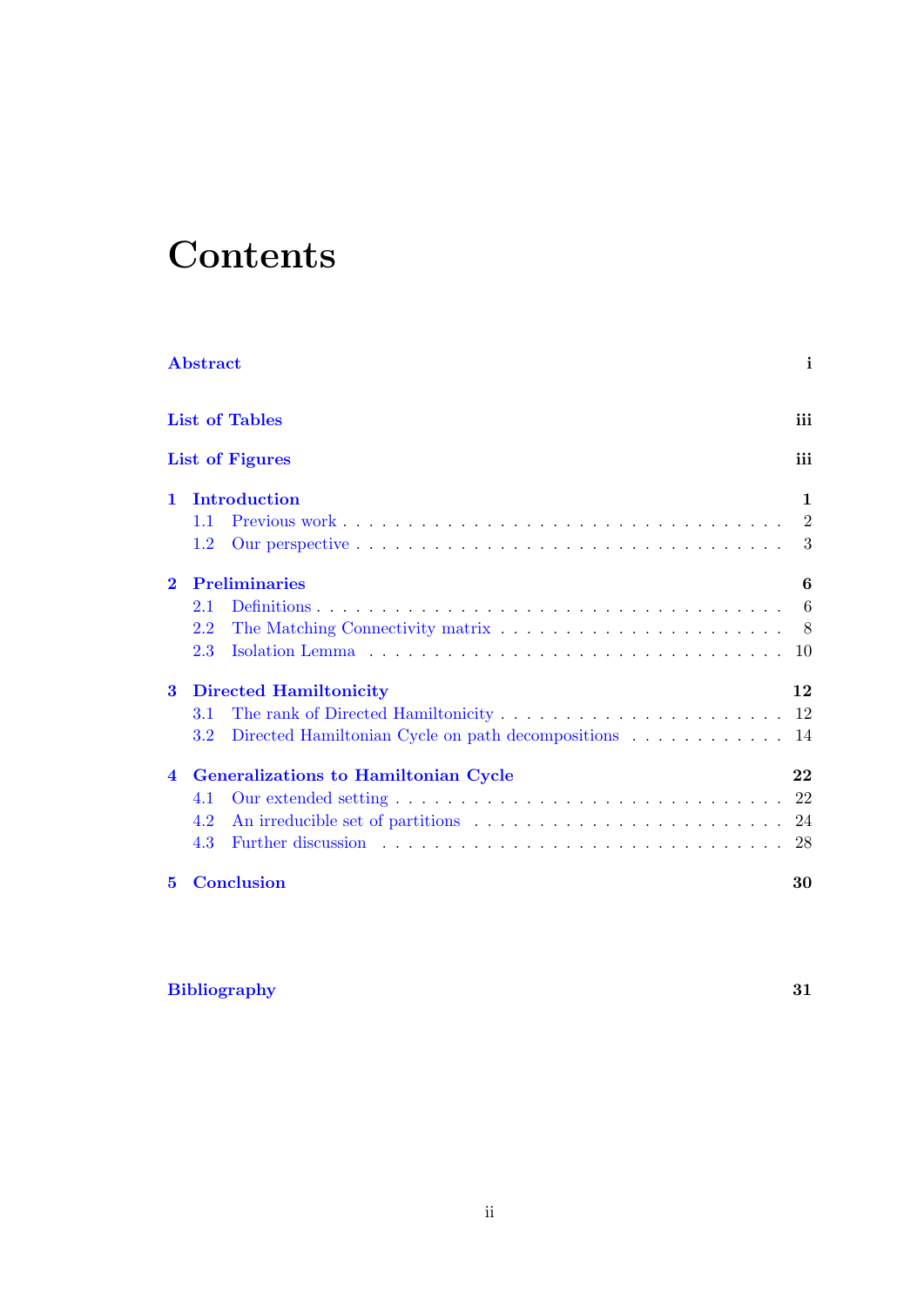# <span id="page-3-0"></span>List of Tables

<span id="page-3-1"></span>

# List of Figures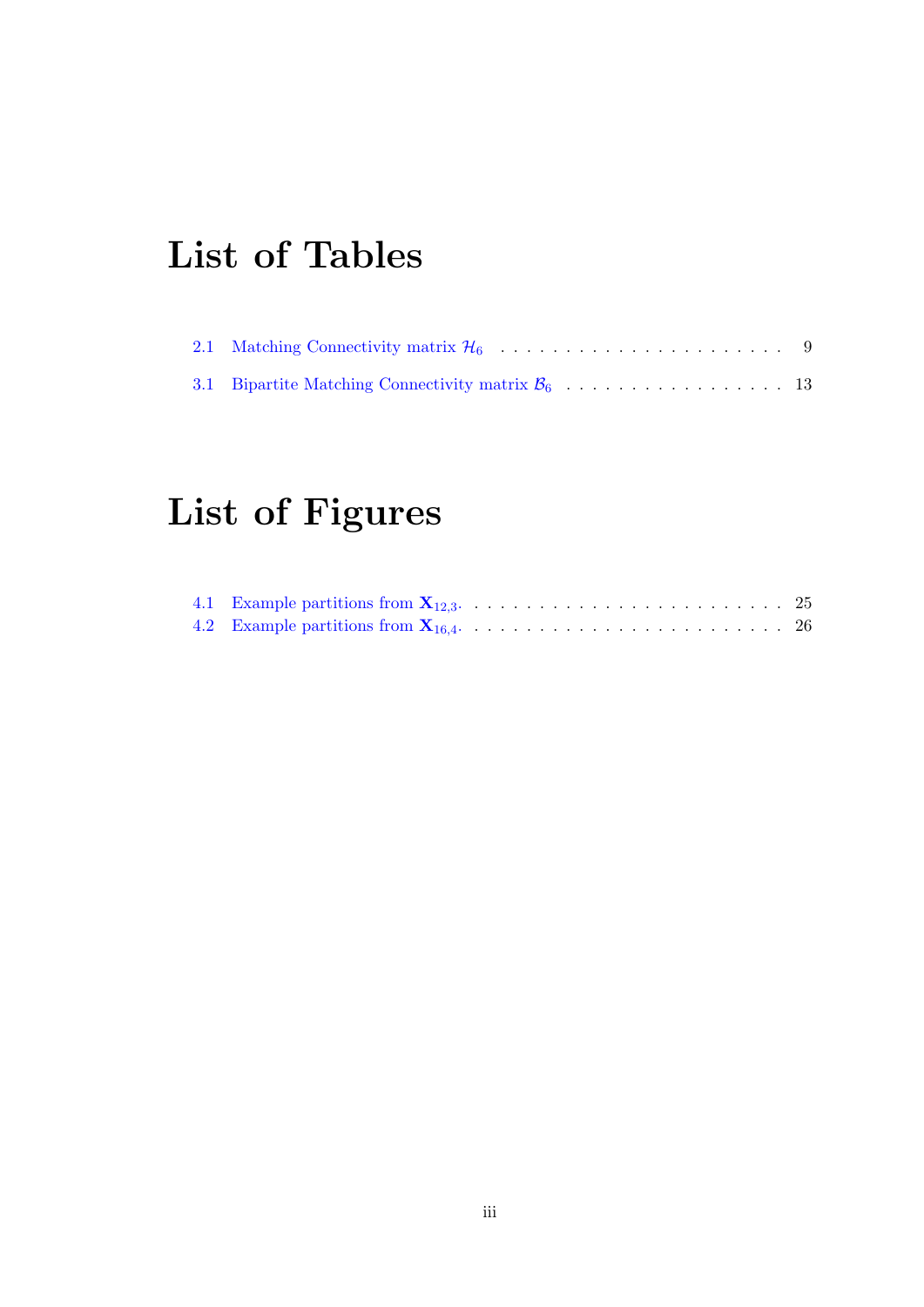## <span id="page-4-0"></span>Chapter 1

# Introduction

One of the most well-known problems in theoretical computer science and the mathematical field of graph theory is the Hamiltonian Cycle problem, that asks whether some given graph contains a Hamiltonian cycle, i.e. a cycle that visits each vertex exactly once. Both the cycles and the problem derive their name from W. R. Hamilton, the 19thcentury Irish mathematician, who originally described the problem on dodecahedrons as a puzzle.

The Hamiltonian Cycle problem can be seen as a special case of the (likewise wellknown) TRAVELING SALESMAN problem  $(TSP)$ ,<sup>[1](#page-4-1)</sup> both being famously NP-complete. In fact, the Hamiltonian Cycle problem was included in the list of Karp's 21 NPcomplete problems twice [\[25\]](#page-36-0), formulated in regards to both directed and undirected graphs. In general, the number of possible vertex sequences that might provide solutions to the problem for some  $n$ -vertex input graph, could be as high as  $n!$ , making brute-force search algorithms inefficient. In addition, NP-completeness persists even if restrictive assumptions are made on the input graph, e.g. for undirected planar graphs of maximum degree three [\[17\]](#page-35-0), or directed planar graphs with in/outdegree at most two [\[33\]](#page-36-1).

The intractability of the HAMILTONIAN CYCLE problem leads naturally to the application of alternative solution concepts, some of which are briefly discussed next. In the following chapters of this thesis, inspired by recent theoretical results introducing improved algorithms for the undirected formulation of the problem, we first present extensions of these results and an analogous algorithm for the directed version, and subsequently consider generalizations to the setting, in terms of connectivity capabilities between families of set partitions (akin to a hypergraph setting).

<span id="page-4-1"></span><sup>1</sup>Setting distances to 1 for every present edge and 2 between cities that are not adjacent, and verifying that the total distance is equal to the number of vertices gives the correspondence.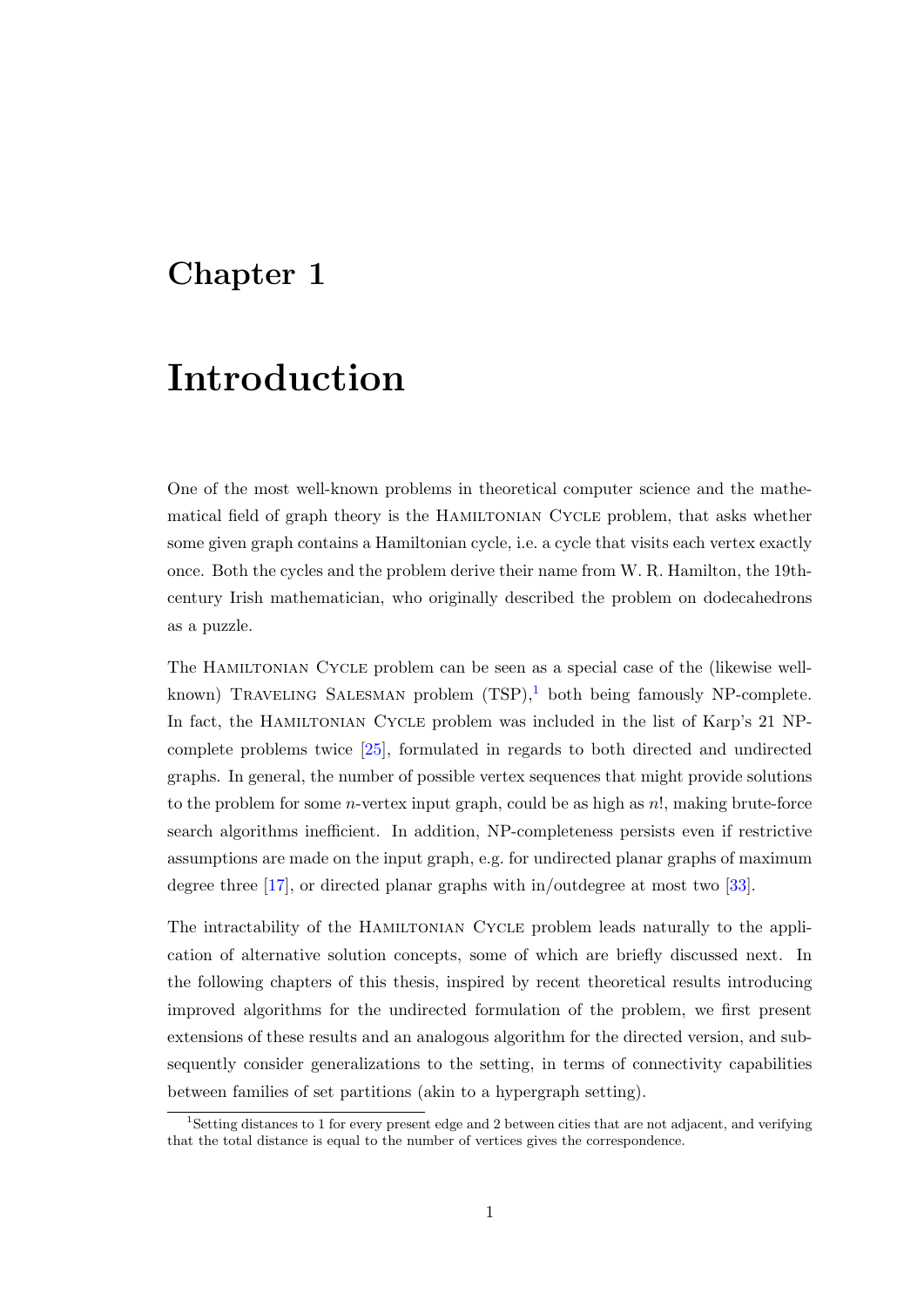#### <span id="page-5-0"></span>1.1 Previous work

Due to the importance of the Hamiltonian Cycle and Traveling Salesman problems (as well as their many variants), several algorithms and techniques have been devised to produce solutions for them, including the Lin-Kernighan heuristic [\[29\]](#page-36-2), the Christofides approximation algorithm [\[11\]](#page-35-1) and the polynomial time approximation scheme for Euclidean Traveling Salesman by Arora [\[1\]](#page-34-1).

Important contributions making use of dynamic programming by Bellman [\[3\]](#page-34-2), and also by Held and Karp [\[20\]](#page-35-2), show that TRAVELING SALESMAN can be solved in  $\mathcal{O}(n^2 2^n)$  time for any n-vertex input graph. This method considers subsets of the vertices and finds partial solutions (paths through these subsets) that visit each vertex in the subset once and avoid other vertices, using previously computed information to build concrete, global solutions. Their approach has been highly influential in later exact exponential time algorithms for intractable problems (see [\[16,](#page-35-3) Chapter 3]). Furthermore, this approach has even produced some improved algorithms in terms of space requirements, at the cost of (modestly) increased running times [\[2,](#page-34-3) [26\]](#page-36-3).

One important question regarding the computational complexity of Hamiltonian Cycle and Traveling Salesman involves the identification of the smallest constant in the exponential part of the running time, or, in other words, whether either of these problems can be solved in  $(2 - \epsilon)^n n^{\mathcal{O}(1)}$  time, for some  $\epsilon > 0$  [\[36\]](#page-37-0). The question was positively resolved for cubic graphs [\[15,](#page-35-4) [23\]](#page-36-4), graphs of bounded degree (in broader terms)  $[6, 18]$  $[6, 18]$  $[6, 18]$ , and claw-free graphs  $[10]$ .

In [\[4\]](#page-34-6), Björklund partially answered the question for the general case with a  $1.657^n n^{\mathcal{O}(1)}$ time Monte Carlo algorithm, that also improves to a running time of  $1.414^n n^{\mathcal{O}(1)}$  for bipartite graphs. The focus of his approach is on counting the number of Hamiltonian cycles and makes use of the inclusion-exclusion principle to reduce this problem to counting cycle covers through the computation of certain matrix determinants, subsequently answering the HAMILTONIAN CYCLE problem. However, derandomizing this result, or generalizing it to consider edge weights (as in Traveling Salesman) without producing pseudo-polynomial dependencies on the weights seems like a demanding task.

Additionally, Cygan, Kratsch and Nederlof [\[14\]](#page-35-6), using an alternative approach to decomposing Hamiltonian cycles and insights on the structure of certain matrices, presented a number of useful results, including  $1.888^n n^{\mathcal{O}(1)}$  time, deterministic algorithms to compute the parity of the number of Hamiltonian cycles in undirected and directed bipartite graphs. This is an important problem in itself, and their algorithm was extended to construct Monte Carlo algorithms of the same running time for the decision version of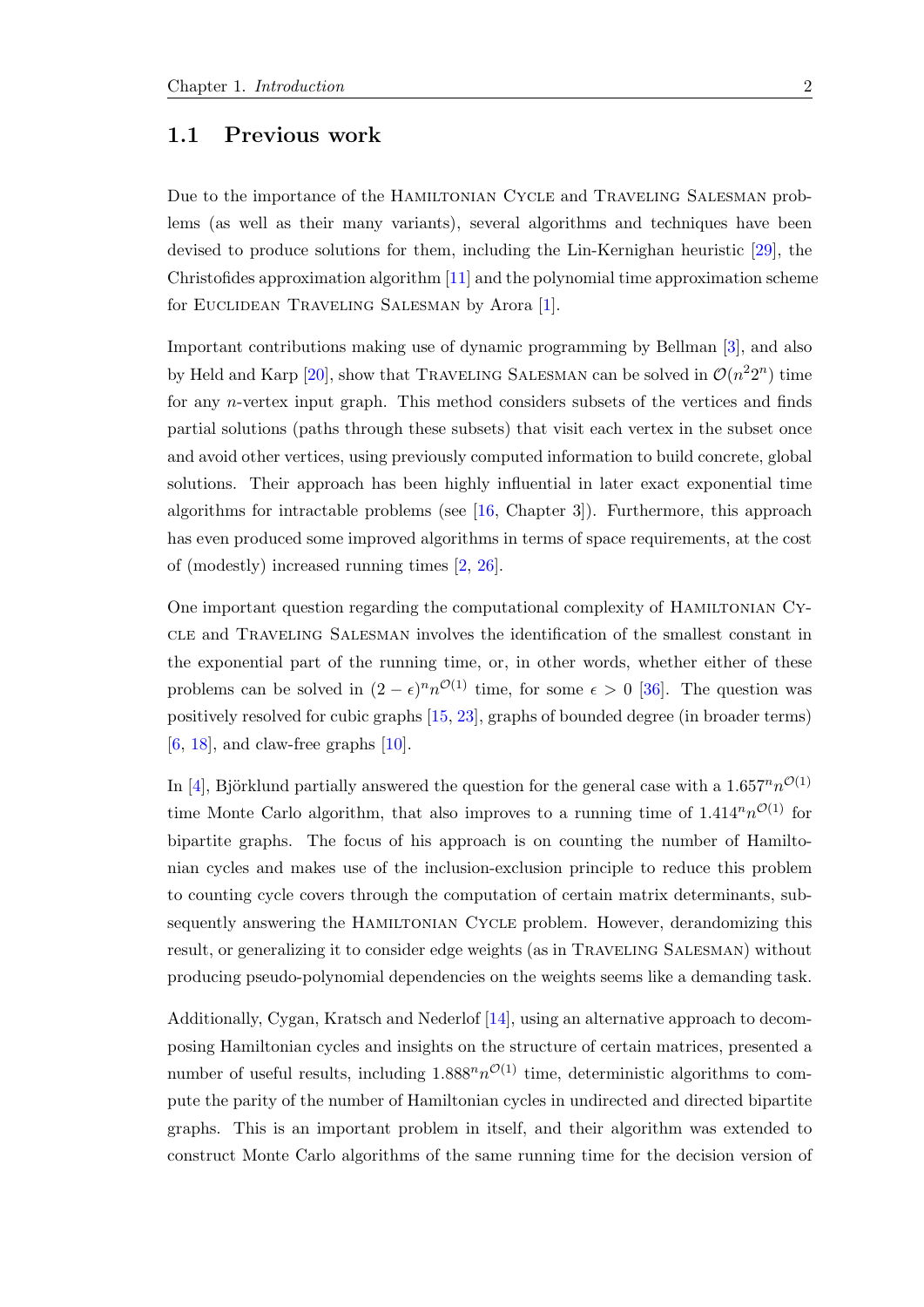HAMILTONIAN CYCLE for both undirected and directed bipartite graphs. As a corollary, a 1.1583<sup>n</sup> $n^{\mathcal{O}(1)}$  time Monte Carlo algorithm for the special case of cubic graphs is obtained as well, being (to our knowledge) the fastest algorithm for these graphs.

The algorithm of Björklund and Husfeldt for the computation of the parity of the num-ber of Hamiltonian cycles in [\[5\]](#page-34-7) has a running time of  $1.619^n n^{\mathcal{O}(1)}$  and requires only polynomial space, without the bipartiteness restriction for the case of directed graphs. Contrary to that, the algorithm from [\[14\]](#page-35-6) was instead fitting for the use of weights, allowing the application of the Isolation Lemma that led to the randomized algorithms for Hamiltonian Cycle. This approach is also utilized here and further explained in the following, while other results that stem from it (mostly relating to tree/path decompositions) are also discussed.

#### <span id="page-6-0"></span>1.2 Our perspective

The classical dynamic programming algorithm of [\[3,](#page-34-2) [20\]](#page-35-2) examines Hamiltonian cycles by concentrating on paths between certain vertices, keeping track of the set of vertices used in between, the essential information to characterize these paths. This leads to storing the endpoints and sets of visited vertices for all sub-paths, or  $\mathcal{O}(n2^n)$  table entries. Alternatively, in [\[14\]](#page-35-6), assuming an arbitrary ordering  $e_1, \ldots, e_m$  of the set of edges, a Hamiltonian cycle H is decomposed in two parts  $H_1 = \{e_1, \ldots, e_i\} \cap H$ , and  $H_2 = \{e_{i+1,\dots,e_n}\}\cap H$ , for every i. The required information to store for a set of partial solutions  $H_1$  is then contained in the degrees of each vertex with respect to  $H_1$  (being zero, one, or two) and the pairing in  $H_1$  of vertices of degree one (being the endpoints of sub-paths). This characterization of partial solutions is implied by the use of dynamic programming on tree/path decompositions, the central method in [\[14\]](#page-35-6).

Tree and path decompositions have become significant subjects of exploration in graphtheoretical research and the concepts of treewidth/pathwidth are two of the chief parameters in the analysis of related problems. The terms were introduced by Robertson and Seymour as part of their fundamental work on graph minors [\[35\]](#page-37-1). Informally, the treewidth/pathwidth of a graph is a measure of how tree/path-like the structure of the graph is. Interest in tree/path decompositions is justified by their enabling of efficient solution ideas for intractable problems (usually NP-hard), as applied to trees and paths, to be extended for the general case of input graphs. Given a tree/path decomposition of small width for some input graph, dynamic programming is applied on the decomposition to efficiently produce solutions to intractable problems, exploiting the decomposition's structure being in the form of a tree/path (see [\[7,](#page-34-8) [8\]](#page-34-9)).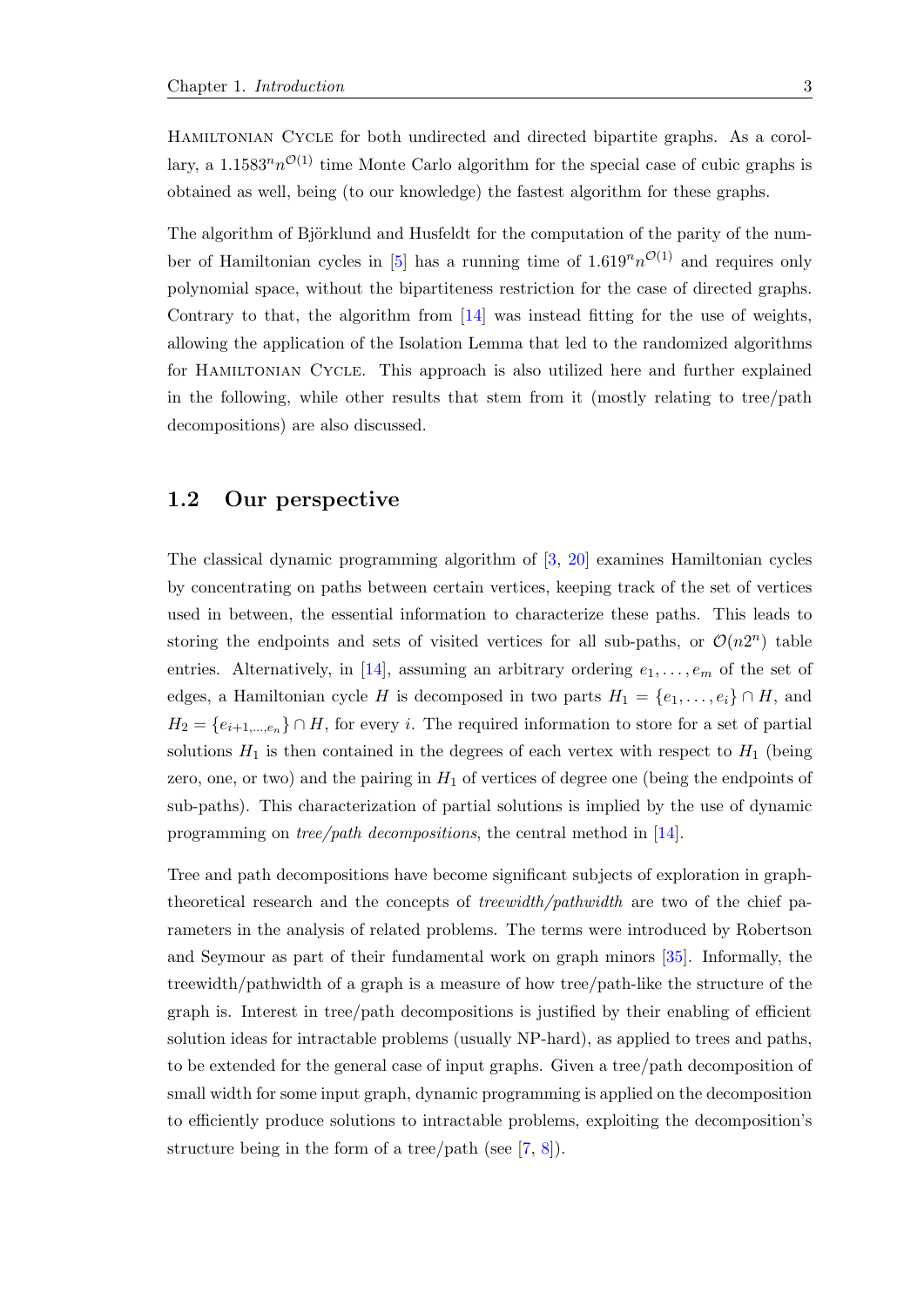A significant theorem by Courcelle (from 1990) informally states that every graph property that can be defined in terms of monadic second-order logic, can be decided in linear time on graphs of bounded treewidth [\[12\]](#page-35-7), in essence suggesting algorithms with running times in the  $f(\text{tw})$  form, for any given *n*-vertex graph, assuming a tree decomposition of width tw for this graph is given as well.<sup>[2](#page-7-0)</sup> For many such problems, effort to improve the actual functions  $f(\mathsf{tw})$  led to several efficient algorithms with running times of the form  $2^{\mathcal{O}(\text{tw})}n^{\mathcal{O}(1)}$ , especially for *local* problems: those whose solutions can be verified as such by some distributed algorithm separately operating on all neighborhoods of the input graph  $[19]$ . As an example, the well-known VERTEX COVER and INDEPENDENT SET problems can be solved in  $2^{\mathcal{O}(\text{tw})} n^{\mathcal{O}(1)}$  time [\[27,](#page-36-5) [32\]](#page-36-6), via dynamic programming on a given tree decomposition.

Furthermore, assuming the Exponential Time Hypothesis (ETH), i.e. that CNF-SAT has no sub-exponential algorithm [\[21,](#page-35-9) [22\]](#page-36-7), it can also be shown via Karp-reductions that there can be no sub-exponential algorithm for the above problems. Under the even stronger assumption of the Strong Exponential Time Hypothesis (SETH), the current algorithms would even be optimal with respect to polynomial jumps [\[30\]](#page-36-8), meaning there can be no algorithms with running time  $f(\text{tw})^{1-\epsilon} n^{\mathcal{O}(1)}$  for  $\epsilon > 0$ , where  $f(\text{tw}) = 2^{\text{tw}}$  for INDEPENDENT SET and MAX-CUT, while  $f(tw) = 3^{tw}$  for DOMINATING SET.

On the other hand, Hamiltonian Cycle and Traveling Salesman do not belong in this category of local problems [\[19\]](#page-35-8) and their exact complexity would thus require further investigation. Among results for other connectivity problems, Cygan et al. showed that HAMILTONIAN CYCLE can be solved in  $4^{\mathcal{O}(\text{tw})} n^{\mathcal{O}(1)}$  time by a Monte Carlo algorithm [\[13\]](#page-35-10), yet derandomizing these results and extending them to consider counting and weighted versions of the problem (without pseudo-polynomial dependencies on the weights) were still considered crucial issues.

This was essentially accomplished in [\[9\]](#page-34-10), where certain matrix properties were studied in relation to the substructure of dynamic programming algorithms for connectivity problems. Entries for these matrices, whose rows and columns are indexed by partial solutions, are 1 if the corresponding partial solutions can be combined into a general solution for the problem and 0 otherwise. Keeping track of more partial solutions than the rank of each respective matrix would apparently imply redundancy, leading to deterministic  $2^{\mathcal{O}(\mathsf{tw})} n^{\mathcal{O}(1)}$  time algorithms for several problems. Unfortunately, their approach did not provide a deterministic counterpart to the  $4^{tw}n^{\mathcal{O}(1)}$  time Monte Carlo algorithm for Hamiltonian Cycle.

<span id="page-7-0"></span> $2$ Due to the structural similarity between tree and path decompositions, these running times can also be expressed in terms of the pathwidth pw, keeping the function on the number of vertices n linear.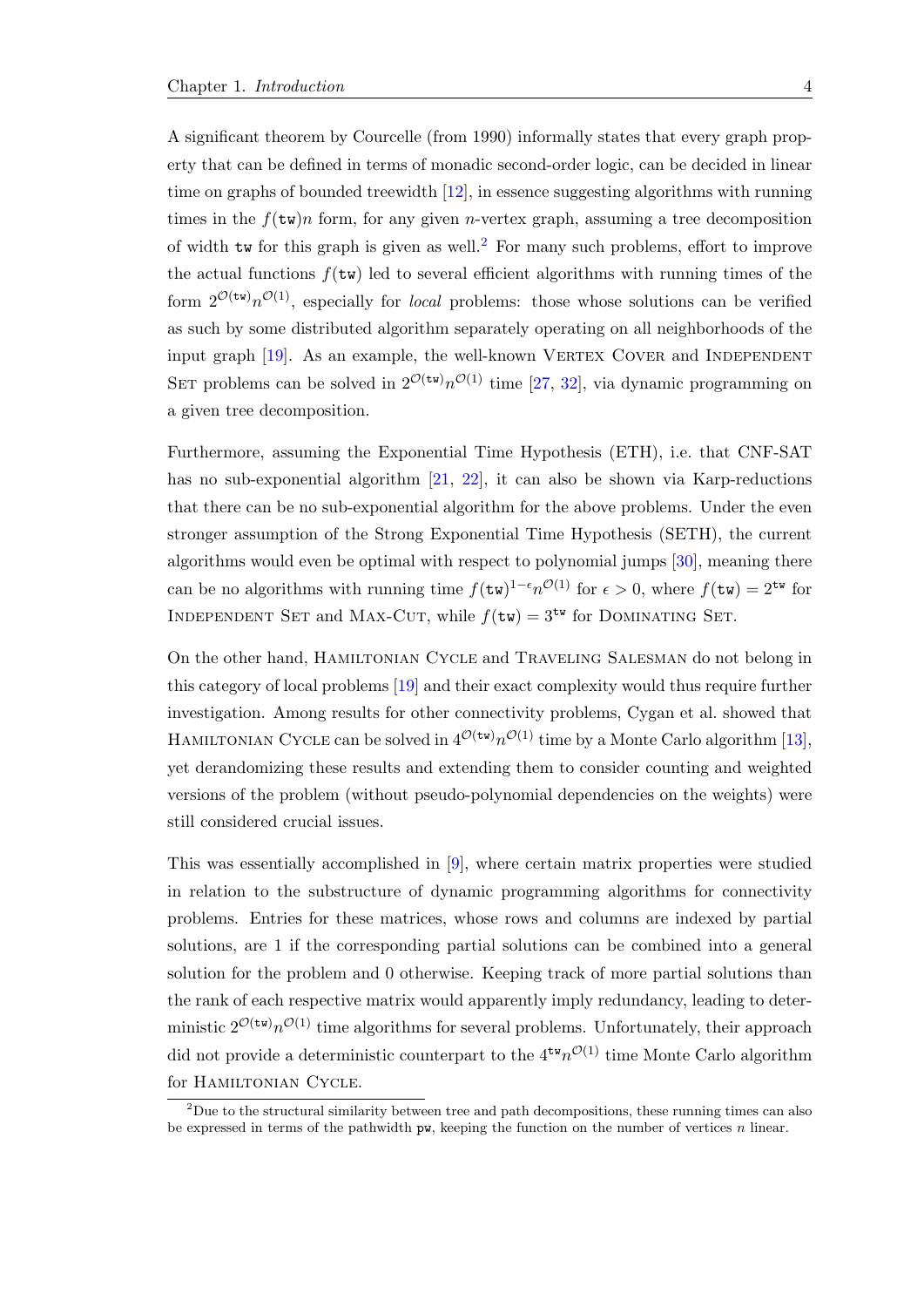These results directly influenced the work in [\[14\]](#page-35-6), where a matrix of partial solutions for Hamiltonicity was studied, while gained insights on its structure were used to obtain many important results, some of which were previously discussed. The Matching Connectivity Matrix has rows and columns indexed by all perfect matchings on a specific number of vertices and after establishing its rank, a set of basis matchings was used in conjunction with their alternative way of decomposing a Hamiltonian cycle (as previously mentioned) to obtain a  $(2 + \sqrt{2})^{pw}n^{O(1)}$  time Monte Carlo algorithm for HAMILTONIAN Cycle. Moreover, this set of basis matchings was used as part of a reduction gadget to show that a substantial improvement to this running time would defy the Strong Exponential Time Hypothesis.

This alternative viewpoint concerning the anatomy of Hamiltonian cycles, as well as the rank-based approach to reducing the number of potentially useful partial solutions, towards application of dynamic programming on path decompositions is also adopted here. In particular, we look at two matrices related to the Matching Connectivity Matrix, and consequently by extension present a  $(2 + 2^{\frac{3}{2}})^{pw}(n \cdot pw)^{\mathcal{O}(1)}$  Monte Carlo algorithm for Directed Hamiltonian Cycle. We also look at matrices that generalize this method, with rows and columns indexed by partitions into larger blocks (instead of perfect matchings), with an outlook towards a broader understanding of the characteristics of connectivity properties.

This thesis is structured as follows: Chapter [2](#page-9-0) provides formal definitions of terms and discusses techniques that will prove useful in later chapters. In Chapter [3,](#page-15-0) we investigate directed Hamiltonicity and present our dynamic programming algorithm on path decompositions, while Chapter [4](#page-25-0) deals with generalizations of previously used concepts. Finally, Chapter [5](#page-33-0) provides some conclusive remarks and discusses directions for future research.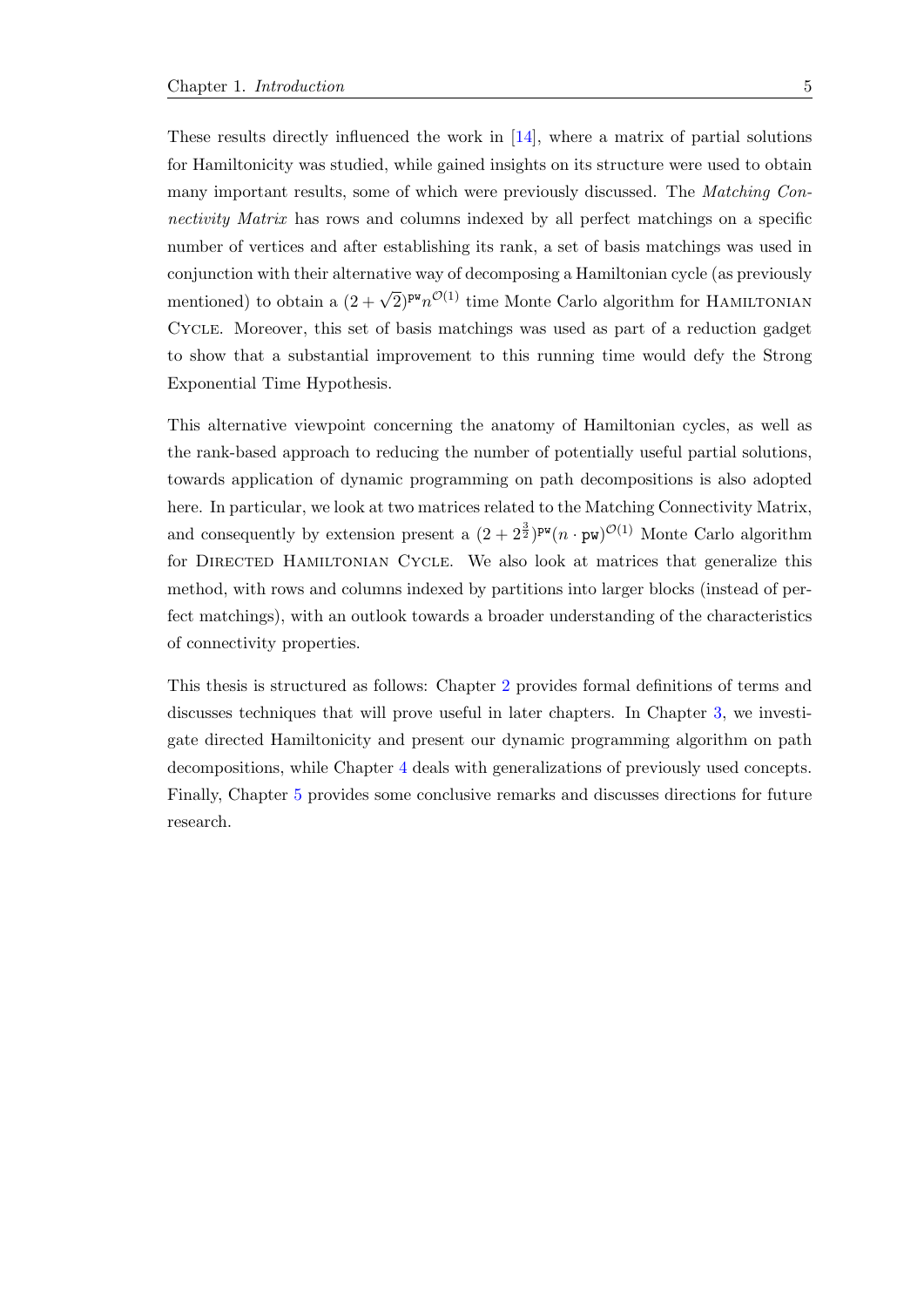### <span id="page-9-0"></span>Chapter 2

# Preliminaries

In this chapter we give the background necessary for the results of the following chapters to be fully comprehensible, including definitions and statements of prior results.

#### <span id="page-9-1"></span>2.1 Definitions

This section discusses notation and introduces the formal definitions of notions and terms used throughout this thesis. In general, standard graph notation is used: for a graph  $G = (V, E)$ , vertex and edge sets are denoted by  $V(G)$   $(|V(G)| = n)$  and  $E(G)$ , respectively.<sup>[1](#page-9-2)</sup> For subsets  $X, Y \subseteq V$ , let  $E(X, Y)$  denote the set of all edges with one endpoint in  $X$  and the other in  $Y$ . A *Hamiltonian cycle* is the edge set of a simple cycle that visits each vertex exactly once. A cycle cover is a set of edges  $F \subseteq E$  such that every vertex of  $G$  is incident with exactly two edges of  $F$ , i.e. the edges form cycles, while in a *partial* cycle cover, every vertex is incident with at most two of the edges, i.e. the edges form paths and cycles.

A perfect matching of a graph G is a set of edges  $W \subseteq E$  such that each vertex is incident with exactly one edge of  $W$ , while the union of any two perfect matchings in a graph forms a cycle cover of the graph (some cycles may only consist of two edges). In general, given some base set  $U$  (representing in our context a graph's vertices  $V$ ), let  $\Pi_2(U)$  denote the set of all perfect matchings of U. If U has no graph structure then  $\Pi_2(U)$  $\Pi_2(U)$  $\Pi_2(U)$  includes all partitions into sets, or *blocks* of size two.<sup>2</sup> For two perfect matchings  $M_1, M_2 \in \Pi_2(U)$ , the meet-operation  $\Box$  (borrowed from the partially ordered by refinement partition lattice) is used as in  $M_1 \sqcap M_2 = \{U\}$  to express the fact that

<span id="page-9-2"></span><sup>&</sup>lt;sup>1</sup>Definitions are given in terms of undirected graphs, but hold for the directed case as well (replacing edges with arcs), with any alterations explicitly noted, where required.

<span id="page-9-3"></span><sup>&</sup>lt;sup>2</sup>More on generalizations like this can be found in Chapter  $4$ .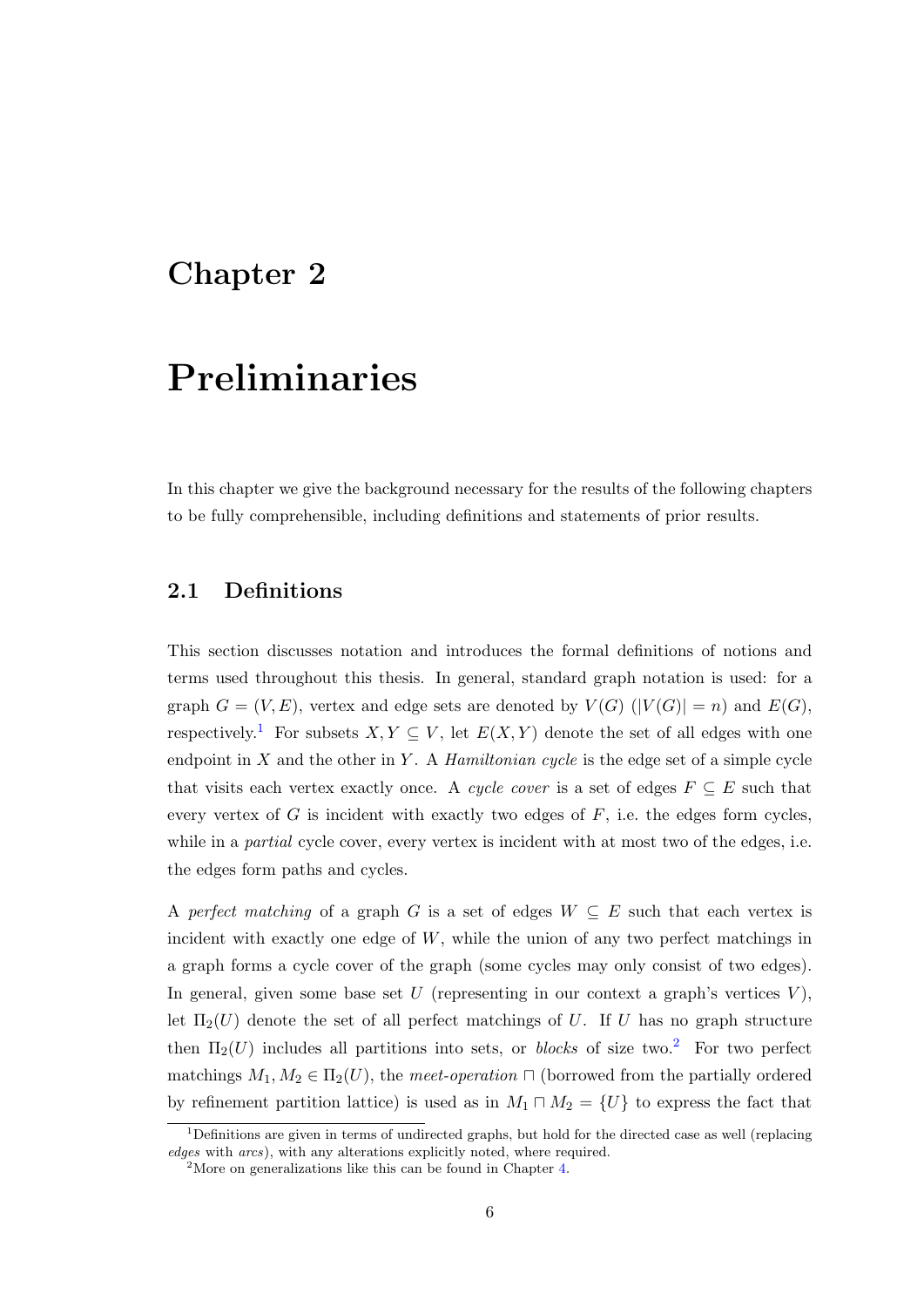the union of  $M_1$  and  $M_2$  is a Hamiltonian cycle (the meet-operation between  $M_1, M_2$ results in getting the trivial partition  $\{U\}$  into a single set).

Note that in directed settings, perfect matchings are similarly defined as partitions in blocks of size two, while the order of the two elements in each block determines the direction of each arc. In this case, for the union of two perfect matchings to produce a Hamiltonian cycle, additional requirements need to be met: each vertex has to appear first in the inner ordering of the block that the first matching assigns it to (the vertex is the origin of the arc), and second in the ordering of the block given by the other matching (the vertex is the endpoint of the other arc). In other words, in the graph resulting from the union of two perfect matchings every vertex is required to have exactly one incoming and one outgoing arc (one from each perfect matching).

Next follow the definitions of the central notions of pathwidth and path decompositions. Similar concepts were independently discovered in the 1970s and 1980s, but the dominant terms were both introduced by Robertson and Seymour in the early stages of their fundamental work on graph minors [\[34,](#page-36-9) [35\]](#page-37-1).

**Definition 2.1.** A path decomposition of a graph  $G = (V, E)$  is a path  $\mathbb{P}$  in which every node x has an associated set of vertices  $B_x \subseteq V$  (called a *bag*) such that  $\bigcup B_x = V$  and the following properties hold:

- 1. For each edge  $\{u, v\} \in E(G)$  there is a node x in  $\mathbb P$  such that  $u, v \in B_x$ .
- 2. If  $v \in B_x \cap B_y$  then  $v \in B_z$  for all nodes z on the (unique) path from x to y in  $\mathbb{P}$ .

The pathwidth of  $\mathbb P$  is the size of the largest bag minus one, and the pathwidth  $\mathsf{pw}(G)$  of a graph  $G$  is the minimum pathwidth over all possible path decompositions of  $G$ .

Two related notions are those of *tree decompositions* and *treewidth*, where the nodes can form a tree instead of a single path. As these notions are not directly used here, their formal definitions are omitted.

Dynamic programming algorithms on path decompositions are commonly presented using the concept of nice path decompositions, introduced by Kloks [\[28\]](#page-36-10). The reason is their simplified structure, requiring bags of specific types only, while neighboring bags can only differ by at most one vertex, with no increase on the pathwidth. The extended version from [\[13\]](#page-35-10) that utilizes introduce edge bags is used here.

Definition 2.2. A nice path decomposition is a path decomposition where the underlying path of nodes is ordered from left to right (the predecessor of any node is its left neighbor) and in which each bag is one of the following types: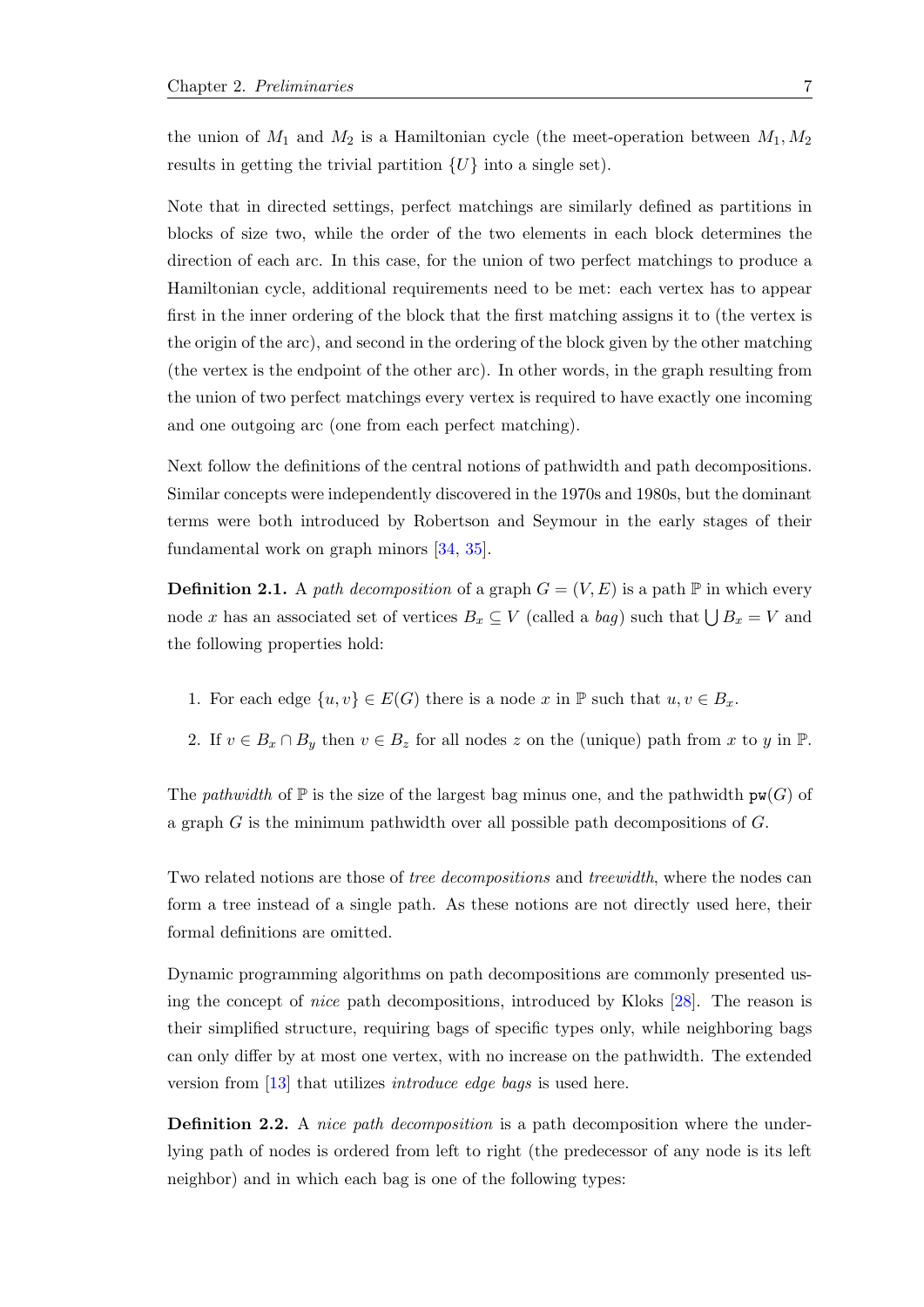- First (leftmost) bag: the bag associated with the leftmost node  $x$  is empty, i.e.  $B<sub>x</sub> = \emptyset$ .
- Introduce vertex bag: an internal node x of  $\mathbb P$  with predecessor y such that  $B_x = B_y \cup \{v\}$  for some  $v \notin B_y$ . This bag is said to *introduce v*.
- Introduce edge (arc) bag: an internal node x of  $\mathbb P$  labeled with an edge  $\{u, v\} \in$  $E(G)$  with one predecessor y for which  $u, v \in B_x = B_y$ . This bag is said to introduce  $\{u, v\}.$
- Forget bag: an internal node x of  $\mathbb P$  with one predecessor y for which  $B_x = B_y \setminus \{v\}$ for some  $v \in B_y$ . This bag is said to *forget v*.
- Last (rightmost) bag: the bag associated with the rightmost node  $x$  is empty, i.e.  $B_x = \emptyset$ .

Note that any given path decomposition of pathwidth pw can be transformed into a nice path decomposition in time  $n \cdot \mathbf{pw}^{\mathcal{O}(1)}$ , without increasing its width.

#### <span id="page-11-0"></span>2.2 The Matching Connectivity matrix

As previously mentioned, Cygan et al. introduced the *Matching Connectivity matrix*  $\mathcal{H}_t$ and used its properties to obtain a variety of significant results in [\[14\]](#page-35-6). Due to the affinity of the concepts discussed in Chapter [3](#page-15-0) with matters relating to the Matching Connectivity matrix and its characteristics, the latter are presented in this section.

**Definition 2.3** (Matching Connectivity matrix [\[14\]](#page-35-6)). For an even integer  $t \geq 2$ , the Matching Connectivity matrix  $\mathcal{H}_t$  is a matrix that has rows and columns both labeled by all perfect matchings on the complete graph  $K_t$  on t vertices; an entry  $\mathcal{H}_t[M_1, M_2]$  is 1, if  $M_1 \cup M_2$  is a Hamiltonian cycle and 0 otherwise.

For  $t = 2$  there is only one perfect matching and one trivial Hamiltonian cycle (for  $t \geq 4$ ) no overlapping edges are allowed in a Hamiltonian cycle). For  $t = 4$ , there are 3 perfect matchings and  $\mathcal{H}_3$  is the complement of the  $3 \times 3$  identity matrix, while the  $15 \times 15$ matrix  $\mathcal{H}_6$  is shown in Table [2.1.](#page-12-0) In general, the dimension of  $\mathcal{H}_t$  is given by:

$$
\frac{t!}{(\frac{t}{2})! \cdot 2^{\frac{t}{2}}} \times \frac{t!}{(\frac{t}{2})! \cdot 2^{\frac{t}{2}}}
$$

Despite the sizable dimension of  $\mathcal{H}_t$ , its rank was shown to be  $2^{t/2-1}$  using a family  $\mathbf{X}_t$ of perfect matchings whose corresponding rows (or columns) of  $\mathcal{H}_t$  form a basis over the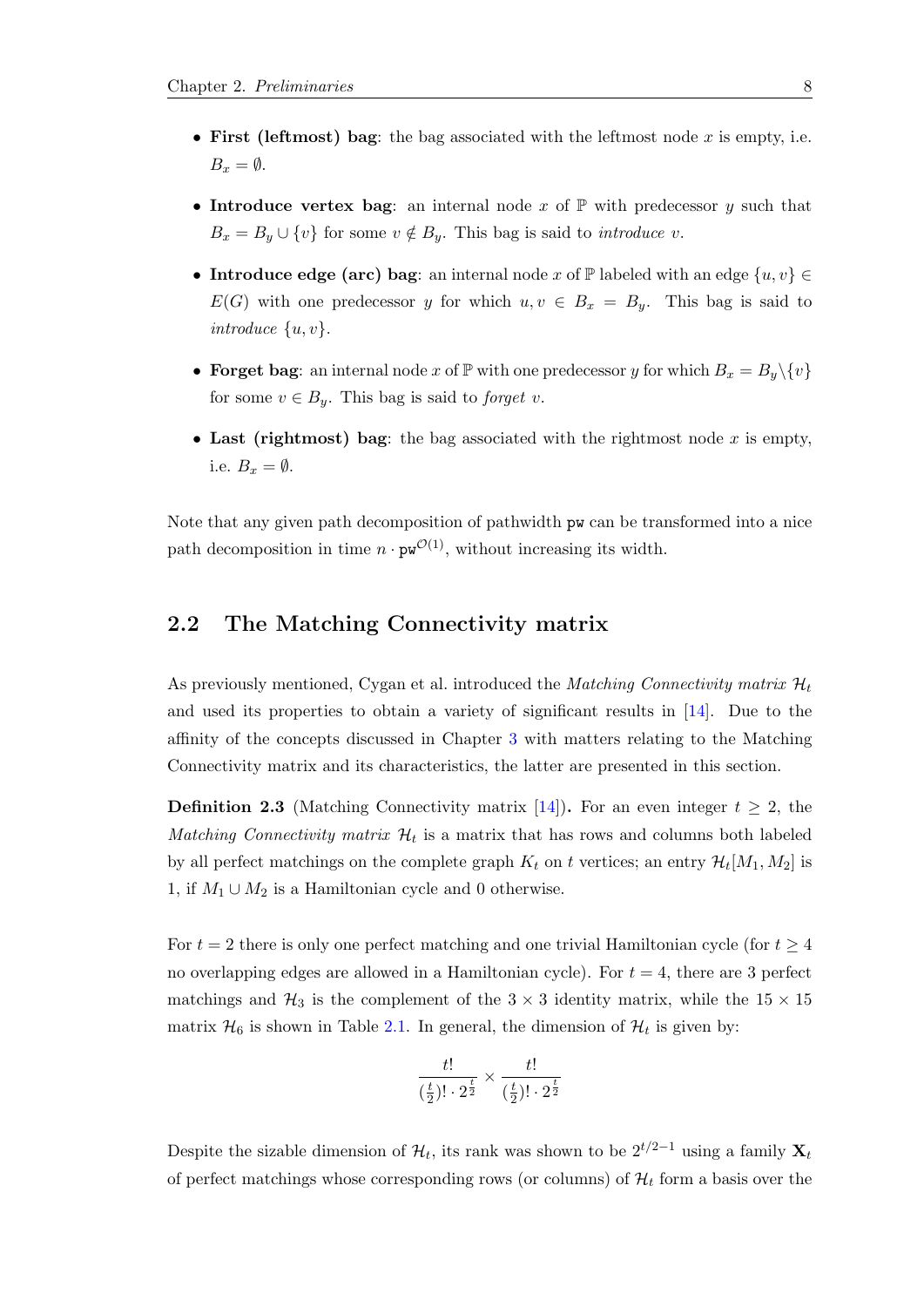<span id="page-12-0"></span>

| Nr.              |              | $\mathbf{1}$   | $\overline{2}$ | $\boldsymbol{3}$ | 4                             | $\overline{5}$ | 6              | 7              | 8              | 9            | 10             | 11             | 12             | 13             | 14             | 15             | $\rm LC$       |
|------------------|--------------|----------------|----------------|------------------|-------------------------------|----------------|----------------|----------------|----------------|--------------|----------------|----------------|----------------|----------------|----------------|----------------|----------------|
|                  |              | ⊃<br>っっ        | Э              | ⊃<br>ミ           | 3<br>$\overline{\phantom{1}}$ | <b>NA</b>      | レ<br>シ         | $\supseteq$    | <b>)</b>       | 〕            | ミン             | ミン             | <b>JSD</b>     | コン             | <u>)</u>       | 〕<br>少         |                |
| $\overline{1}$   | <u>UUU</u>   | $\theta$       | $\Omega$       | $\Omega$         | $\Omega$                      | 1              | 1              | $\Omega$       | 1              | 1            | 1              | $\mathbf{1}$   | $\overline{0}$ | $\mathbf{1}$   | 1              | $\theta$       | $\mathbf{1}$   |
| $\sqrt{2}$       | <u>ሰጠ</u>    | $\theta$       | $\Omega$       | $\Omega$         | 1                             | $\Omega$       | 1              | $\mathbf{1}$   | $\mathbf{1}$   | $\Omega$     | $\theta$       | $\mathbf{1}$   | $\mathbf{1}$   | $\mathbf{1}$   | $\overline{0}$ | $\mathbf{1}$   | $\overline{2}$ |
| $\overline{3}$   | <u>n W</u>   | $\overline{0}$ | $\Omega$       | $\Omega$         | 1                             | $\mathbf{1}$   | $\overline{0}$ | $\mathbf{1}$   | $\theta$       | 1            | $\mathbf{1}$   | $\overline{0}$ | $\mathbf{1}$   | $\overline{0}$ | $\mathbf{1}$   | $\mathbf{1}$   | $1\!+\!2$      |
| $\overline{4}$   | <u>ጠ ስ</u>   | $\overline{0}$ | $\mathbf{1}$   | $\mathbf{1}$     | $\theta$                      | $\overline{0}$ | $\theta$       | $\overline{0}$ | $\mathbf{1}$   | 1            | $\mathbf{1}$   | $\overline{0}$ | $\mathbf{1}$   | $\mathbf{1}$   | $\overline{0}$ | $\mathbf{1}$   | $\overline{4}$ |
| $\bf 5$          | ൯൹           | $\mathbf{1}$   | $\Omega$       | $\mathbf{1}$     | $\overline{0}$                | $\overline{0}$ | $\theta$       | $\mathbf{1}$   | $\overline{0}$ | $\mathbf{1}$ | $\overline{0}$ | $\mathbf{1}$   | $\mathbf{1}$   | $\mathbf{1}$   | $\mathbf{1}$   | $\theta$       | $\overline{5}$ |
| $\overline{6}$   | ൯൜           | $\mathbf{1}$   | $\mathbf{1}$   | $\theta$         | $\theta$                      | $\Omega$       | $\overline{0}$ | $\mathbf{1}$   | $\mathbf{1}$   | $\theta$     | $\mathbf{1}$   | $\mathbf{1}$   | $\overline{0}$ | $\overline{0}$ | $\mathbf{1}$   | $\mathbf{1}$   | $4 + 5$        |
| $\overline{7}$   | <u>ጠስ</u>    | $\theta$       | 1              | 1                | $\Omega$                      | 1              | 1              | $\theta$       | $\Omega$       | $\Omega$     | $\Omega$       | $\mathbf{1}$   | 1              | $\Omega$       | 1              | 1              | $1 + 4$        |
| $8\,$            | $\sqrt{100}$ | $\mathbf{1}$   | 1              | $\Omega$         | 1                             | $\Omega$       | $\mathbf{1}$   | $\Omega$       | $\theta$       | $\Omega$     | $\mathbf{1}$   | $\theta$       | $\mathbf{1}$   | $\mathbf{1}$   | $\mathbf{1}$   | $\theta$       | $2 + 4 + 5$    |
| $\boldsymbol{9}$ | അ            | $\mathbf 1$    | $\Omega$       | $\mathbf{1}$     | 1                             | $\mathbf{1}$   | $\Omega$       | $\Omega$       | $\Omega$       | $\Omega$     | $\mathbf{1}$   | $\mathbf{1}$   | $\overline{0}$ | $\mathbf{1}$   | $\overline{0}$ | $\mathbf{1}$   | $1+2+5$        |
| 10               | ጠ            | $\mathbf{1}$   | $\Omega$       | $\mathbf{1}$     | 1                             | $\Omega$       | 1              | $\theta$       | 1              | 1            | $\Omega$       | $\overline{0}$ | $\overline{0}$ | $\overline{0}$ | 1              | $\mathbf{1}$   | $2 + 5$        |
| $11\,$           | <u>/መ/</u>   | $\mathbf{1}$   | $\mathbf{1}$   | $\theta$         | $\Omega$                      | 1              | $\mathbf{1}$   | $\mathbf{1}$   | $\Omega$       | 1            | $\Omega$       | $\overline{0}$ | $\overline{0}$ | $\mathbf{1}$   | $\overline{0}$ | $\mathbf{1}$   | $1 + 4 + 5$    |
| $12\,$           | <u>/እን</u>   | $\overline{0}$ | $\mathbf{1}$   | $\mathbf{1}$     | 1                             | $\mathbf{1}$   | $\overline{0}$ | $\mathbf{1}$   | $\mathbf{1}$   | $\Omega$     | $\overline{0}$ | $\overline{0}$ | $\overline{0}$ | $\mathbf{1}$   | $\mathbf{1}$   | $\theta$       | $1+2+4$        |
| 13               | سس           | $\mathbf{1}$   | $\mathbf{1}$   | $\Omega$         | 1                             | $\mathbf{1}$   | $\theta$       | $\theta$       | $\mathbf{1}$   | 1            | $\Omega$       | $\mathbf{1}$   | $\mathbf{1}$   | $\overline{0}$ | $\overline{0}$ | $\theta$       | $1+2+4+5$      |
| 14               | m            | $\mathbf{1}$   | $\Omega$       | $\mathbf{1}$     | $\Omega$                      | $\mathbf{1}$   | 1              | $\mathbf{1}$   | $\mathbf{1}$   | $\Omega$     | $\mathbf{1}$   | $\overline{0}$ | $\mathbf{1}$   | $\overline{0}$ | $\overline{0}$ | $\theta$       | $1 + 5$        |
| $15\,$           | ⋒            | $\theta$       | 1              | 1                | 1                             | $\theta$       | 1              | $\mathbf 1$    | $\Omega$       | 1            | $\mathbf{1}$   | $\mathbf{1}$   | $\overline{0}$ | $\overline{0}$ | $\overline{0}$ | $\overline{0}$ | $2\!+\!4$      |

TABLE 2.1: The matrix  $\mathcal{H}_6$ . For  $U = \{0, 1, \ldots, 5\}$ , the first matching (first row/column) equals  $\{\{0, 1\}, \{2, 3\}, \{4, 5\}\}.$  The last column depicts the linear combinations from the row basis set  $\mathbf{X}_t = \{1, 2, 4, 5\}$  (Definition [2.4\)](#page-12-1). Table from [\[14\]](#page-35-6).

field GF(2). Assuming an ordering on the vertices (considering  $U_t := \{0, 1, \ldots, t-1\}$ ), all matchings in  $X_t$  only allow edges with endpoints at a distance at most 3 from each other, with respect to the ordering. More formally, for a perfect matching  $M \in \Pi_2(U)$ , let  $\alpha_M : U \to U$  be a function that maps each element of U to its partner in M, i.e.  $\alpha_M(i) = j$ , if and only if  $\{i, j\} \in M$ . Then the set  $\mathbf{X}_t$  is defined as follows:

<span id="page-12-1"></span>**Definition 2.4** (Basis set  $\mathbf{X}_t$ , [\[14\]](#page-35-6)). Let  $\epsilon$  denote the empty string,  $X(2,\epsilon) := \{\{0,1\}\}\$ and  $\mathbf{X}_2 := \{X(2, \epsilon)\}\.$  Also let  $t \geq 4$  be an even integer and a be a bit-string of length  $\frac{t}{2}$  – 2. The perfect matchings  $X(t, a0)$  and  $X(t, a1)$  of  $U_t = \{0, \ldots, t-1\}$  are defined as follows:

$$
X(t, a1) := X(t-2, a) \cup \{\{t-2, t-1\}\},
$$
  

$$
X(t, a0) := (X(t-2, a) \setminus \{\{t-3, a(t-3)\}\}) \cup \{\{t-2, a(t-3)\}, \{t-3, t-1\}\}.
$$

Using the shorthand  $X(a)$  for  $X(2|a|+2, a)$ , since the size t of the base set  $U_t$  is directly determined a, let  $X_t$  be the set of all perfect matchings  $X := X(t, a)$  for any bit-string a of length  $\frac{t}{2} - 1$ .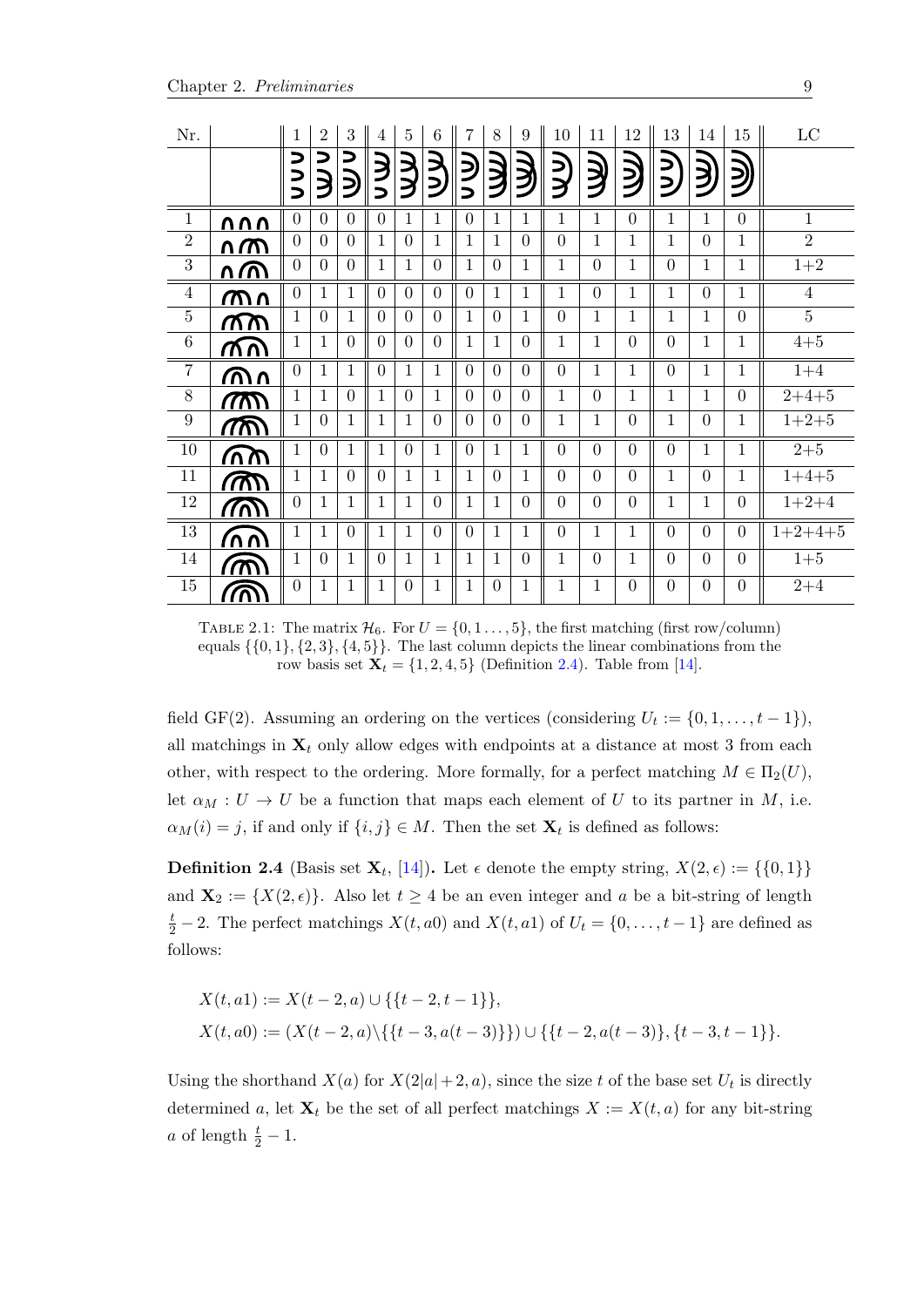The intuition behind the rather technical definition above is the following. Consider a grouping of the vertices as  $0|1, 2|3, 4|...|t-3, t-2|t-1$ . The set  $\mathbf{X}_t$  consists of all matchings whose edges only connect vertices from adjacent groups (crossing exactly one vertical line), corresponding to the possible bit-strings on  $t/2-1$  bits: the first bit in the sequence (being 0 or 1) determines the connection of the first vertex (vertex 0) to either the first vertex of the second group (vertex 1), or the second (vertex 2). The second bit in the sequence then determines the connection of the other vertex of the second group (that the first bit did not connect to vertex 0) with either the first or the second vertex of the third group (vertex 3 or 4). This applies to the whole sequence, with every bit connecting the vertex that was not connected by the previous bit to one of the vertices of the next group. Since the last edge will always go to vertex  $t - 1$ , only  $t/2 - 1$  bits are required, fixing the size of  $\mathbf{X}_t$  equal to  $2^{t/2-1}$ . In Table [2.1,](#page-12-0) matchings 1, 2, 4 and 5 comply with the adjacent group restriction and can be seen to be exactly all such choices for connection, corresponding also to the 4 possible bit-strings on 2 bits.

The following theorem from  $\vert 14$ , Corollary 3.5 gives the rank of the Matching Connectivity matrix as being equal to the size of  $X_t$ , since the set of rows (or columns) labeled by matchings in  $\mathbf{X}_t$  form a basis for  $\mathcal{H}_t$ . The proof is omitted here.

<span id="page-13-1"></span>**Theorem 2.5** ([\[14\]](#page-35-6)). The set  $X_t$  is a row basis for the Matching Connectivity matrix  $\mathcal{H}_t$  and the rank of  $\mathcal{H}_t$  over  $\mathrm{GF}(2)$  is  $2^{t/2-1}$  for all even integers  $t\geq 2.$ 

Since it will be of use in the next chapter, here follows one helpful theorem concerning the block diagonal form of a matrix and its rank.

<span id="page-13-2"></span>**Definition 2.6.** A block diagonal matrix **A** is a square and block matrix, with square matrices  $A_1, \ldots, A_n$  as its main diagonal blocks, such that the off-diagonal blocks are all zero matrices, i.e. it is the direct sum:  $\mathbf{A} = \mathbf{A}_1 \oplus \mathbf{A}_2 \oplus \cdots \oplus \mathbf{A}_n$ .

<span id="page-13-3"></span>**Theorem 2.7.** The rank of block diagonal matrix  $A = A_1 \oplus A_2 \oplus \cdots \oplus A_n$  is equal to the sum of the ranks of its block sub-matrices:  $rk(A) = \sum_{i=1}^{n} rk(A_i)$ .

#### <span id="page-13-0"></span>2.3 Isolation Lemma

The Isolation Lemma [\[31\]](#page-36-11) is an important result that has proven advantageous in the design of randomized algorithms as the one presented in Chapter [3,](#page-15-0) through the employment of random weights (in a particular range) leading to the identification of unique solutions with non-negligible probability.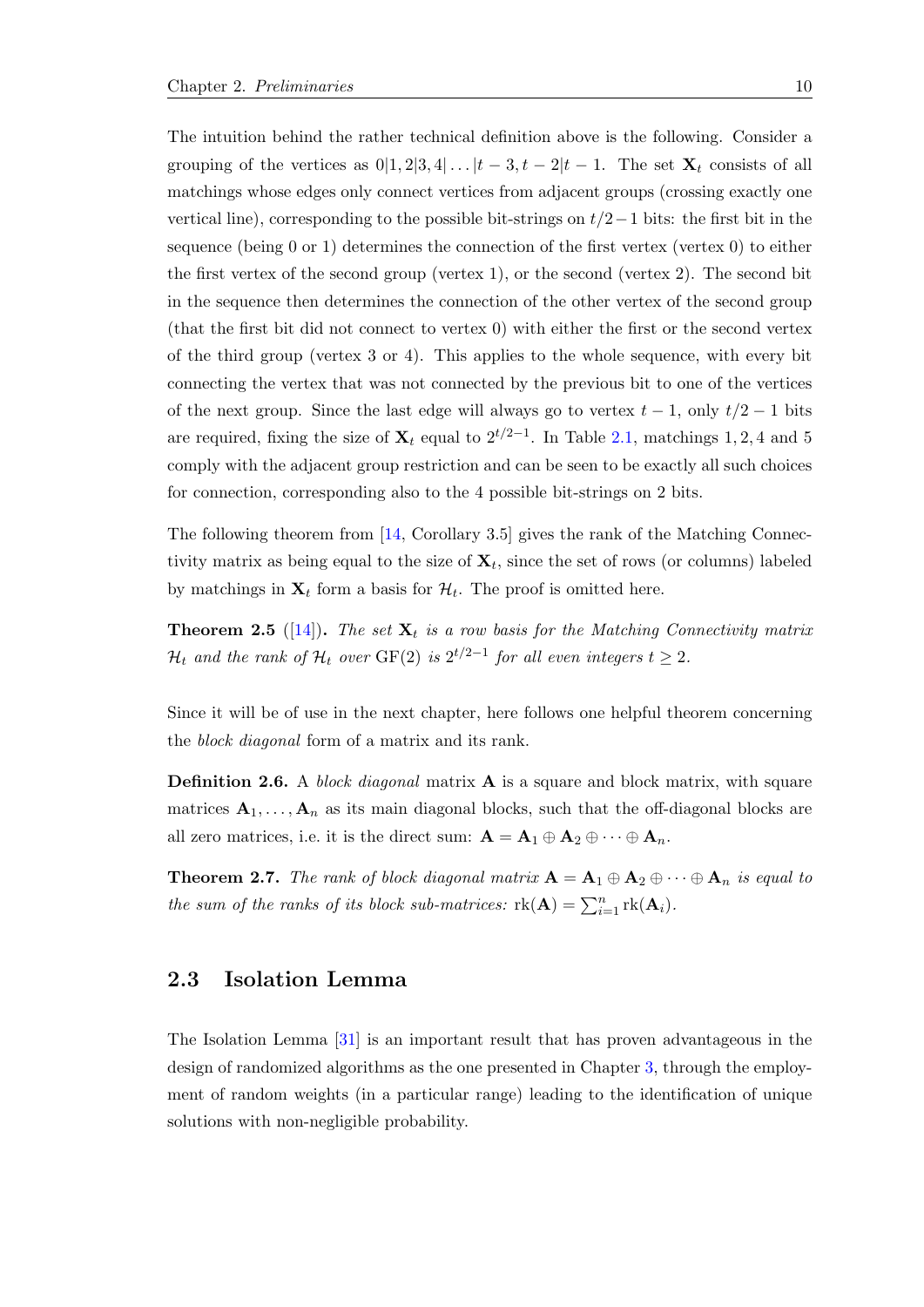First, for some function  $\omega: U \to \{1, ..., N\}$  (where  $N \in \mathbb{Z}^+$ ) assigning weights to members of a universe U in the range  $\{1, \ldots, N\}$ , let  $\omega(S) = \sum_{e \in S} \omega(e)$  for subsets  $S \subseteq U$ . Also, let the probability of some event occurring be denoted by  $\text{prob}[\cdot]$ .

**Definition 2.8.** A function  $\omega: U \to \mathbb{Z}$  isolates a set family  $\mathcal{F} \subseteq 2^U$  if there is a unique  $S' \in \mathcal{F}$  with  $\omega(S') = \min_{S \in \mathcal{F}} \omega(S)$ .

<span id="page-14-0"></span>**Lemma 2.9** (Isolation Lemma, [\[31\]](#page-36-11)). Let  $\mathcal{F} \subseteq 2^U$  be a set family over a universe U with  $|\mathcal{F}| > 0$ . For each  $u \in U$ , choose a weight  $\omega(u) \in \{1, 2, ..., N\}$  uniformly and independently at random. Then  $prob[\omega \text{ isolates } \mathcal{F}] \geq 1 - |U|/N$ .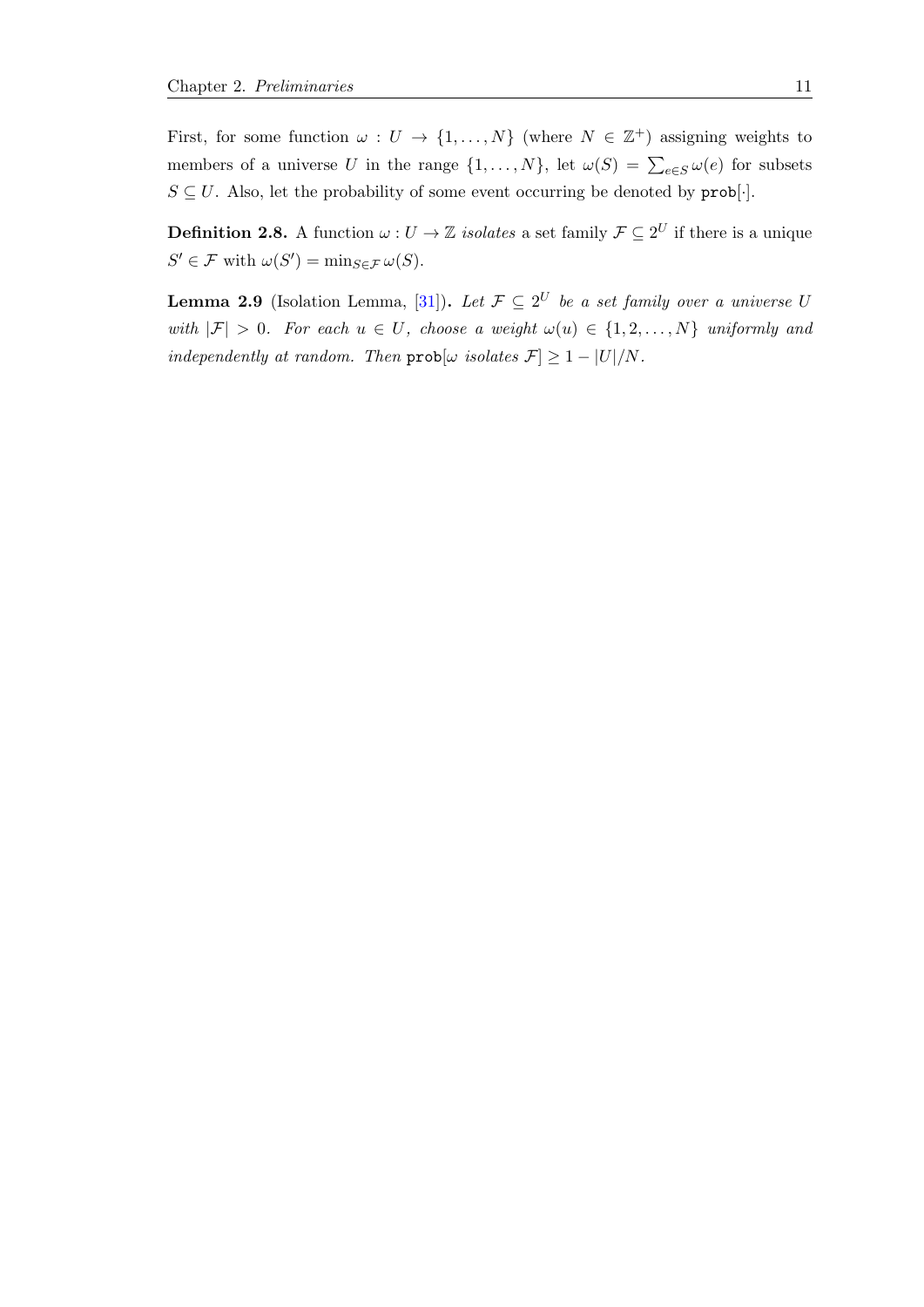### <span id="page-15-0"></span>Chapter 3

# Directed Hamiltonicity

This chapter discusses the DIRECTED HAMILTONIAN CYCLE problem and introduces a new randomized algorithm that solves the problem on a graph G with a given path decomposition of width pw via dynamic programming in  $(2 + 2^{\frac{3}{2}})^{pw}(n \cdot pw)^{\mathcal{O}(1)}$  time. First, a matrix is defined and its rank investigated, a basis for which is subsequently utilized in the dynamic programming formulation.

#### <span id="page-15-1"></span>3.1 The rank of Directed Hamiltonicity

In this section we investigate the rank of the Directed Matching Connectivity matrix  $\mathcal{D}_t$ , the matrix analogous to  $\mathcal{H}_t$  for the case of directed graphs.

First, we introduce the *Bipartite* Matching Connectivity matrix  $B_t$  that will prove useful in analyzing the structure of  $\mathcal{D}_t$ .

**Definition 3.1.** For an even integer  $t \geq 2$  the *Bipartite Matching Connectivity matrix*  $\mathcal{B}_t$  is a matrix that has rows and columns both labeled by all perfect matchings on the complete balanced bipartite graph  $K_{\frac{t}{2},\frac{t}{2}}$  on t vertices; an entry  $\mathcal{B}_t[M_1,M_2]$  is 1, if  $M_1 \cup M_2$  is a Hamiltonian cycle and 0 otherwise.

The dimension of  $\mathcal{B}_t$  is  $(\frac{t}{2})! \times (\frac{t}{2})$  $\frac{t}{2}$ ! in general. As was the case with  $\mathcal{H}_t$ , for  $t = 2$  there is only one perfect bipartite matching and one trivial Hamiltonian cycle, while in all cases where  $t \geq 4$  no overlapping edges are allowed for an entry of  $\mathcal{B}_t$  to be equal to 1. For  $t = 4$ , there are two perfect matchings and  $\mathcal{B}_4$  is the complement of the  $2 \times 2$  identity matrix. The  $6 \times 6$  matrix  $\mathcal{B}_6$  is shown in Table [3.1.](#page-16-0)

Next, we formally define the Directed Matching Connectivity matrix  $\mathcal{D}_t$ , followed by the formal resolution of its rank via Lemma [3.3](#page-16-1) and Theorem [3.4.](#page-16-2)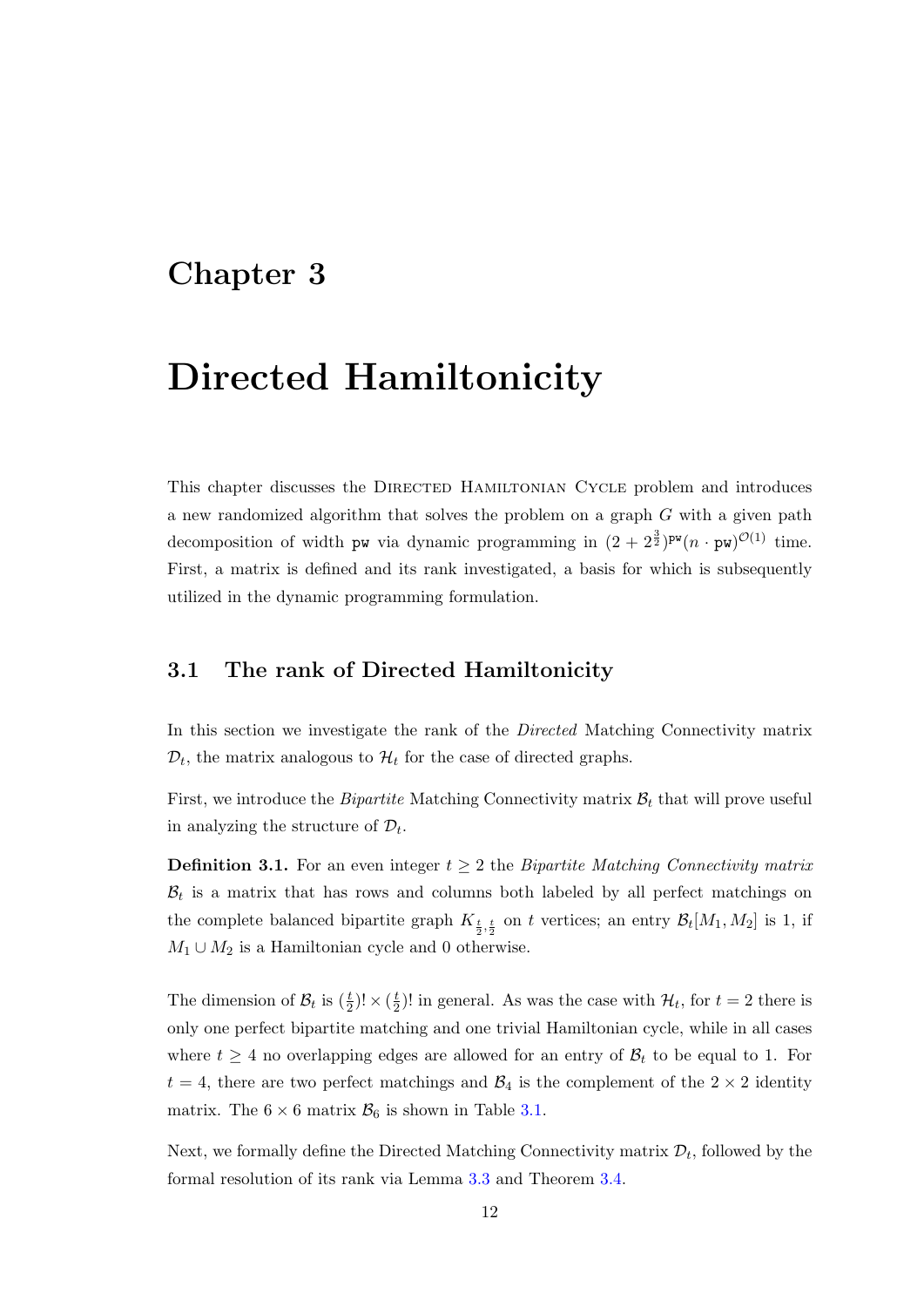<span id="page-16-0"></span>

| Nr.            |                        |    | $\overline{2}$ | 3         | 4 | 5        | 6              |
|----------------|------------------------|----|----------------|-----------|---|----------|----------------|
|                |                        | ÷. | $\mathbf{a}$   | $\rtimes$ | ╳ | $\asymp$ | $\times$       |
| 1              | Ξ                      | 0  | 0              | 0         | 1 |          | $\overline{0}$ |
| $\overline{2}$ | $\overline{\times}$    | 0  | 0              |           | 0 | 0        |                |
| 3              | $\overline{\varkappa}$ | 0  | 1              | 0         | 0 |          | 1              |
| 4              | $\times$               |    | 0              | 0         | 0 |          | 0              |
| $\overline{5}$ | $\times$               |    | 0              | 0         | 1 | 0        | 0              |
| 6              | $\equiv$               | 0  |                |           | 0 | 0        | 0              |

TABLE 3.1: The Bipartite Matching Connectivity matrix  $\mathcal{B}_6$ .

<span id="page-16-4"></span>**Definition 3.2.** For an even integer  $t \geq 2$  the Directed Matching Connectivity matrix  $\mathcal{D}_t$  is a matrix that has rows and columns both labeled by all perfect matchings on the complete digraph on t vertices; an entry  $\mathcal{D}_t[M_1, M_2]$  is 1, if  $M_1 \cup M_2$  is a directed Hamiltonian cycle and 0 otherwise.

<span id="page-16-1"></span>**Lemma 3.3.** For all even integers  $t \geq 2$ , the rank of matrix  $\mathcal{B}_t$  is  $2^{\frac{t}{2}-1}$  over  $GF(2)$ .

*Proof.* Let  $K_{\frac{t}{2},\frac{t}{2}} = (V = S \cup T, A)$  be the complete balanced bipartite graph on t vertices and assume an arbitrary ordering of the vertices:  $S = \{s_1, s_2, \ldots, s_{\frac{t}{2}}\}$  and  $T = \{t_1, t_2, \ldots, t_{\frac{t}{2}}\}$ . Let  $\pi := (s_1, t_1, t_2, s_2, s_3, t_3, t_4, s_4, s_5, \ldots)$ , i.e.  $\pi$  is defined as the complete order on the vertices of both  $S$  and  $T$  that begins with the first vertex of  $S$ , followed by the first two vertices of  $T$ , alternatingly followed by subsequent couples of vertices from S and T.

Rearranging the vertices of  $K_{\frac{t}{2},\frac{t}{2}}$  according to  $\pi$  makes it easy to see that  $\mathcal{B}_t$  is in fact a sub-matrix of  $\mathcal{H}_t$ , with all matchings from  $\mathbf{X}_t$  also present in  $\mathcal{B}_t$  and by Theorem [2.5,](#page-13-1) forming a row basis here as well.<sup>[1](#page-16-3)</sup> This gives an upper bound on the rank of  $\mathcal{B}_t$  as being lower or equal to  $2^{\frac{t}{2}-1}$ , the rank of  $\mathcal{H}_t$ . Since  $\mathcal{B}_t$  includes all matchings from  $\mathbf{X}_t$ , the corresponding rows/columns of which induce an identity sub-matrix in both  $\mathcal{H}_t$  and  $\mathcal{B}_t$ , the rank of  $B_t$  can be no lower than  $|\mathbf{X}_t| = 2^{\frac{t}{2}-1}$ . Combining the upper and lower bound exactly determines the rank of  $\mathcal{B}_t$  as  $2^{\frac{t}{2}-1}$ .

<span id="page-16-2"></span>**Theorem 3.4.** For all even integers  $t \geq 2$ , the rank of the Directed Matching Connectivity matrix  $\mathcal{D}_t$  is  $\left(\frac{t}{2}\right) \cdot 2^{\frac{t}{2}-1} < 2^{\frac{3}{2}t-1}$  over  $GF(2)$ .

*Proof.* Consider an arbitrary perfect matching  $M$  on the complete digraph on  $t$  vertices, i.e. a choice of t/2 directed arcs, such that each vertex is incident to exactly one of them. Irregardless of the specific choice of arcs, exactly half of the vertices will have an arc

<span id="page-16-3"></span><sup>&</sup>lt;sup>1</sup>Matrix  $B_t$  is in fact made up of those matchings from  $\mathcal{H}_t$  that do not violate bipartiteness with respect to  $\pi$ . As an example, matching 1 (first row/column, Table [2.1\)](#page-12-0) from  $\mathcal{H}_6$  is equivalent to matching 1 from  $\mathcal{B}_6$  (Table [3.1\)](#page-16-0), matching 2 from  $\mathcal{H}_6$  is equivalent to matching 6 from  $\mathcal{B}_6$  and matching 4 from  $\mathcal{H}_6$ is equivalent to matching 2 from  $\mathcal{B}_6$ .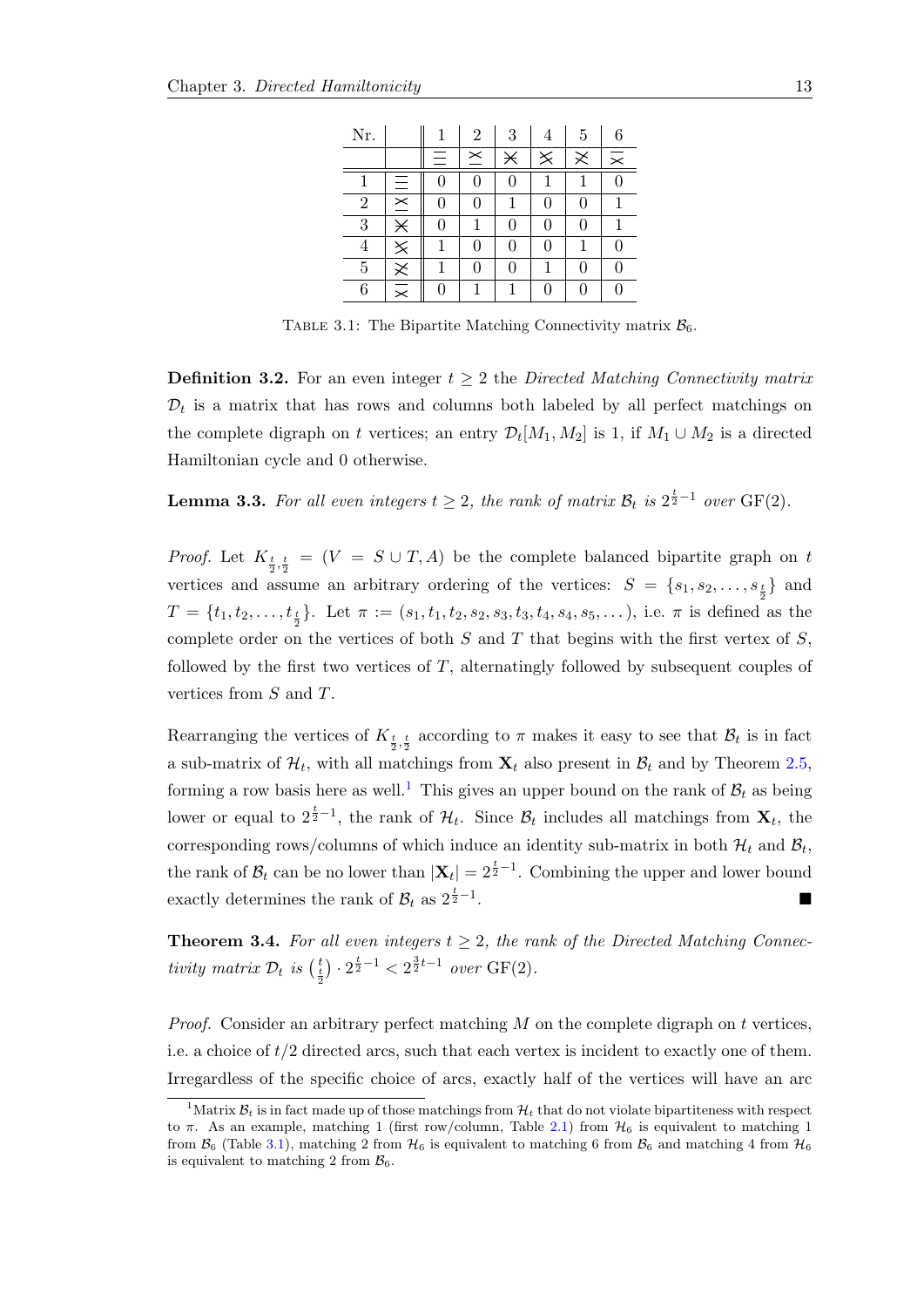leading into them and the other half will have an arc originating from them, leading to a characterization of the vertices as sources or sinks and a partition (cut) of the set of all vertices  $U$  into two sets  $S$  and  $T$ .

For an entry  $\mathcal{D}_t[M_1, M_2]$  to be 1, the following should hold: the implied sets of sources and sinks of  $M_1$  and  $M_2$  should be inverted  $(S_1 = T_2, S_2 = T_1)$  and no arcs should overlap between the two matchings. In all other cases, it is  $\mathcal{D}_t[M_1, M_2] = 0$  by Definition [3.2.](#page-16-4)

Of the 2<sup>t</sup> possible partitions of U into two sets S and T, the ones where  $|S| = |T| = t/2$ define balanced bipartite graphs (note that also  $S \cup T = U$  and  $S \cap T = \emptyset$ ). The number of these partitions is given by:

$$
\binom{t}{\frac{t}{2}} = \frac{t!}{(\frac{t}{2}!)^2}
$$

For all even integers  $t \geq 2$ , it is  $\left(\frac{t}{2}\right) < 2^t$ . Retaining only the rows of  $\mathcal{D}_t$  that are in agreement with any one of these partitions and the columns that correspond to the inverse partition (where sources are sinks and vice versa) will result in a matrix that is an exact copy of  $\mathcal{B}_t$ , as all perfect matchings are present in both cases and direction is subsumed by (implied) bipartiteness.

In fact, since all other entries are set to 0, the matrix  $\mathcal{D}_t$  can be seen to be of the block-diagonal form (Definition [2.6\)](#page-13-2) with  $\binom{t}{\frac{t}{2}}$  copies of  $\mathcal{B}_t$  as the blocks on the diagonal (by appropriately rearranging its rows/columns). Since, by Lemma [3.3](#page-16-1) the rank of  $B_t$  is  $2^{\frac{t}{2}-1}$ , an application of Theorem [2.7](#page-13-3) gives the claimed rank of  $\mathcal{D}_t$ .

#### <span id="page-17-0"></span>3.2 Directed Hamiltonian Cycle on path decompositions

In this section, the dynamic programming algorithm for DIRECTED HAMILTONIAN CYcle is introduced, inspired by the algorithm for the undirected version of the problem presented in [\[14\]](#page-35-6).

Within our scope of dynamic programming on path decompositions, a Hamiltonian cycle  $H$  in a directed graph  $G$  can be analyzed in the following way: given some arbitrary ordering  $a_1, a_2, \ldots, a_m$  on the set of arcs A, a Hamiltonian cycle H is decomposed for every *i* into  $H_1 = \{a_1, \ldots, a_i\} \cap H$  and  $H_2 = \{a_{i+1}, \ldots, a_m\} \cap H$ . For some path decomposition (sequence of bags), partial solutions are sets of directed paths such that all vertices before the current bag are internal in some path and vertices in the current bag can be internal, unused, or endpoints of some path.

This implies that the essential information to store for a set of partial solutions  $H_1$  are the degrees  $(0,1,2)$  of each vertex with respect to  $H_1$  and the pairing in which vertices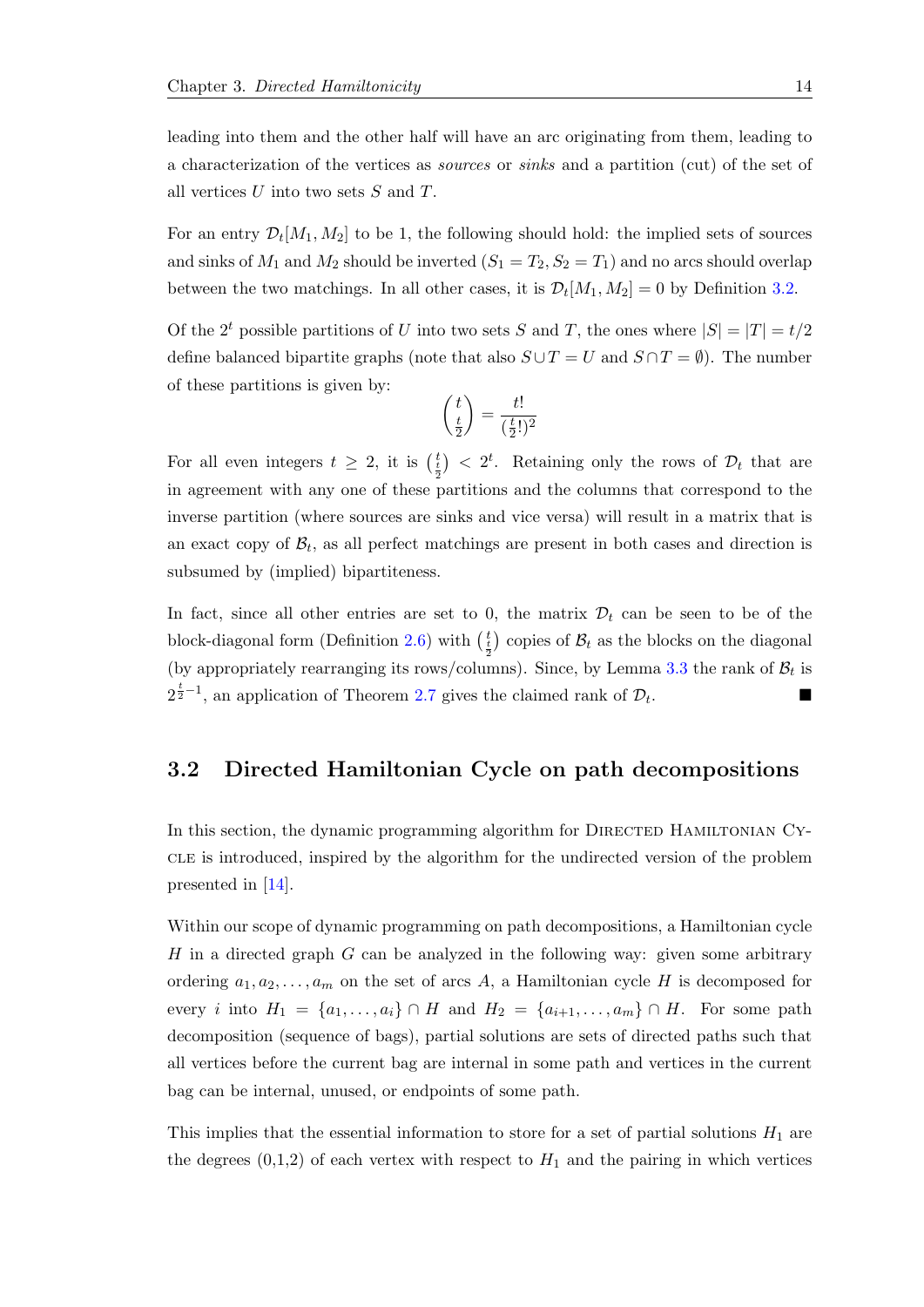of degree 1 are connected by  $H_1$ , for all partitions into endpoints, internal and unused vertices. Naturally, vertices of degree 2 are required to have one incoming and one outgoing arc for the formation of a directed path, while vertices of only indegree 1 can be paired with vertices of only the same outdegree. This pairing is in fact given by some perfect matching on the set of endpoints (bipartite).

The number of partial solutions allowed by this view does not lead to efficient computation, however, calling for an alternate approach: instead of storing all possible perfect matchings on the sets of endpoints for all partitions of the vertices into endpoints, internal and unused, only the aggregate connectivity information of all matchings (a "fingerprint") is stored. Fixing an ordering on the vertices, we only store for each perfect matching of the corresponding family  $X_t$  (rearranged according to the complete order  $\pi$ ) the number of partial solutions that give a single cycle together with this matching modulo two, since the basis only works over the field  $GF(2)$ . This allows us to compute the number of global solutions modulo two, and the existence of a unique Hamiltonian cycle of *minimum weight* is then guaranteed by an application of the Isolation Lemma.

In particular, the problem to be solved by dynamic programming on a path decomposition is the following: given a digraph  $G = (V, A)$  along with a nice path decomposition of pathwidth pw and non-negative arc weights  $\omega : A \to \{1, \ldots, \omega_{\text{max}}\},$  the task is to compute for each  $\omega^* \in \{1, \ldots, n \cdot \omega_{\text{max}}\}\$ the *parity* of the number of directed Hamiltonian cycles of G with weight exactly  $\omega^*$ . The dynamic programming algorithm applied to the given path decomposition (viewed as a sequence of bags, ordered from left to right), for all partitions of the vertices in each bag into endpoints (further partitioned based on in/outdegree), internal and unused, takes a basis for the perfect matchings on the endpoints (bipartite) and computes the number of partial solutions that are consistent with each perfect matching (their union results in a single cycle), storing the parity of this number for each bag.

First, our dynamic programming algorithm requires one arc incident on a vertex v of degree at most pw to be "guessed" for a-priori inclusion in the Hamiltonian cycle. The vertex itself is chosen based on the structure of the given path decomposition, and "guessing" one of its arcs implies repetition of the algorithm's procedure with a different arc chosen each time.[2](#page-18-0)

In a nice path decomposition, the introduce vertex bag that appears further to the right in the sequence can only introduce a vertex  $v$  of degree at most pw, since all neighbors of v need to appear in the same bag and no other possible neighbors can be introduced later in the sequence. The remaining bags on the right can then be freely rearranged as long as no vertex is forgotten before all its arcs have been introduced. Let  $(u, v)$  be the

<span id="page-18-0"></span><sup>&</sup>lt;sup>2</sup>Due to the upper bound of  $pw$  on the degree of the vertex, the number of repetitions is also bounded.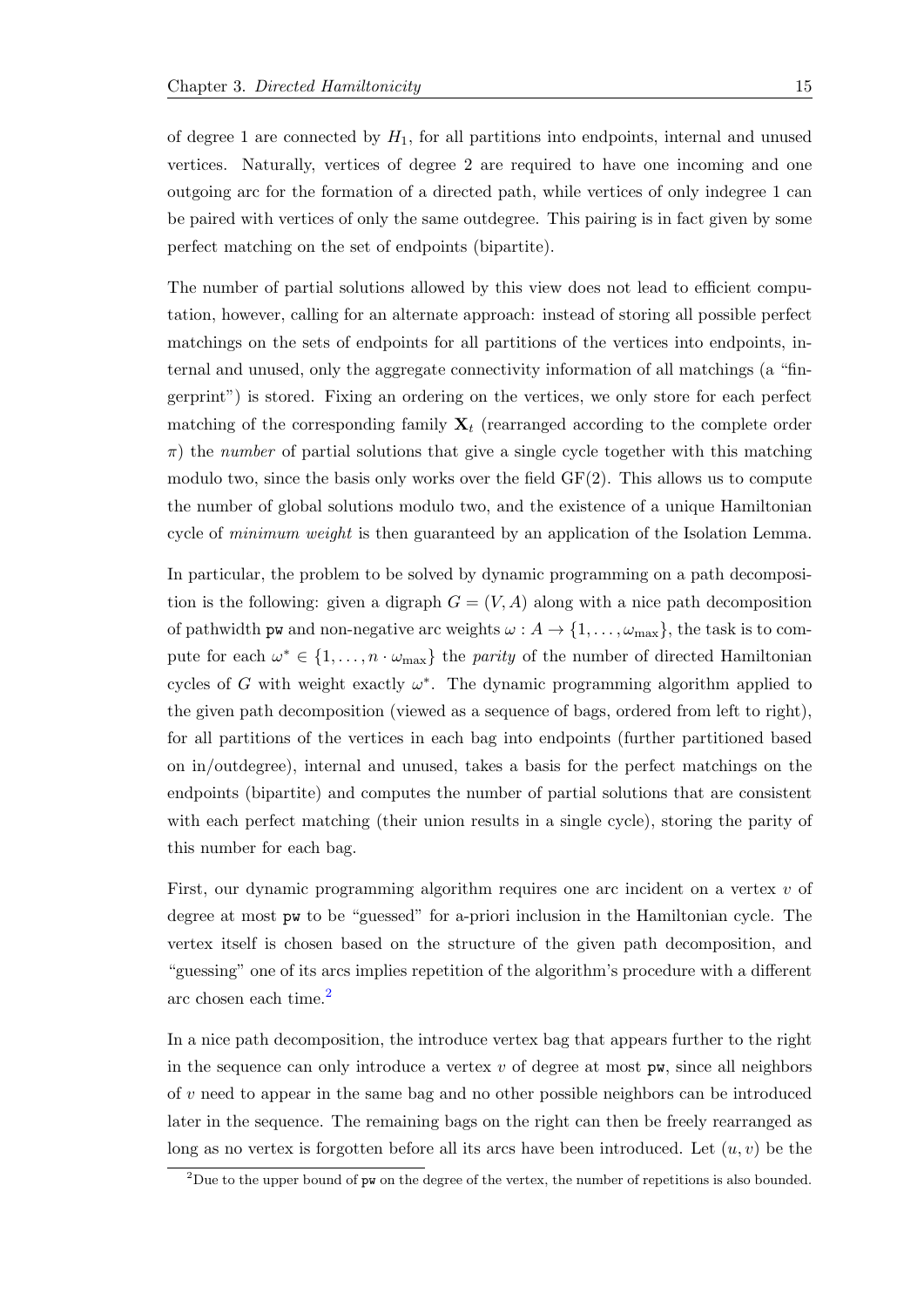selected arc incident on  $v$  (not necessarily incoming) and reorder the sequence such that the last bags are:

- 1. Introduce arc  $(u, v)$  bag, with current vertex set  $\{u, v\}$
- 2. Forget vertex u bag
- 3. Forget vertex  $v$  bag
- 4. Last bag

The algorithm can then skip bags 2,3, and 4. and at bag 1. compute the parity of the number of partial cycle covers that would form a directed Hamiltonian cycle of weight  $\omega^*$  (for some choice of such total weight) if arc  $(u, v)$  was included as well.

Given an arbitrary ordering of the vertices  $V = \{v_1, \ldots, v_n\}$  of digraph  $G = (V, A)$ , let  $\omega(v_i, v_j)$  denote the weight of any arc  $(v_i, v_j)$ . Dynamic programming is applied to the given nice path decomposition, operating from left to right, until the introduce arc bag of the arc chosen at the start is reached, as explained above. For every bag, with vertex set B, table entries  $d[B_0, B_1^+, B_1^-, B_2, \omega, M]$  (defined below) are computed for all partitions of the bag  $B = B_0 \cup B_1 \cup B_2$ , further partitions of the set of endpoints  $B_1 = B_1^+ \cup B_1^-$  into sources  $B_1^+$  and sinks  $B_1^-$  (where  $|B_1^+| = |B_1^-| = \frac{|B_1|}{2}$  $\frac{\sigma_{11}}{2}$ , all integers  $\omega \in \{0, \ldots, n \cdot \omega_{\max}\},$ and all perfect matchings  $M$  from a basis for  $B_1$ , according to Definition [2.4](#page-12-1) (based on a standard arbitrarily fixed ordering induced from  $V$ ) and rearranged according to order  $\pi$  to represent perfect bipartite matchings (as in the proof of Lemma [3.3\)](#page-16-1).

**Definition 3.5.** Table entries  $d[\cdot]$  contain the parity of the number of partial cycle covers C of the graph induced by all vertices that appear in the current and previous bags and all arcs introduced so far, such that:

- a.  $C \cup M$  is a single cycle.
- b. The total weight of arcs in C is  $\omega$ .
- c. In C, vertices in  $B_0$  have degree 0, vertices in  $B_2$  have degree 2 with one incoming and one outgoing arc, vertices in  $B_1^+$  have outdegree 1 and indegree 0, and vertices in  $B_1^-$  have indegree 1 and outdegree 0.
- d. Vertices that only appear to the left of the current bag are denoted by  $B_l$  and have degree 2 with one incoming and one outgoing arc.

If C satisfies requirements b., c. and d. above, then C is called a  $(B_0, B_1^+, B_1^-, B_2, B_l, \omega)$ cycle cover. If all requirements are met and the union of  $C$  with  $M$  is a single directed Hamiltonian cycle, then C is called a  $(B_0, B_1^+, B_1^-, B_2, B_l, \omega, M)$ -cycle cover.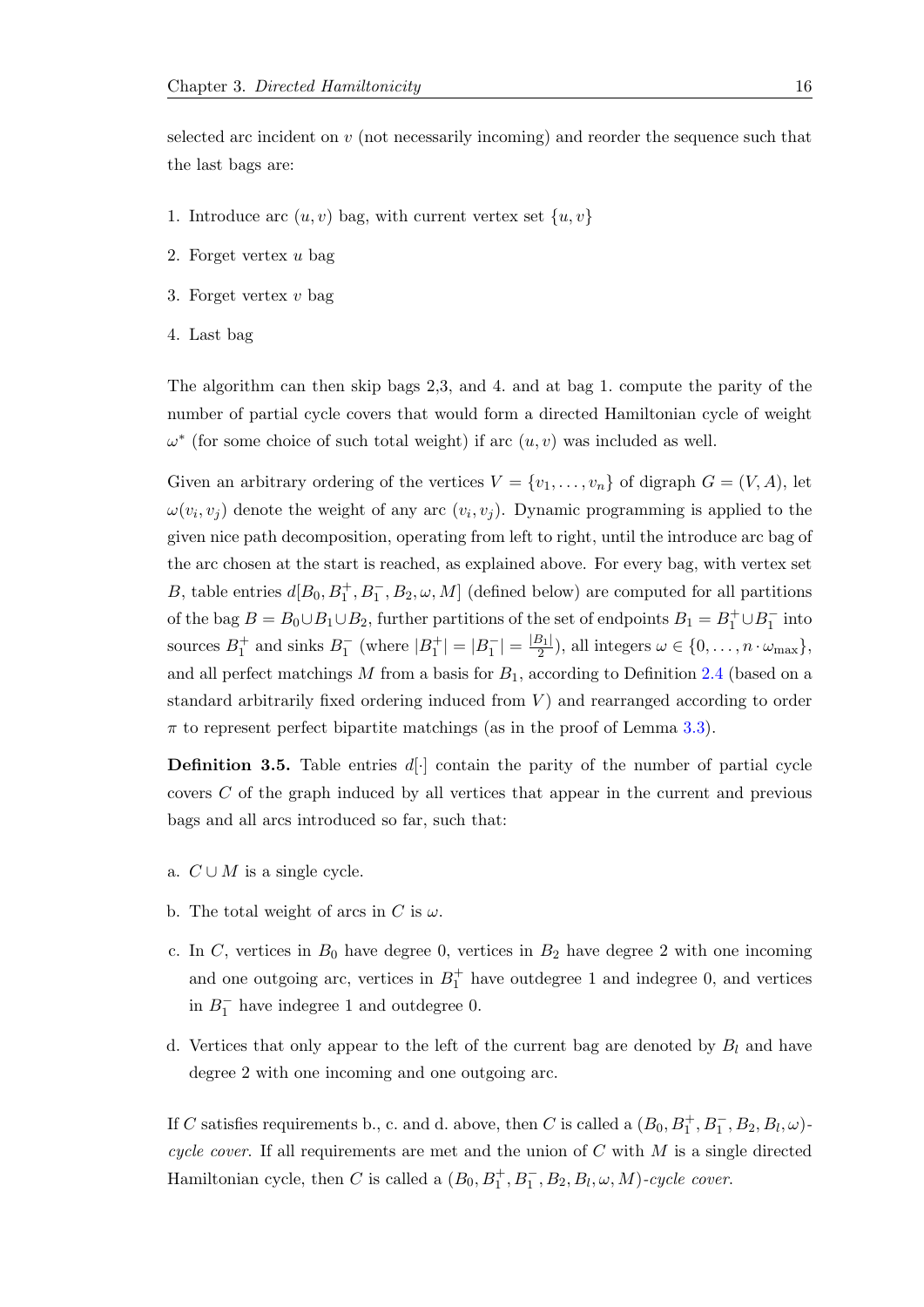In the dynamic programming procedure described next, when a new arc is introduced in the path decomposition, a different representation of the same information regarding the basis set of perfect matchings for the set of endpoints  $B_1$ , based on the difference in orderings (giving rise to the basis set itself) is required to be efficiently computed. The following lemma from [\[14\]](#page-35-6) that enables this change is applied by letting  $\mathcal C$  be the set of all  $(B_0, B_1^+, B_1^-, B_2, B_l, \omega)$ -cycle covers and  $S = B_1$ . The proof is omitted here as it is directly obtained via the proof of [\[14,](#page-35-6) Lemma 4.1], since the basis set is still  $\mathbf{X}_t$ , with the implied rearrangement according to  $\pi$  causing no discrepancies.

<span id="page-20-0"></span>**Lemma 3.6** ([\[14\]](#page-35-6)). Let C denote an arbitrary set of partial cycle covers and **X** denote a family of basis matchings on some totally ordered set  $S = \{v_0, \ldots, v_{t-1}\}\;$  of vertices of even size. Furthermore, for each  $M \in \mathbf{X}$ , let  $T[M]$  denote the number of partial cycle covers  $C \in \mathcal{C}$  such that  $M \cup C$  is a single cycle. For any X' with respect to any other ordering of S, the corresponding values  $T'[M']$  for  $M' \in \mathbf{X}'$  can be computed in time  $2^{t/2-1}t^{\mathcal{O}(1)}$ .

The algorithm operates on the sequence of bags of the path decomposition using the table  $d'[\cdot]$  of the previous bag to compute the table  $d[\cdot]$  of the current bag. Let  $d'_{uv}$ and  $d_{uv}$  denote the corresponding tables after the change of ordering and basis brings vertices u and v at the end of the total order. The dynamic programming follows.

First bag: The vertex set B of the first bag is empty and the only entry is trivial:

$$
d[\emptyset, \emptyset, \emptyset, 0, \emptyset] \equiv 0.
$$

**Introduce vertex bag:** The vertex set of the current bag is  $B$ , introducing vertex v, while that of the previous bag is  $B\setminus\{v\}$ , with any vertices occurring only on the left being the same for both bags. No arcs incident on  $v$  could be used in a partial cycle cover in the subgraph induced by the vertices of the current and previous bags, which gives:

$$
d[B_0, B_1^+, B_1^-, B_2, \cdot, \cdot] \equiv 0,
$$

for all partitions  $B = B_0 \cup B_1 \cup B_2$ , with  $B_1 = B_1^+ \cup B_1^-$  as described above and  $v \in B_1 \cup B_2$ . For partitions where  $v \in B_0$ , irregardless of the weight  $\omega$  and basis matching  $M$ , the required number is already computed in the previous bag's entry:

$$
d[B_0, B_1^+, B_1^-, B_2, \omega, M] \equiv d'[B_0 \backslash \{v\}, B_1^+, B_1^-, B_2, \omega, M].
$$

**Forget bag:** The vertex set of the current bag is  $B$ , "forgetting" vertex  $v$ , while that of the previous bag is  $B \cup \{v\}$ . Since  $B_l$  denotes the set of vertices occurring only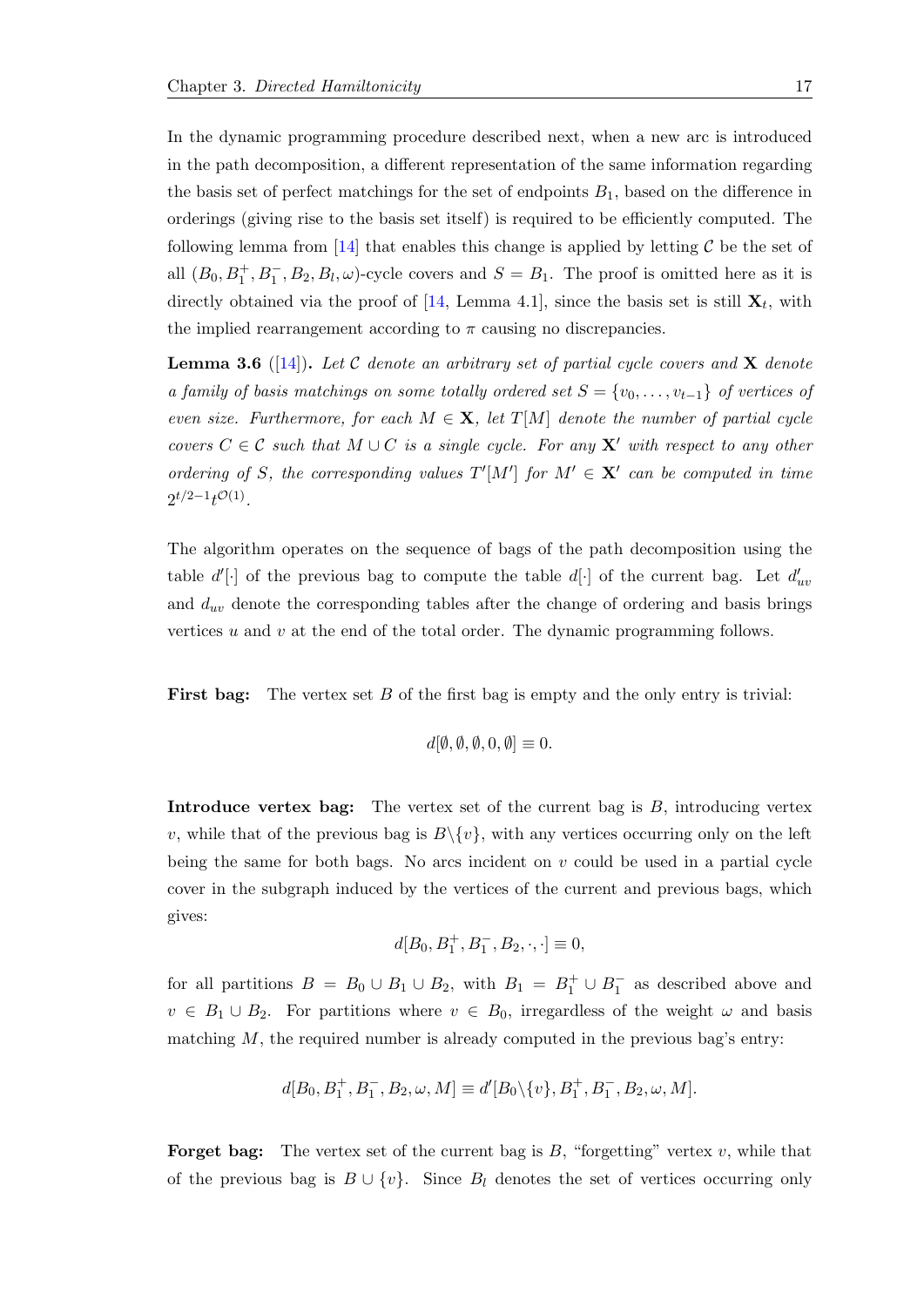left of the current bag,  $B_l \setminus \{v\}$  denotes the set of vertices occurring only left of the previous bag. For any partition  $B = B_0 \cup B_1 \cup B_2$ , further partitioning  $B_1 = B_1^+ \cup B_1^-$ , matching M from the basis of  $B_1$  (induced by a standard ordering) and weight  $\omega$ , if C is a  $(B_0, B_1^+, B_1^-, B_2, B_l, \omega, M)$ -cycle cover, then v must have one incoming and one outgoing arc in C. Furthermore, the number of  $(B_0, B_1^+, B_1^-, B_2 \cup \{v\}, B_l \setminus \{v\}, \omega, M)$ -cycle covers C' is stored modulo two in the previous bag. These are also  $(B_0, B_1^+, B_1^-, B_2, B_l, \omega, M)$ cycle covers. In both cases, it is:

$$
d[B_0, B_1^+, B_1^-, B_2, \omega, M] \equiv d'[B_0, B_1^+, B_1^-, B_2 \cup \{v\}, \omega, M].
$$

**Introduce arc bag:** The vertex set of the current bag is B, introducing arc  $(u, v)$ ,<sup>[3](#page-21-0)</sup> where  $u, v \in B$ . The current and previous bags share the same vertex set B and set  $B<sub>l</sub>$  of vertices occurring only to the left, yet partial solutions of the previous bag do not include the arc  $(u, v)$ . As mentioned above, the table  $d'_{uv}[\cdot]$  is computed from  $d'[\cdot]$ , using Lemma [3.6](#page-20-0) for the change of basis so that  $u$  and  $v$  are the last two vertices in the ordering. The table  $d_{uv}[\cdot]$  is subsequently computed from  $d'_{uv}[\cdot]$  and afterwards transformed to  $d[\cdot]$  by another application of Lemma [3.6.](#page-20-0)

In particular, for some arbitrary partition  $B = B_0 \cup B_1 \cup B_2$ , further partition  $B_1 =$  $B_1^+ \cup B_1^-$ , integer weight  $\omega$  and perfect matching M from a basis for  $B_1$  with modified ordering so that u and v are the last two elements, the table  $d_{uv}[B_0, B_1^+, B_1^-, B_2, \omega, M]$ needs to be computed from  $d'_{uv}[\cdot]$ . The possible cases are the following:

I.  $u \in B_0$  or  $v \in B_0$ : Since no  $(B_0, B_1^+, B_1^-, B_2, \omega)$ -cycle cover, or perfect matching M on  $B_1$  can contain the arc  $(u, v)$ , it is for all basis matchings M:

$$
d_{uv}[B_0, B_1^+, B_1^-, \omega, M] \equiv d'_{uv}[B_0, B_1^+, B_1^-, B_2, \omega, M]
$$

II.  $u \in B_1^+$  and  $v \in B_1^-$ : If the perfect matching M makes use of the arc  $(u, v)$ , then no  $(B_0, B_1^+, B_1^-, B_2, B_l, \omega, M)$ -cycle cover can do the same, as that would result in a trivial cycle. The parity of the number of  $(B_0, B_1^+, B_1^-, B_2, B_l, \omega, M)$ -cycle covers that avoid the arc  $(u, v)$  is already stored in  $d'_{uv}[\cdot]$ .

If  $(u, v) \notin M$ , then  $(p, u), (v, q) \in M$ , for some vertices  $p \in B_1^+$  and  $q \in B_1^-$ . Again, the parity of the number of  $(B_0, B_1^+, B_1^-, B_2, B_l, \omega, M)$ -cycle covers that avoid the arc  $(u, v)$  is already stored in  $d'_{uv}[\cdot]$ , letting us focus on  $(B_0, B_1^+, B_1^-, B_2, B_l, \omega, M)$ cycle covers that do contain  $(u, v)$ .

<span id="page-21-0"></span><sup>&</sup>lt;sup>3</sup>This direction from u to v is actually an assumption, since after re-arranging according to  $\pi$ , direction from u to v or vice-versa depends on the parity of  $\frac{|B_1|}{2}$ , here assumed to be odd. The symmetrical nature of both cases leads to no loss of generality.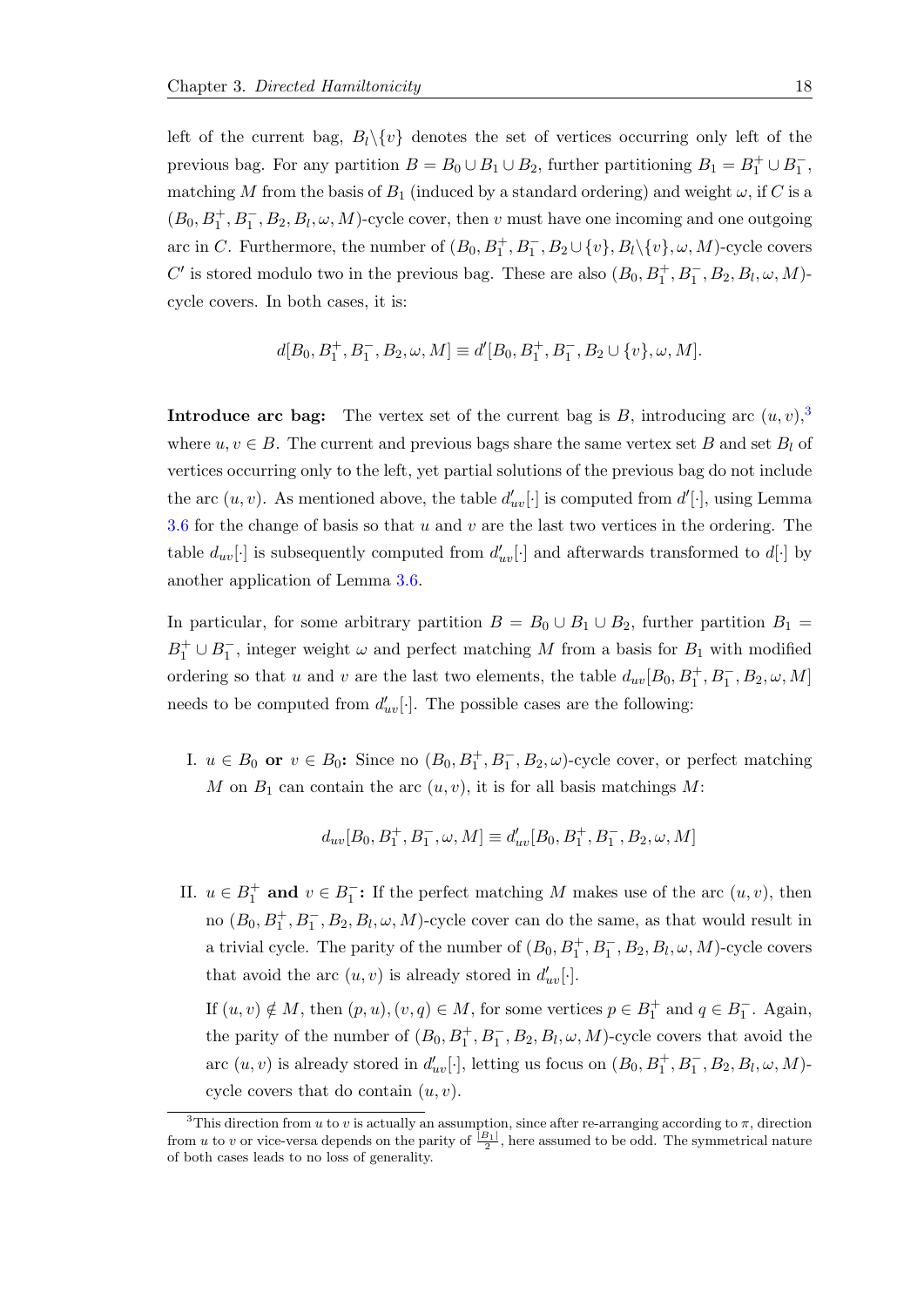Let C be such a cycle cover, meaning that the union  $C \cup M$  would contain a cycle  $S = (x_1, \ldots, x_r, p, u, v, q, x_1)$ . Since our computation of  $d_{uv}$  needs to come from some stored values for  $d'_{uv}$ , the intuition here is to modify the partial solutions to remove  $(u, v)$  from them, while keeping track of the modifications and mapping them to previously computed partial solutions for which the table entries are already stored. To that end, let  $C' := C \setminus \{(u, v)\}$  and  $M' := (M \setminus \{(p, u), (v, q)\}) \cup$  $\{(p,q)\}\text{, i.e. } C' \text{ has } (u, v) \text{ missing and } M' \text{ has the group } (p, u), (v, q) \text{ contracted into } C' \text{.}$  $(p, q)$ . One easily verifies that C' is a  $(B_0 \cup \{u, v\}, B_1^+\setminus\{u\}, B_1^-\setminus\{v\}, B_2, B_l, \omega$  $\omega(u, v)$ )-cycle cover and that  $C' \cup M'$  will contain a cycle  $S' = (x_1, \ldots, x_r, p, q, x_1)$ , with any possible other cycles being the same as in  $C \cup M$ . This implies that C will be a  $(B_0, B_1^+, B_1^-, B_2, B_l, \omega, M)$ -cycle cover if and only if C' is a  $(B_0 \cup$  $\{u, v\}, B_1^+ \setminus \{u\}, B_1^- \setminus \{v\}, B_2, B_l, \omega - \omega(u, v), M'$ )-cycle cover.

In the new ordering of  $B_1$ , u and v are placed at the end and thus removing them will keep the ordering of the other vertices intact. Now, the existence of arcs  $(p, u), (v, q) \in M$  and the structural restrictions on the basis set for  $B_1$  give two possibilities for the latter part of the ordering of  $B_1$ : it either ends with 1)  $\ldots, p, q, u, v$  or with 2)  $\ldots, p, r, q, u, v$ . For some bitstring a, if 1) is the case, then the ordering for  $B_1 \setminus \{u, v\}$  ends with  $\ldots, p, q$  and  $M = X(|B_1|, a10), M' =$  $X(|B_1|-2, a_0)$ . If 2) is the case, then the ordering for  $B_1 \setminus \{u, v\}$  ends with ..., p, r, q and  $M = X(|B_1|, a00), M' = X(|B_1| - 2, a0)$ . The perfect matching M' is thus in the basis for  $B_1 \setminus \{u, v\}$ , its corresponding bitstring being the same as that for M with the last bit missing. In addition to the cycle covers that do not use  $(u, v)$ , this gives:

$$
d_{uv}[B_0, B_1^+, B_1^-, B_2, \omega, M] \equiv d'_{uv}[B_0, B_1^+, B_1^-, B_2, \omega, M] + d'_{uv}[B_0 \cup \{u, v\}, B_1^+ \setminus \{u\}, B_1^- \setminus \{v\}, B_2, \omega - \omega(u, v), M'].
$$

III.  $u \in B_1^+$  and  $v \in B_2$ : In this case it is  $(u, v) \notin M$  and  $(p, u) \in M$  for some  $p \in B_1^-$ . The contribution of  $d'_{uv}[\cdot]$  will be used here as well, for all  $(B_0, B_1^+, B_1^-, B_l, \omega, M)$ cycle covers that do not include  $(u, v)$ . In case some  $(B_0, B_1^+, B_1^-, B_2, B_l, \omega)$ -cycle cover C makes use of the arc  $(u, v)$ , then the union  $C \cup M$  will contain a cycle  $S = (x_1, \ldots, x_r, p, u, v, x_1)$ . In a similar manner as for the previous case, let  $C' :=$  $C \setminus \{(u, v)\}\$ and  $M' := (M \setminus \{(p, u)\}) \cup \{(p, v)\}\$ , with  $C'$  being a  $(B_0 \cup \{u\}, (B_1^+ \setminus \{u\}) \cup$  $\{v\}, B_1^-, B_2\setminus\{v\}, B_l, \omega - \omega(u, v)$ )-cycle cover. The union  $C' \cup M'$  contains a cycle  $S' = (x_1, \ldots, x_r, p, v, x_1)$ , with any other possible cycles being the same as in  $C \cup M$ . Again,  $C \cup M$  will be a single cycle if and only if  $C' \cup M'$  is a single cycle, leaving only the requirement that  $M'$  belongs in the basis for  $(B_1^+\backslash \{u\})\cup \{v\}$ .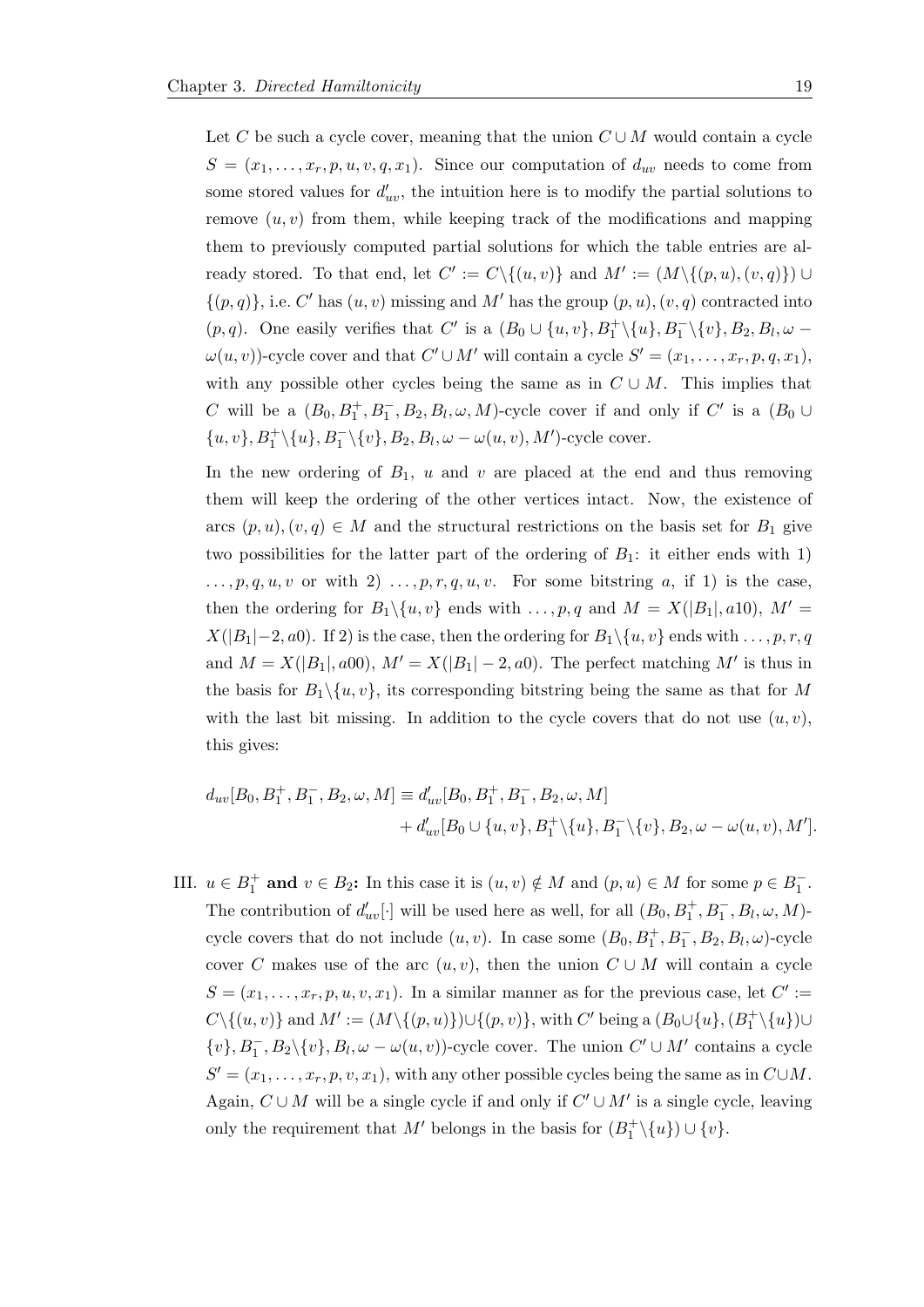Because of the modified ordering placing  $u$  and  $v$  last, they both come to occupy the same place at the end of the ordering for  $B_1$  and  $(B_1 \setminus \{u\}) \cup \{v\}$ , respectively. Since the only difference is swapping vertex u with v, M' is in the basis for  $(B_1 \setminus \{u\}) \cup \{v\}$ (even corresponding to the same bitstring). This gives in total:

$$
d_{uv}[B_0, B_1^+, B_1^-, B_2, \omega, M] \equiv d'_{uv}[B_0, B_1^+, B_1^-, B_2, \omega, M] + d'_{uv}[B_0 \cup \{u\}, (B_1^+\setminus\{u\}) \cup \{v\}, B_1^-, B_2\setminus\{v\}, \omega - \omega(u, v), M'].
$$

- IV.  $u \in B_2$  and  $v \in B_1^-$ : Due to their symmetry, this case is handled in the same way as the previous one.
- V.  $u, v \in B_2$ : In this case, some  $(B_0, B_1^+, B_1^-, B_2, B_l, \omega)$ -cycle cover C may use the arc  $(u, v)$ , yet no perfect matching M on  $B_1$  can do the same. As before, the parity of the number of partial cycle covers consistent with M and not including  $(u, v)$  is already stored in  $d'_{uv}[\cdot]$ .

For  $(B_0, B_1^+, B_1^-, B_2, B_l, \omega)$ -cycle covers C that do use  $(u, v)$ , let  $C' := C \setminus \{(u, v)\}\$ and  $M' := M \cup \{(u, v)\}\$ , with C' being a  $(B_0, B_1^+ \cup \{u\}, B_1^- \cup \{v\}, B_2 \setminus \{u, v\}, B_l, \omega$  $\omega(u, v)$ )-cycle cover. Here, the arc  $(u, v)$  was effectively "moved" into M and so  $C \cup M = C' \cup M'$ , making it clear that  $C \cup M$  would be a single cycle if and only if  $C' \cup M'$  is a single cycle.

Once more, M' has to be shown to belong in the basis for  $B_1 \cup \{u, v\}$ , based on the modified ordering: assuming that the ordering of  $B_1$  ends with  $\ldots, p, q, r$ , then if  $M = X(|B_1|, a0)$ , it is  $(p, r) \in M$ , making  $M' = X(|B_1| + 2, a01)$ . Otherwise, if  $M = X(|B_1|, a_1)$ , it is  $(q, r) \in M$ , making  $M' = X(|B_1| + 2, a_1)$  (it is only necessary to append a 1 to the bitstring for  $M$ ). It is in total:

$$
d_{uv}[B_0, B_1^+, B_1^-, B_2, \omega, M] \equiv d'_{uv}[B_0, B_1^+, B_1^-, B_2, \omega, M] + d'_{uv}[B_0, B_1^+ \cup \{u\}, B_1^- \cup \{v\}, B_2 \setminus \{u, v\}, \omega - \omega(u, v), M \cup \{(u, v)\}].
$$

This concludes the possibilities for computation of  $d_{uv}[B_0, B_1^+, B_1^-, B_2, \omega, M]$ . As mentioned, table  $d[\cdot]$  that uses the representation based on the standard ordering is computed by yet another application of Lemma [3.6,](#page-20-0) concluding the handling of introduce arc bags and the dynamic programming description as well.

**Time complexity:** For every choice of weight  $1 \leq \omega \leq n \cdot w_{\text{max}}$  the number of possible tuples  $(B_0, B_1^+, B_1^-, B_2, M)$ , with B partitioned into  $B_0, B_1, B_2$ , further partitioning of  $B_1$  into  $B_1^+$  and  $B_1^-$ , and M being one of the  $2^{\frac{|B_1|}{2}-1}$  basis matchings for  $B_1$ , is strictly smaller than  $(2+2^{\frac{3}{2}})^{|B|}$ , by the multinomial theorem and since  $\left(\frac{|B|}{\frac{|B|}{2}}\right)$  $) \cdot 2^{\frac{|B|}{2}-1} < 2^{\frac{3}{2}|B|-1}.$ Thus, we have the following: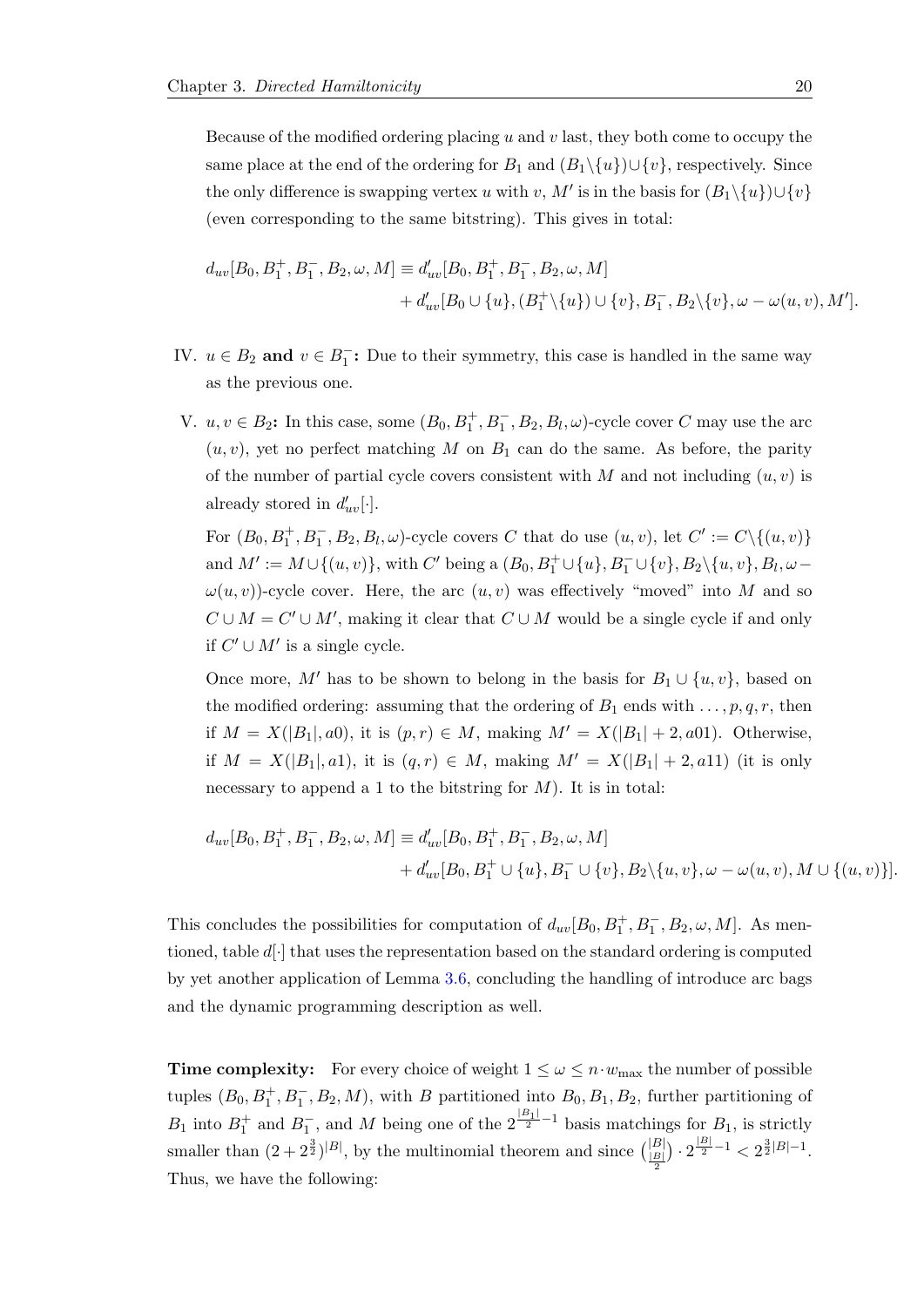<span id="page-24-1"></span>**Lemma 3.7.** Given a digraph G along with a path decomposition of width  $p$ w, there exists an algorithm that computes the table entries  $d\cdot$  that correspond to the last (furthest to the right) introduce arc bag of the path decomposition in  $(2+2^{\frac{3}{2}})^{pw}w_{\max}(n \cdot pw)^{\mathcal{O}(1)}$  time.

The complete algorithm is stated in terms of the following theorem.

**Theorem 3.8.** Given a digraph G along with a path decomposition of width  $\mathbf{pw}$ , there exists a Monte-Carlo algorithm that solves the DIRECTED HAMILTONIAN CYCLE problem in  $(2 + 2^{\frac{3}{2}})^{pw}(n \cdot pw)^{\mathcal{O}(1)}$  time. The algorithm does not give false positives and may give false negatives with probability at most  $\frac{1}{2}$ .

*Proof.* First, for a vertex v introduced in the rightmost introduce vertex bag of the given path decomposition, an arc  $(u, v)$  is "guessed" for inclusion in the solution and the path is reordered as previously described, by repeating the following at most pw times.[4](#page-24-0)

Then, for every arc  $a \in A$ , assign a weight  $\omega(a) \in \{1, 2, ..., 2|A|\}$  uniformly and indepen-dently at random, and using Lemma [3.7](#page-24-1) compute for every weight  $w \leq n \cdot w_{\text{max}} \leq n/4$ the table entry  $d[\emptyset, \{u\}, \{v\}, \emptyset, \{(u, v)\}, w]$  of the rightmost introduce arc bag. Subsequently, output YES if one of these values is 1 and NO otherwise.

If the answer is positive, there must be a Hamiltonian cycle that contains the arc  $(u, v)$ , by the definition of d. If the answer is negative, then supposing the existence of a Hamil-tonian cycle, by Lemma [2.9](#page-14-0) (Isolation Lemma)  $\omega$  isolates the family of all Hamiltonian cycles of G with probability at least  $1 - \frac{|A|}{2|A|} = \frac{1}{2}$  $\frac{1}{2}$ . This means there exists a unique Hamiltonian cycle H of minimum weight  $\omega(H)$ , with probability at least  $\frac{1}{2}$ . Let the arc incident on v in H be  $(u, v)$ .<sup>[5](#page-24-2)</sup> As H is the only Hamiltonian cycle of weight  $\omega(H)$ , it must be  $d[\emptyset, \{u\}, \{v\}, \emptyset, \{(u, v)\}, \omega(H) - \omega(u, v)] = 1$ , i.e. with probability at most  $\frac{1}{2}$  the algorithm will output NO, despite the given graph containing a Hamiltonian cycle.

<span id="page-24-0"></span><sup>&</sup>lt;sup>4</sup>The direction of the chosen arc is not necessarily incoming, yet symmetry allows this assumption without any loss of generality.

<span id="page-24-2"></span><sup>&</sup>lt;sup>5</sup>Again, without loss of generality.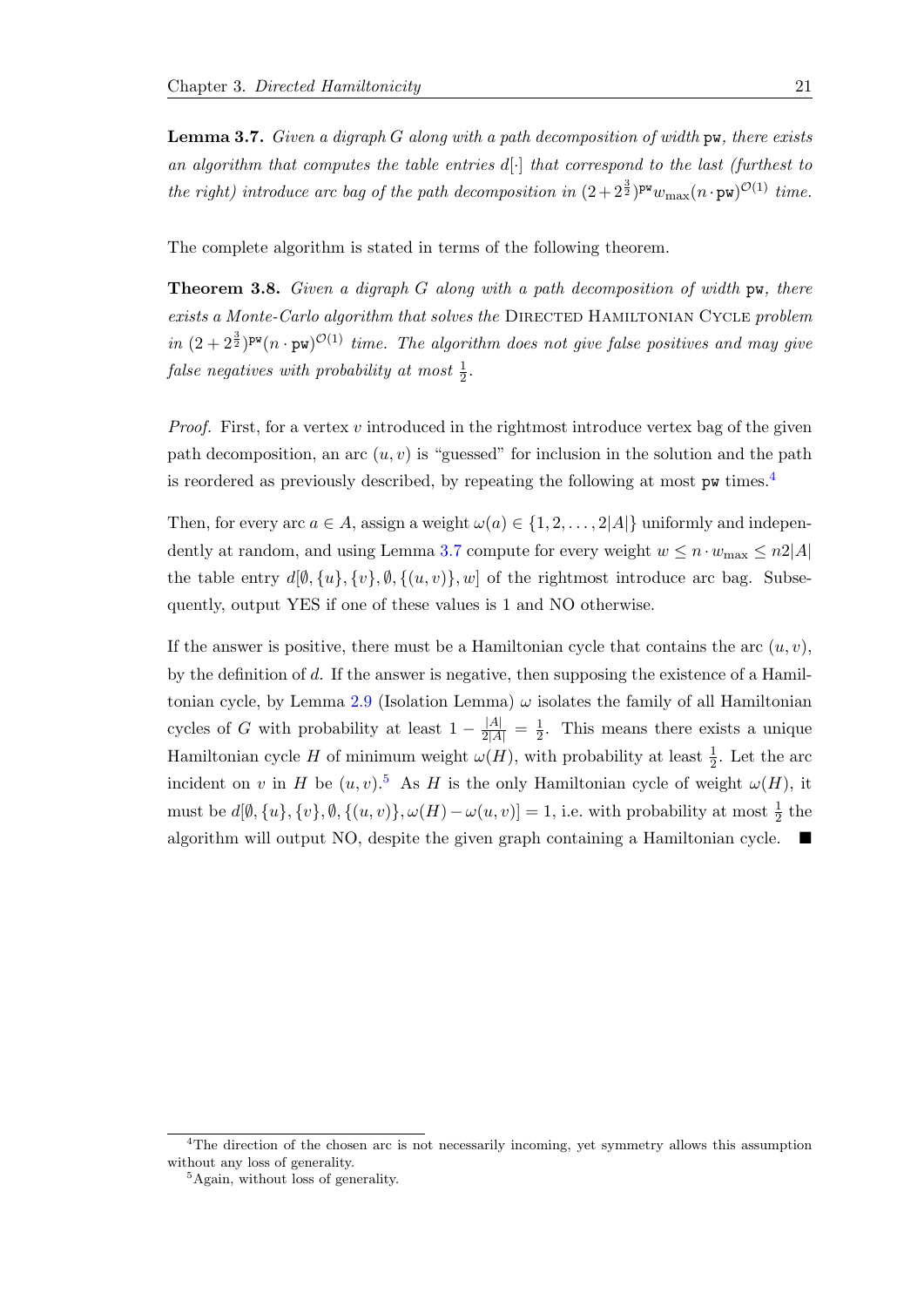### <span id="page-25-0"></span>Chapter 4

# Generalizations to Hamiltonian **Cycle**

The focus of this chapter is on generalizations to the setting of the previous chapters, in particular relation to Hamiltonicity. In previous chapters, the structure and rank of the directed and undirected Matching Connectivity matrices were examined as a middle step towards efficient dynamic programming algorithms on path decompositions.

The crucial elements of this technique were the basis sets of matchings  $\mathbf{X}_t$ , to be used in the computations of the dynamic programming procedure instead of all possible matchings, avoiding redundant computation. Viewing perfect matchings as partitions on a set of elements  $U$ , where every block is constrained to only include two elements, questions naturally arise as to the structure and rank of corresponding matrices that include partitions that consist of larger blocks of elements.

#### <span id="page-25-1"></span>4.1 Our extended setting

In this chapter we consider partitions of a base set  $U$  of  $t$  elements, such that every block consists of k elements. A pair of integers  $t, k$  is called *valid*, if the ratio  $\frac{t}{k}$  is an integer  $\geq 2$ . For any valid pair t, k, two partitions  $M_1$  and  $M_2$  complete each other, if  $M_1 \sqcap M_2 = \{U\}.$ 

In the previous setting where only perfect matchings were considered, each block size was equal to  $k = 2$  (representing an edge) and the number of elements t was always an even integer. Furthermore, the notion of completion between two matchings had a straightforward equivalence: the combination of two matchings  $M_1, M_2$  that completed each other (i.e.  $M_1 \sqcap M_2 = \{U\}$ ) was a Hamiltonian cycle.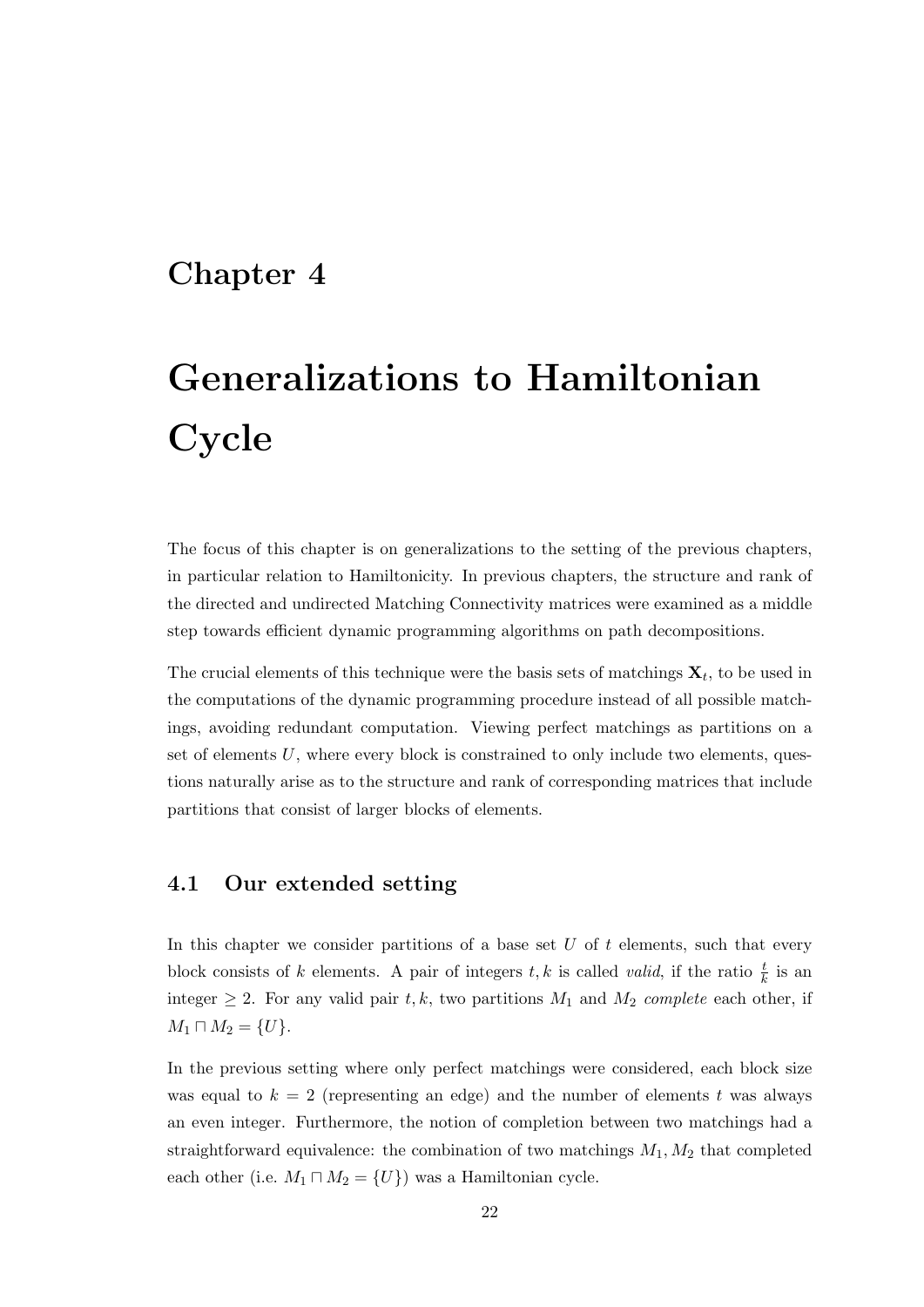In our current context, two partitions can be seen to complete each other if, intuitively, they share no identical blocks and there is a circular and exhaustive sequence of blocks alternating between the two partitions (without repetition), such that consecutive blocks in the sequence share some element(s). The following observation can help clarify the essence of this notion (see also the examples in Section 4.2).

**Observation 4.1** (Premise for completion). For all valid  $t, k$ , if for any two partitions M and M' it is  $M \cap M' = \{U\}$ , then for any number and choice of blocks  $b_i$  from M, with  $\bigcup_{\forall i} b_i = X \subset U$ , there can be no choice of blocks  $b'_j$  from M', with  $\bigcup_{\forall j} b'_j = X' \subseteq U$ , such that  $X = X'$ , i.e. for any two partitions that complete each other, the union of any choice of blocks (but not all) from one partition can not result in the exact same elements as any choice of blocks from the other partition, and vice-versa.

As an aid to visualizing the above observation, consider the case of  $k = 2$ : two perfect matchings do not result in a Hamiltonian cycle if any partial choice of edges from one matching results in the exact same set of vertices as any partial choice of edges from the other matching. This fact about completion directly generalizes for larger values of  $k$ .

In previous chapters, possible redundancy in the connectivity capabilities of perfect matchings was evaluated based on characterizations from linear algebra, namely the rank (and basis identification) of matrices indexed by all possible perfect matchings on sets of a given size. In parallel, we now investigate a related notion, termed *irreducibility* of a set of partitions, formally defined next.

<span id="page-26-0"></span>**Definition 4.2** (Irreducibility). For some valid t, k, a set of partitions  $\mathcal{R} = \{R, R\}$ ,  $|R| = |\bar{R}| = \frac{|\mathcal{R}|}{2}$  $\frac{1}{2}$  is *irreducible* for t, k, if the following conditions hold:

- a. For every  $M \in R$ , there is a unique  $\overline{M} \in \overline{R}$  (the *complement* of M), such that  $M \sqcap \overline{M} = \{U\}.$
- b. For any partition  $M_* \notin \mathcal{R}$  (under t, k), there is at least one  $M \in \mathcal{R}$ , such that  $M \sqcap M_* = \{U\}.$

The largest such set of partitions  $R$  for some valid  $t, k$  is called maximum irreducible. Maximum irreducible sets of partitions are of interest since they retain the property of capturing the essential (non-duplicate) capability for connection, in the same way our basis matchings did in previous chapters (being a set of perfect matchings whose size exactly matches the rank of  $\mathcal{H}_t$ .

As an example of these connectivity capabilities, consider a basis set  $X_t$  of perfect matchings: any other possible perfect matching  $M' \notin \mathbf{X}_t$  is guaranteed to be completed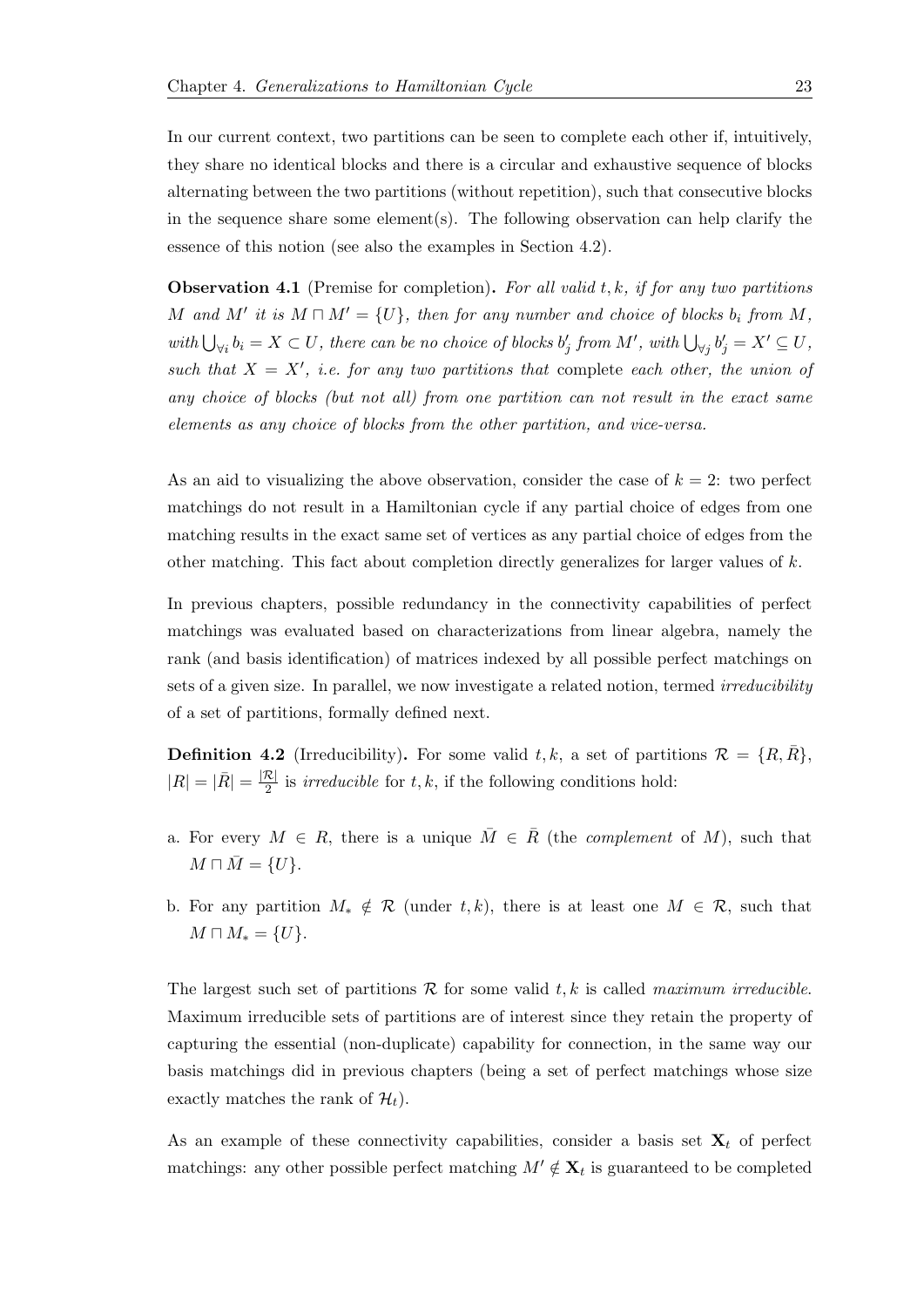by at least one perfect matching  $M \in \mathbf{X}_t$  from the basis set and furthermore, each perfect matching within the basis set only completes one other perfect matching from inside the basis set.

Any maximum irreducible set of partitions has the same property and additionally, the fact these partitions form a permutation sub-matrix in the equivalent matrices to  $\mathcal{H}_t$  for higher values of k will enable us to show a lower bound on the rank of these matrices in the following sections (see Corollary [4.8\)](#page-32-0).

Another useful observation concerning maximum irreducible sets is the following.

**Observation 4.3.** For all valid  $t, k$ , if the size of any maximum irreducible set is  $l$ , then any other set of partitions  $\mathcal{R}$ , with  $|\mathcal{R}| = l$ , that satisfies only the first condition of Definition  $4.2$  is maximum irreducible as well.

Intuitively, the above states that any set of size equal to some maximum irreducible set, that includes pairs of partitions that only complete each other within the set will include at least one partition that completes any other partition outside the set. To picture why this holds, consider the alternative: suppose some partition outside the given set is not completed by any partition within, then addition of this partition in the set (and some other completing it) would yield a larger set. This allows for characterization of some set of partitions as maximum irreducible, based solely on its size and inner organization.

#### <span id="page-27-0"></span>4.2 An irreducible set of partitions

This section describes the construction of an irreducible set  $\mathbf{X}_{t,k}$  of partitions for every choice of t, k. These sets can be seen to generalize the basis sets  $X_t$  of perfect matchings (Definition [2.4\)](#page-12-1). In intuitive terms, the main idea of keeping connectivity restricted to elements that are relatively close together with respect to some ordering is retained here.

More formally, let the base set be  $U_t := \{0, 1, \ldots, t-1\}$  and  $\Pi_k(U_t)$  denote the set of all partitions on t elements, where every block is of size k. Also, let  $S_{t,k}$  denote the set of all possible blocks in partitions from  $\Pi_k(U_t)$ . We define  $f(M, \{u_1, \ldots, u_l\}, \{v_1, \ldots, v_l\})$ :  $\Pi_k(U_t) \times S_{t,k} \times S_{t,k} \to \Pi_k(U_t)$ , with  $u_i, v_i \in U_t, \forall 1 \leq i \leq l$ , to be a function that removes every  $u_i$  from the block that includes it in M, and replaces it with  $v_i$  in the same block.<sup>[1](#page-27-1)</sup> The formal definition of  $\mathbf{X}_{t,k}$  is the following:

<span id="page-27-1"></span><sup>&</sup>lt;sup>1</sup>In fact, this definition of  $f(\cdot, \cdot, \cdot)$  allows for partitions whose blocks may contain a multiple of k elements, instead of exactly  $k$ . Definitions and results stated in this section apply for both cases, yet as by Definition  $4.4$  our basis partitions only have blocks of size exactly k, this simplification was adopted here for clarity. See Section [4.3](#page-31-0) for more details.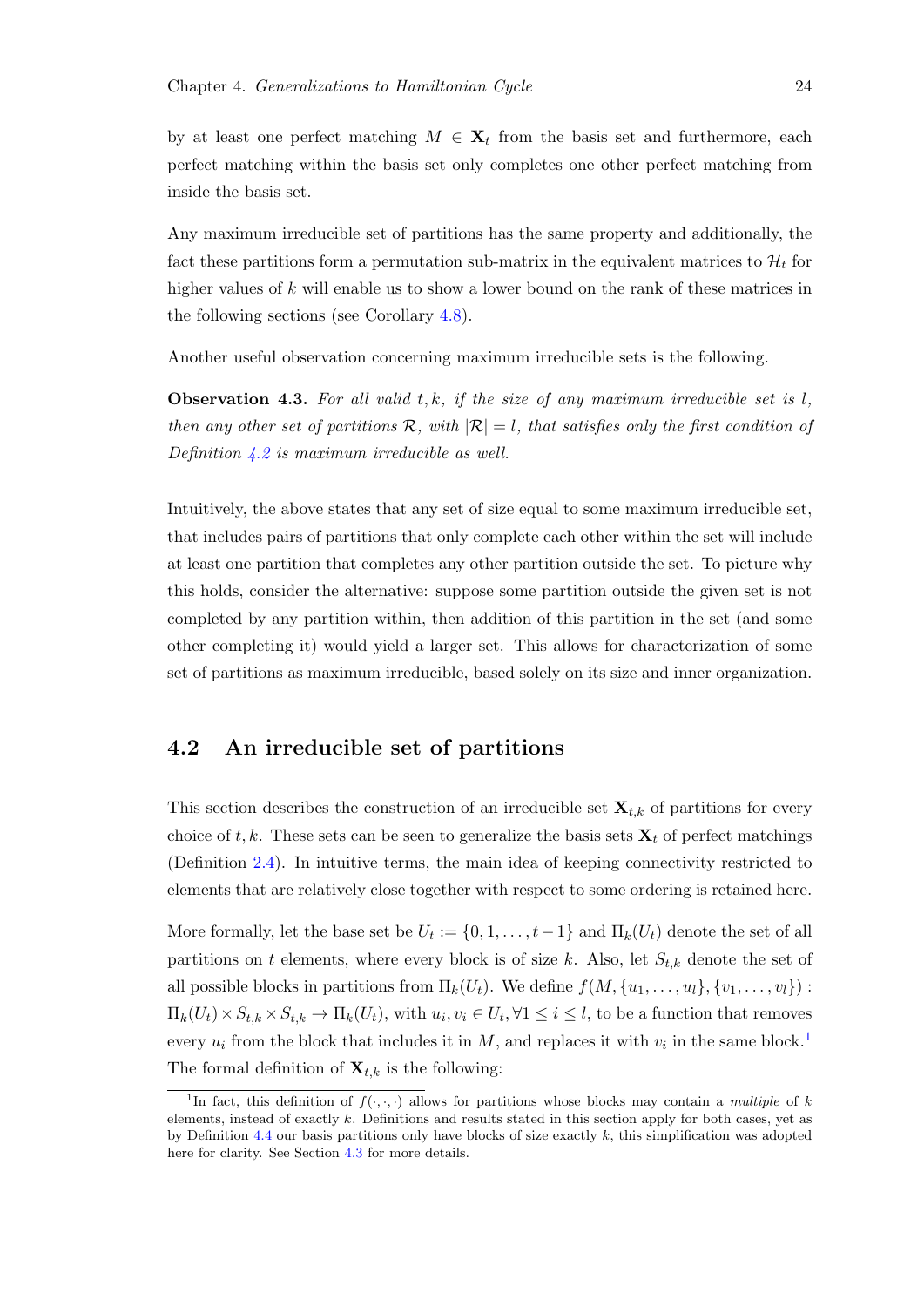<span id="page-28-1"></span>**Definition 4.4.** For  $t = k$ , let  $\epsilon$  denote the empty string and  $X_k(k, \epsilon) := \{0, 1, \ldots, k-1\},$ while  $\mathbf{X}_{k,k} := \{X_k(k,\epsilon)\}\.$  For  $\frac{t}{k} \geq 2$ , let  $\alpha$  be a bit-string of length  $\frac{t}{k} - 2$ . Partitions  $X_k(t, a0)$  and  $X_k(t, a1)$  on t, k are defined as follows:

$$
X_k(t, a0) := X_k(t - k, a) \cup \left\{ \{t - k, t - k + 1, \dots, t - 1\} \right\}.
$$
  
If  $\frac{t}{k}$  is even:  

$$
X_k(t, a1) := f\left(X_k(t - k, a), \{t - \left[\frac{3k}{2}\right], \dots, t - k - 1\}, \{t - k, \dots, t - \left[\frac{k}{2}\right]\}\right)
$$

$$
\cup \left\{ \{t - \left[\frac{3k}{2}\right], \dots, t - k - 1\}, \{\left[\frac{k}{2}\right] + 1, \dots, t - 1\}\right\}.
$$
If  $\frac{t}{k}$  is odd:  

$$
X_k(t, a1) := f\left(X_k(t - k, a), \{t - \left[\frac{3k}{2}\right], \dots, t - k - 1\}, \{t - k, \dots, t - \left[\frac{k}{2}\right]\}\right)
$$

$$
\cup \left\{ \{t - \left[\frac{3k}{2}\right], \dots, t - k - 1\}, \{\left[\frac{k}{2}\right] + 1, \dots, t - 1\}\right\}.
$$

Using the shorthand  $X_k(a)$  for  $X_k(k|a| + k, a)$ , since a determines the size t of the base set  $U_t$ , let  $\mathbf{X}_{t,k}$  be the set of all partitions  $X := X_k(t,a)$  for any bit-string a of length  $\frac{t}{k} - 1.$ 

As with Definition [2.4,](#page-12-1) the above is a rather too technical definition to provide intuition on the actual structure of these irreducible sets. Towards that end, we present the following two pairs of examples, shown in Figure [4.1](#page-28-0) and Figure [4.2.](#page-29-0)

<span id="page-28-0"></span>

FIGURE 4.1: Example partitions from  $X_{12,3}$ .

In the examples shown in Figure [4.1,](#page-28-0) the base set is  $U_{12} = \{0, \ldots, 11\}$  and  $k = 3$ , i.e. we only consider partitions on 12 elements, such that each of their blocks contains 3 elements. The two partitions shown in Figure [4.1](#page-28-0) are  $X_3(010)$  and  $X_3(101)$ , on the left and right side of the figure, respectively. Elements can be seen as divided in successive groups (delimited by vertical lines in the figure) and each bit of the bit-string as assigned to every group, with the exception of the last two groups, for which no bit is required. Furthermore, the color of each element denotes the block it is placed in each partition.

Now, depending on the bit assigned to each group (being 0 or 1), all elements of that group that are not already included in some block by the partition, are placed in a block together with either the upper elements of the next group (bit equals 0), or with the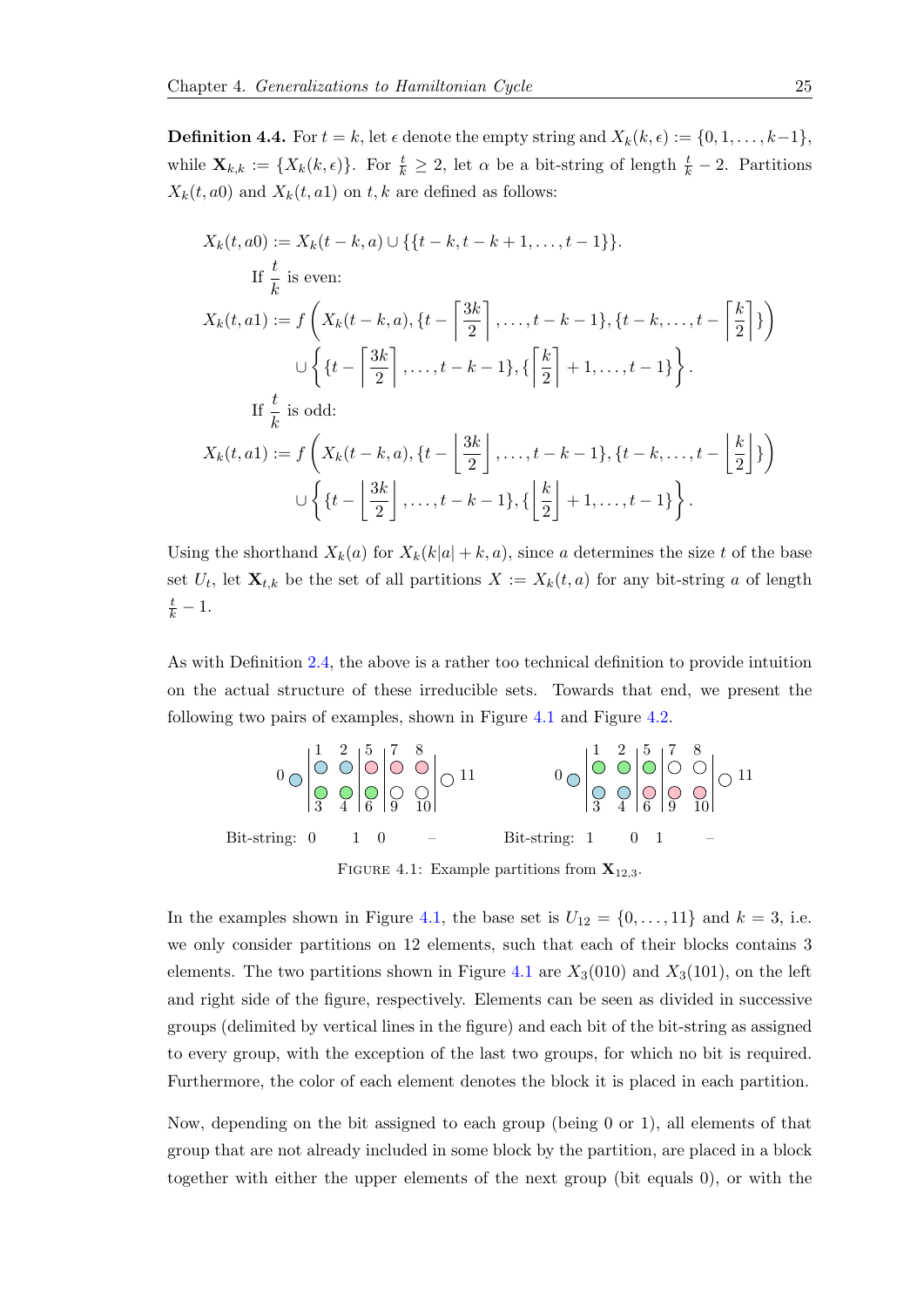lower elements of the next group (bit equals 1): consider the partition shown on the left in Figure [4.1](#page-28-0) ( $X_3(010)$ ). The first bit is 0, so element 0 is included in a block together with elements 1 and 2. The second bit being 1, the remaining elements of the second group (3 and 4) are included in a block together with element 6, being the lower element of the next group. Finally, the last bit being 0, element 5 is included in a block with the upper elements of the next group (7 and 8), which only allows the last remaining elements (9,10 and 11) to be included in the same block. Conversely, observe that the partition shown on the right in Figure [4.1](#page-28-0)  $(X_3(101))$ , due to its bit-string being the exact complement of  $X_3(010)$ , this partition assigns elements in an exactly opposite manner.

<span id="page-29-0"></span>

In the examples shown in Figure [4.2,](#page-29-0) the base set is  $U_{16}$  and  $k = 4$ , i.e. we only consider partitions on 16 elements, such that each of their blocks contains 4 elements. The two partitions shown in Figure [4.2](#page-29-0) are  $X_4(001)$  and  $X_4(111)$ , on the left and right side of the figure, respectively. As in the previous examples, elements can again be seen as divided in successive groups (delimited by vertical lines), each bit of the bit-string as assigned to every group, with the exception of the last two groups, and color again denotes the block each partition assigns every element in. The same ideas are applied to the construction of these partitions, as described in the previous example.

The general intuition behind this construction is the following: based on all bit-strings of length  $\frac{t}{k} - 1$ , the set  $\mathbf{X}_{t,k}$  includes all partitions in which every block has exactly one vertical line dividing it and on either side of the line, the block includes all elements that are placed on the upper, or lower part of their group.

When recursively constructing further partitions following the addition of k extra elements to  $U_t$ , these elements will always either be blocked together in the new partition, or (almost) half the elements in the last block of the previous partition will be replaced by (almost) half the new elements and subsequently blocked together with the rest of the new elements, depending on whether the new last bit of the bit-string is 0, or 1, respectively.

The sets  $\mathbf{X}_{t,k}$  can be easily seen to generalize the basis sets of perfect matchings  $\mathbf{X}_t$ , extensively used in the previous chapters. The following theorem states that these sets are in fact irreducible for all valid  $t, k$ .

<span id="page-29-1"></span>**Theorem 4.5.** The sets of partitions  $\mathbf{X}_{t,k}$  are irreducible for all valid t, k.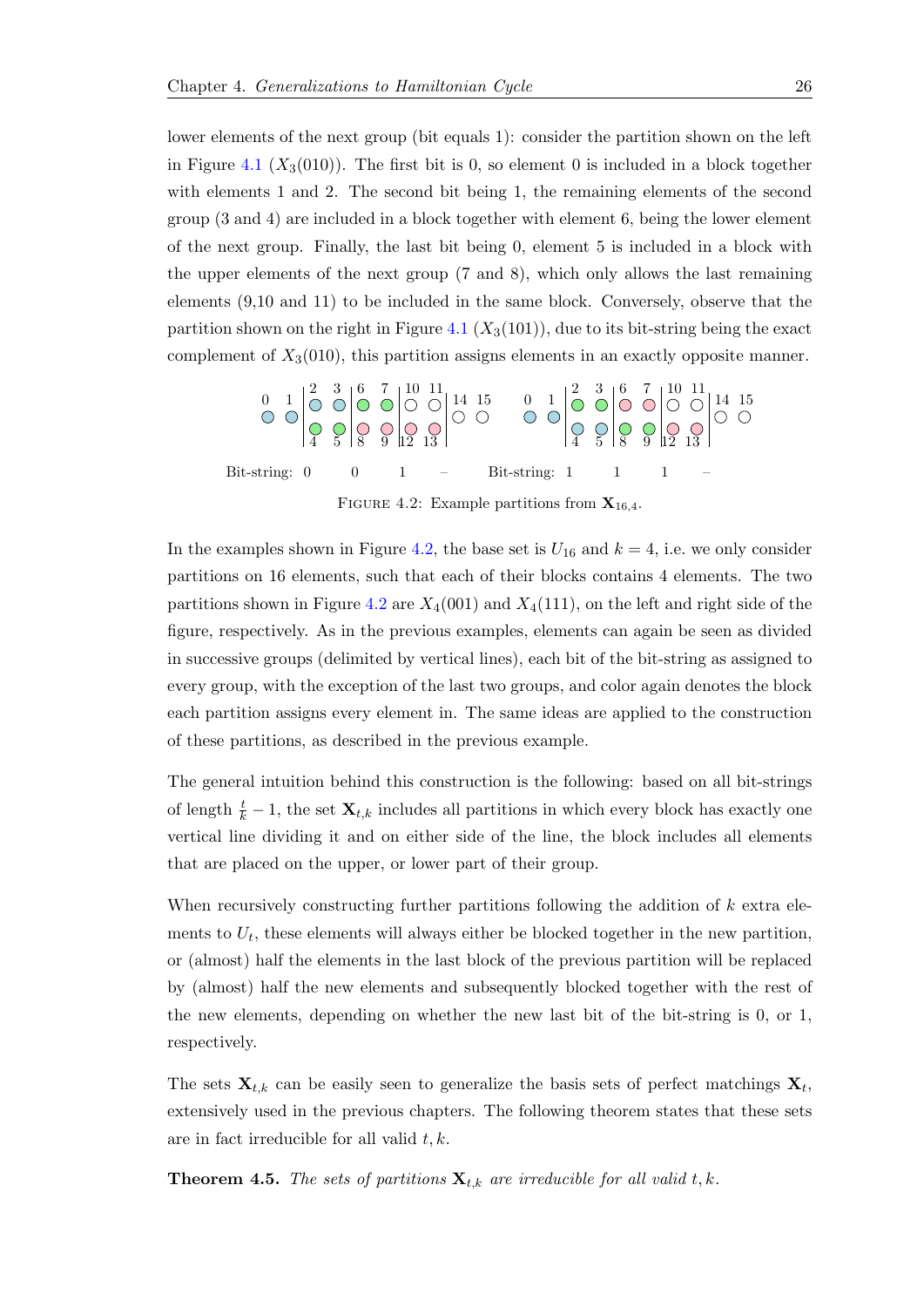*Proof.* First, we will show that for all valid  $t, k$  and bit-strings  $a, b$  of length  $\frac{t}{k} - 1$ , two partitions  $X_k(t, a), X_k(t, b) \in \mathbf{X}_{t,k}$  complete each other, i.e. it is  $X_k(t, a) \cap X_k(t, b) =$  $\{U_t\}$ , if and only if it is  $b = \bar{a}$ , i.e. their generative bit-strings are complementary.

We assume that  $b \neq \bar{a}$ , meaning there is at least one position i (with  $1 \leq i \leq \frac{t}{k} - 1$ ), such that  $a[i] = b[i]$ . We focus on the first such position to occur, meaning that for  $1 \leq j \leq i$ , it is  $a[j] \neq b[j]$ . By definition, partitions  $X_k(t, a)$  and  $X_k(t, b)$  then assign elements in exactly opposite manners, meaning there are no collections of blocks that only appear before group i, such that their unions give the same elements in both  $X_k(t, a), X_k(t, b)$ (see Figure [4.2](#page-29-0) for an example, with  $j \leq 2, i = 3$ ).

Furthermore, since  $a[i] = b[i]$ , both partitions will block the same elements of group i (either upper or lower, depending on the value of  $i$ ) with some elements from the previous group and the other elements will be included in the next block with some elements from the next group, in both partitions. But the unions of all blocks from each partition up to the elements of group i (those selected by the value of i) will then contain exactly the same elements and so  $X_k(t, a) \sqcap X_k(t, b) \neq \{U_k\}$ .<sup>[2](#page-30-0)</sup> On the other hand, if  $a[i] \neq b[i]$ for all  $1 \leq i \leq \frac{t}{k} - 1$ , then we have  $X_k(t, a) \sqcap X_k(t, b) = \{U_t\}$ , as only the unions of all blocks from each partition can contain exactly the same elements (see Figure [4.1](#page-28-0) for an example).

Second, we will show that any partition  $M_0 \notin \mathbf{X}_{t,k}$  is completed by at least two partitions from our set. It is easily verified that in any such partition, at least  $2k$  elements will be in some configuration that is not assigned by any partition included in  $\mathbf{X}_{t,k}$ . Let  $u_1, \ldots, u_{2k}$  be these elements and  $X_0$  be the union of any given choice (and number) of block(s) from  $M_0$ .

If  $u_i \notin X_0$  for every  $i \in [1, 2k]$ , then all given blocks from  $M_0$  whose union is  $X_0$  can be seen to have some implicit bit that would produce them in  $\mathbf{X}_{t,k}$ . All partitions  $M_j$ from  $\mathbf{X}_{t,k}$  that assign complementary bits in the corresponding positions, give unions  $X_j \neq X_0$  and since  $X_0$  does not contain all elements, there are at least two disjoint such partitions in  $\mathbf{X}_{t,k}$ .

Otherwise, if  $X_0$  contains at least one  $u_i$ , then it contains at least k of them: without loss of generality it will be  $u_1, \ldots, u_k \in X_0$  (since  $X_0$  is a union of blocks and includes some  $u_i$ , it must include at least one complete block of them). Again, for any block(s) included in  $X_0$  that could be produced by the definition of  $\mathbf{X}_{t,k}$ , the partitions that assign complementary bits to the corresponding positions always avoid giving the same elements in unison, while any assignment based on the bit(s) that correspond to the groups in which these  $u_1, \ldots, u_k$  belong to, will again produce some disjoint union.

<span id="page-30-0"></span><sup>&</sup>lt;sup>2</sup>Alternatively, this can be seen as a "cut" in the result of the  $\Box$  operation on these partitions.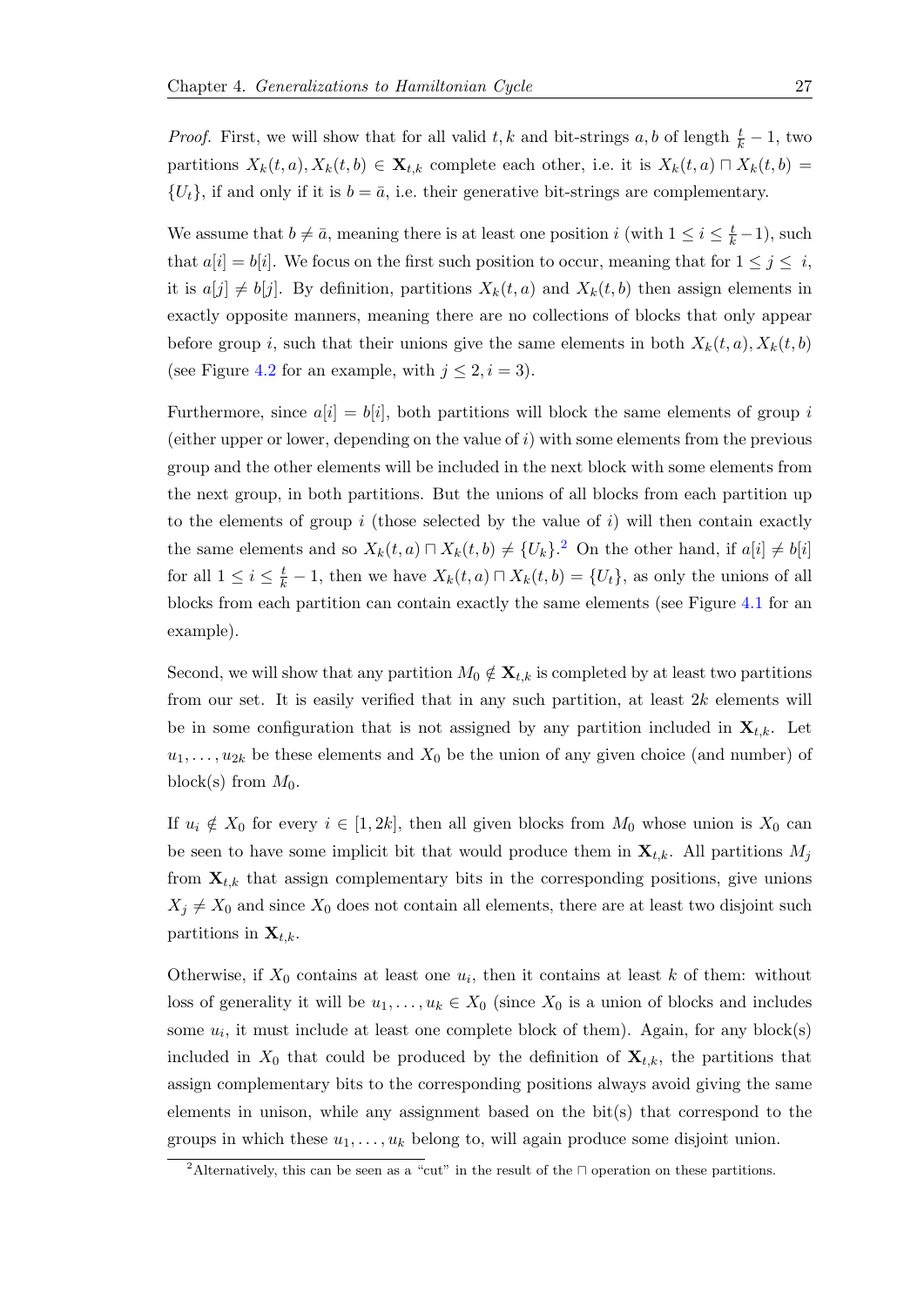Finally, if all  $u_i \in X_0$ , then there are at least two disjoint partitions in  $\mathbf{X}_{t,k}$ , such that no union of blocks from each partition can include exactly the same elements as  $X_0$ , due to symmetry with the first case, since  $u_i \notin (U_t \setminus X_0)$  for every  $i \in [1, 2k]$ .

#### <span id="page-31-0"></span>4.3 Further discussion

This section elaborates on our extended setting considering Hamiltonicity between partitions. First, some clarification is required on the form of the partitions we consider.

As previously mentioned, in our extended setting we consider partitions of a base set  $U_t$ of t elements, such that every block is of size exactly  $k$ . In this setting, we introduced an extension of the basis matchings  $\mathbf{X}_t$  used in previous chapters, namely the irreducible set of partitions  $\mathbf{X}_{t,k}$ . For all valid  $t, k$ , the size of set  $\mathbf{X}_{t,k}$  is  $2^{\frac{t}{k}-1}$ . Despite these sets only including partitions whose blocks are of size exactly  $k$ , their irreducibility can be seen to hold for a broader setting, in which we also consider partitions that group elements in larger blocks, as long as the size of every block is a *multiple* of  $k$ .

In fact, definitions and results stated in the previous sections already take this extended setting in consideration, yet their presentation was focused on the simplification that every block was of size exactly  $k$ , towards a more clear exposition. The analysis of the previous sections (Theorem [4.5](#page-29-1) in particular) is still valid under this more general setup, allowing wider-ranging statements to be made. For instance, from Theorem [4.5](#page-29-1) we know that all sets constructed according to Definition [4.4](#page-28-1) are irreducible for any choice of valid  $t, k$ , yet as there also exist other potentially advantageous irreducible sets of partitions with blocks of size exactly  $k$ , there might also exist some useful irreducible sets of partitions with larger blocks.

One constraint on the organization of any maximum irreducible set, however, is exposed by the following observation. For all valid  $t, k$ , let the *trivial* partition be the one that groups all elements of U into a single block.

**Observation 4.6.** For all valid  $t, k$ , no maximum irreducible set contains the trivial partition.

Intuitively, any trivial partition consisting of just one block does not offer enough connectivity potential to be included in some maximum irreducible set, the purpose of which is precisely to capture the essential connectivity capabilities of all possible partitions.

The significance of maximum irreducible sets and their characteristics is underlined by the following statements, that place our discussion in a specific context. We consider the Partition Connectivity matrix  $\mathcal{C}_{t,k}$ , an extension of matrix  $\mathcal{H}_t$  for higher values of k.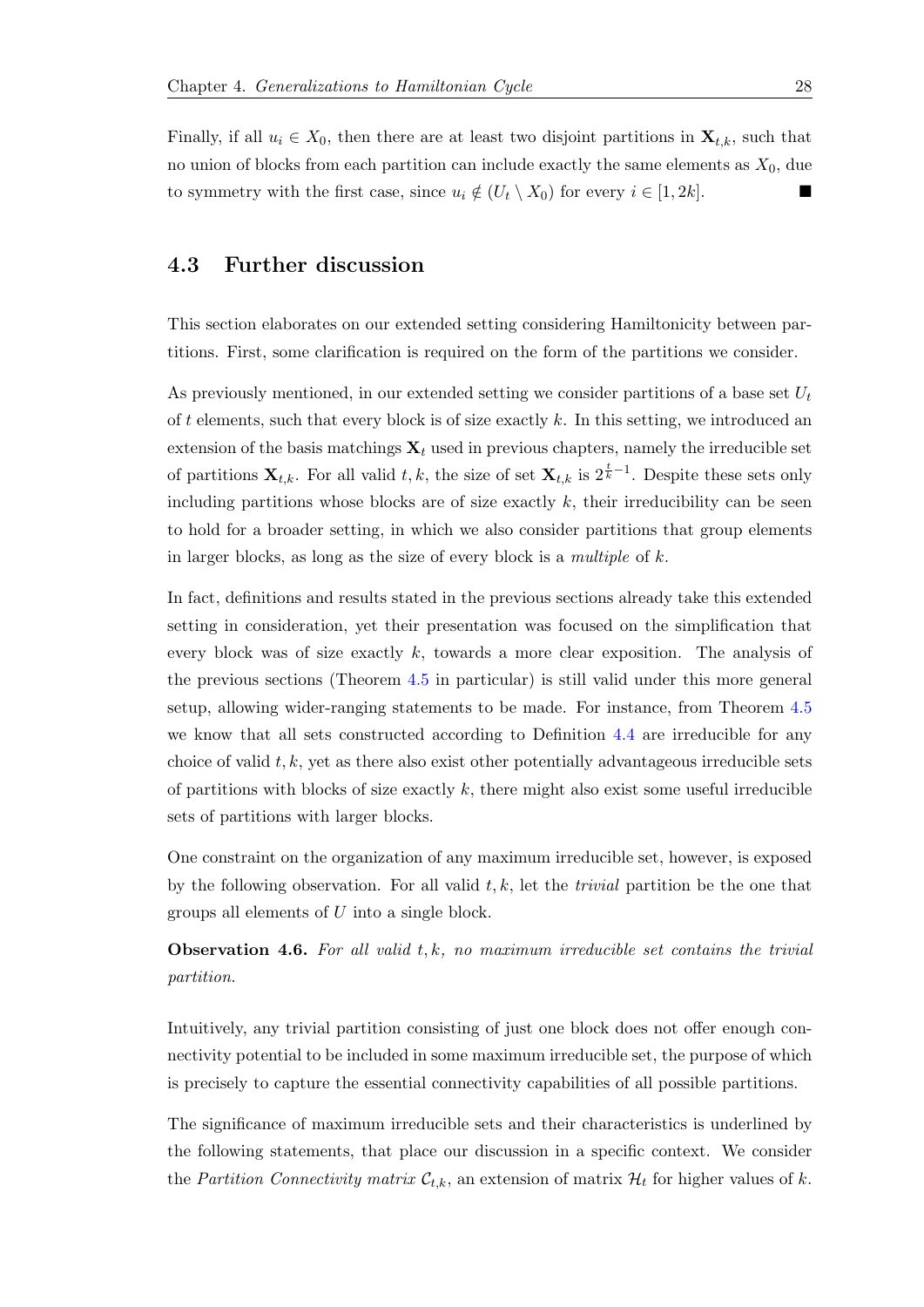**Definition 4.7.** For all valid t, k, let the *Partition Connectivity matrix*  $\mathcal{C}_{t,k}$  be the matrix that has rows and columns both labeled by all possible partitions of  $t$  elements, such that in every partition the size of any block is a multiple of k and an entry  $\mathcal{C}_{t,k}[M_1, M_2]$ is 1, if  $M_1 \sqcap M_2 = \{U_t\}$  and 0 otherwise.

From Theorem [4.5,](#page-29-1) we immediately get the following lower bound on the rank of  $\mathcal{C}_{t,k}$ , as the sub-matrix induced by all rows and columns of all partitions in  $\mathbf{X}_{t,k}$  is a permutation matrix of size  $2^{\frac{t}{k}-1} \times 2^{\frac{t}{k}-1}$ .

<span id="page-32-0"></span>**Corollary 4.8.** For all valid t, k the rank of matrix  $\mathcal{C}_{t,k}$  is at least  $2^{\frac{t}{k}-1}$ , over  $GF(2)$ .

Despite convincing hints providing strong indication towards it and some effort to provide a matching upper bound on the rank of  $\mathcal{C}_{t,k}$ , we were unable to prove the following:

<span id="page-32-1"></span>**Conjecture 4.9.** The sets of partitions  $\mathbf{X}_{t,k}$  are maximum irreducible for all valid t, k.

The above would imply there is no other possible set that defines a permutation submatrix within  $\mathcal{C}_{t,k}$ , a statement supported by the apparent structure of  $\mathcal{C}_{t,k}$ . Since for  $k = 2$ , the setting conforms to the one studied in [\[14\]](#page-35-6) (and previous chapters), where maximum irreducible sets  $\mathbf{X}_t$  were shown to be of size  $2^{\frac{t}{2}-1}$ , and due to other intermediate observations implying there is no implicit difference between settings defined by each particular choice of k, the validity of the above conjecture seems overt, yet rigorous proof remains elusive.

On the other hand, even if the size of any permutation sub-matrix within  $\mathcal{C}_{t,k}$  is indeed bounded above by  $2^{\frac{t}{2}-1} \times 2^{\frac{t}{2}-1}$ , this would not be as strong a statement as the following:

<span id="page-32-2"></span>**Conjecture 4.10.** For all valid t, k the rank of matrix  $\mathcal{C}_{t,k}$  is exactly  $2^{\frac{t}{k}-1}$  over  $GF(2)$ .

If shown to hold, the above statement would provide a special case of Bollobás' wellknown "Two Families" theorem (see [\[24,](#page-36-12) Theorem 8.7]). Due to the importance of this result in extremal set theory, the above conjecture could have a number of useful repercussions, yet the probable non-triviality of a potential proof needs be emphasized.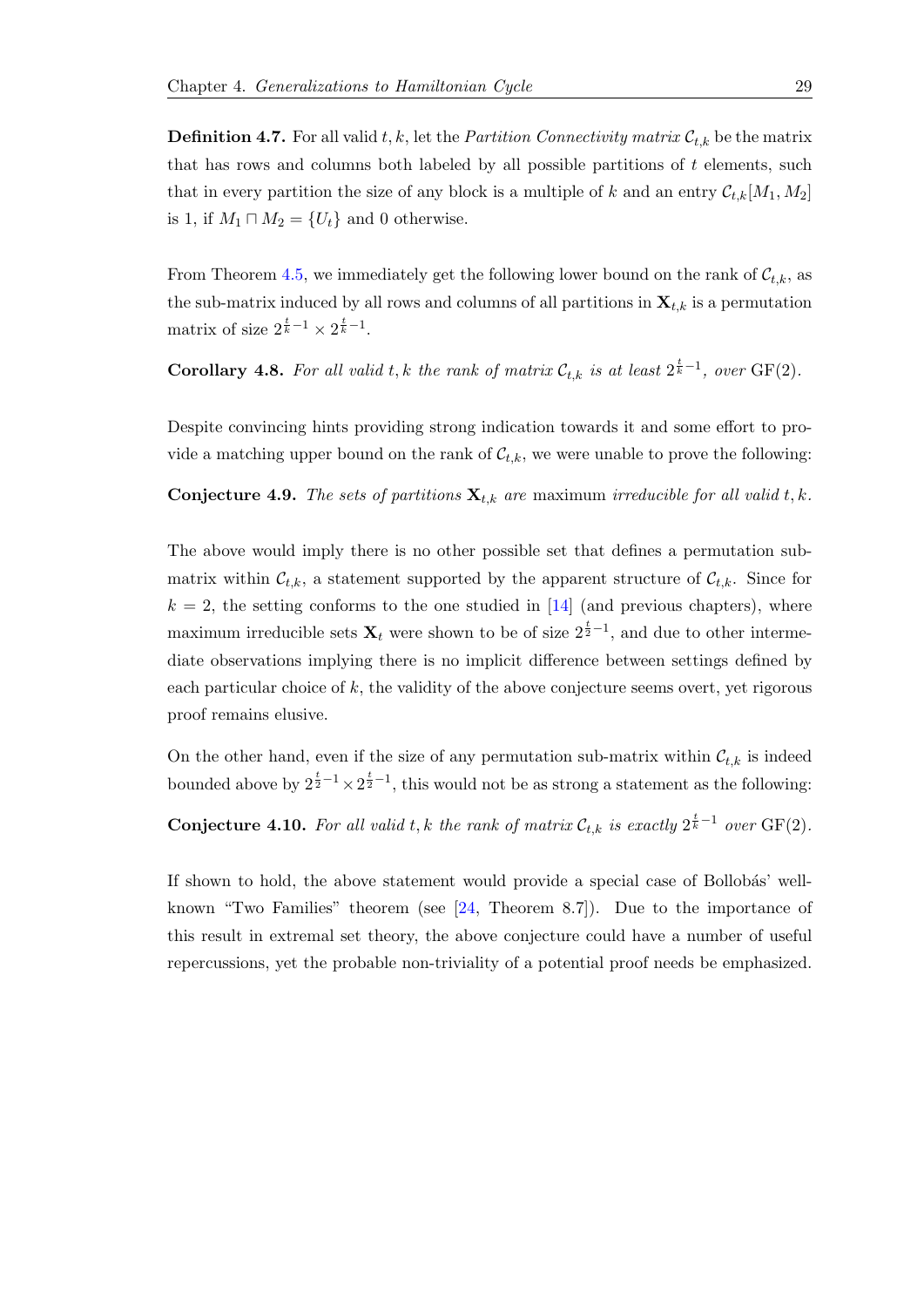### <span id="page-33-0"></span>Chapter 5

# Conclusion

In this thesis, we discussed a recent approach to solving the HAMILTONIAN CYCLE problem on path decompositions and some of its subsequent consequences. This approach makes use of structural characterizations obtained from insights on connectivity potential offered by perfect matchings, via a viewpoint influenced by linear algebra.

After a brief outline of this novel perspective, we presented similar results for the directed version of the problem, i.e. we showed that a set of matchings  $X_t$  forms a basis of the Directed Matching Connectivity matrix  $\mathcal{D}_t$ , capturing the essential capability for Hamiltonicity. We showed explicit construction and application of this set and subsequently obtained a Monte Carlo algorithm that solves the decision version of DIRECTED HAMILTONIAN CYCLE on a given path decomposition of width pw in  $(2+2^{\frac{3}{2}})^{\mathsf{pw}}(n\!\cdot\! \mathsf{pw})^{\mathcal{O}(1)}$ time via dynamic programming.

Moreover, we considered a generalized setting in which we investigated Hamiltonicity among partitions of elements, instead of only unions of perfect matchings. After extending our framework by introducing expanded definitions of the useful concepts, we were able to show how to construct sets of partitions  $\mathbf{X}_{t,k}$  that retain the property of encapsulating non-redundant connectivity capability, while also providing a lower bound on the rank of the generalized Partition Connectivity matrix  $\mathcal{C}_{t,k}$ .

This investigation leads to a number of interesting open problems, such as finding for-mal proofs for Conjecture [4.9](#page-32-1) that concerns an upper bound on the rank of  $\mathcal{D}_{t,k}$ , and Conjecture [4.10](#page-32-2) that aims to determine it precisely, while also representing a special case of the well-known Bollobás' theorem.

Finally, other intriguing directions for future research would be to explore the range of problems to which this rank-based approach could be beneficially applied, or examine whether our own results could be easily derandomized and improved.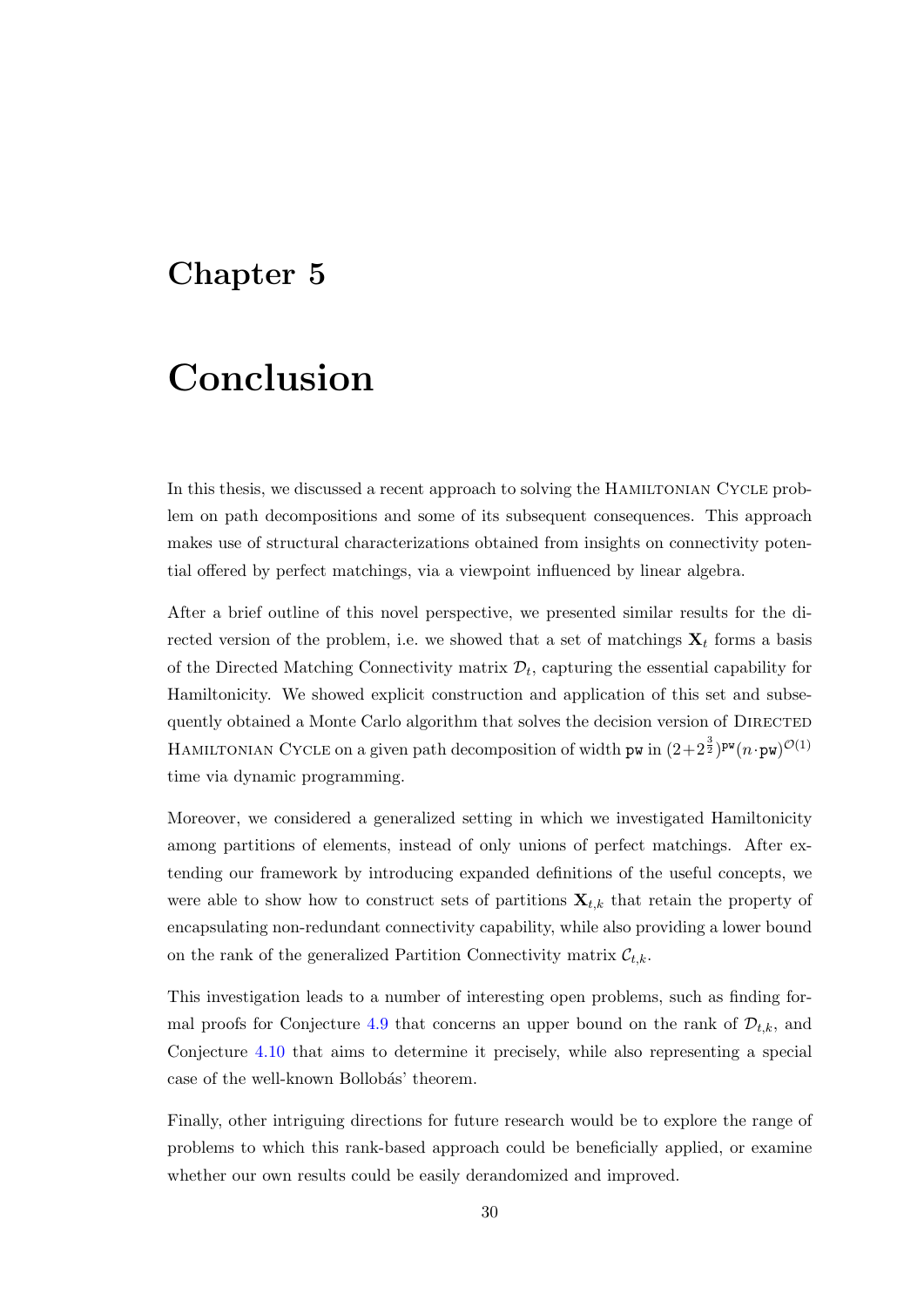# <span id="page-34-0"></span>Bibliography

- <span id="page-34-1"></span>[1] Sanjeev Arora. Polynomial time approximation schemes for Euclidean traveling salesman and other geometric problems. Journal of the ACM (JACM), 45(5):753– 782, 1998.
- <span id="page-34-3"></span>[2] Eric T. Bax. Inclusion and exclusion algorithm for the Hamiltonian path problem. Information Processing Letters, 47(4):203–207, 1993.
- <span id="page-34-2"></span>[3] Richard Bellman. Dynamic programming treatment of the travelling salesman problem. Journal of the ACM (JACM), (1):61–63, 1962.
- <span id="page-34-6"></span>[4] Andreas Björklund. Determinant Sums for Undirected Hamiltonicity. In *Proceedings* of the 2010 IEEE 51st Annual Symposium on Foundations of Computer Science, FOCS '10, pages 173–182. IEEE Computer Society, 2010.
- <span id="page-34-7"></span>[5] Andreas Björklund and Thore Husfeldt. The Parity of Directed Hamiltonian Cycles. In Proceedings of the 2013 IEEE 54th Annual Symposium on Foundations of Computer Science, FOCS '13, pages 727–735.
- <span id="page-34-4"></span>[6] Andreas Björklund, Thore Husfeldt, Petteri Kaski, and Mikko Koivisto. Trimmed Moebius inversion and graphs of bounded degree. Theory of Computing Systems, 47(3):637–654, 2010.
- <span id="page-34-8"></span>[7] Hans L. Bodlaender. A Tourist Guide through Treewidth. Acta Cybernetica, 11: 1–23, 1993.
- <span id="page-34-9"></span>[8] Hans L. Bodlaender. Treewidth: Algorithmic techniques and results. In Mathematical Foundations of Computer Science 1997, volume 1295 of Lecture Notes in Computer Science, pages 19–36. Springer Berlin Heidelberg, 1997.
- <span id="page-34-10"></span>[9] Hans L. Bodlaender, Marek Cygan, Stefan Kratsch, and Jesper Nederlof. Deterministic Single Exponential Time Algorithms for Connectivity Problems Parameterized by Treewidth. ICALP, 40(1):196–207, 2013.
- <span id="page-34-5"></span>[10] Hajo Broersma, Fedor V. Fomin, Pim van t' Hof, and Daniël Paulusma. Fast Exact Algorithms for Hamiltonicity in Claw-Free Graphs. In Graph-Theoretic Concepts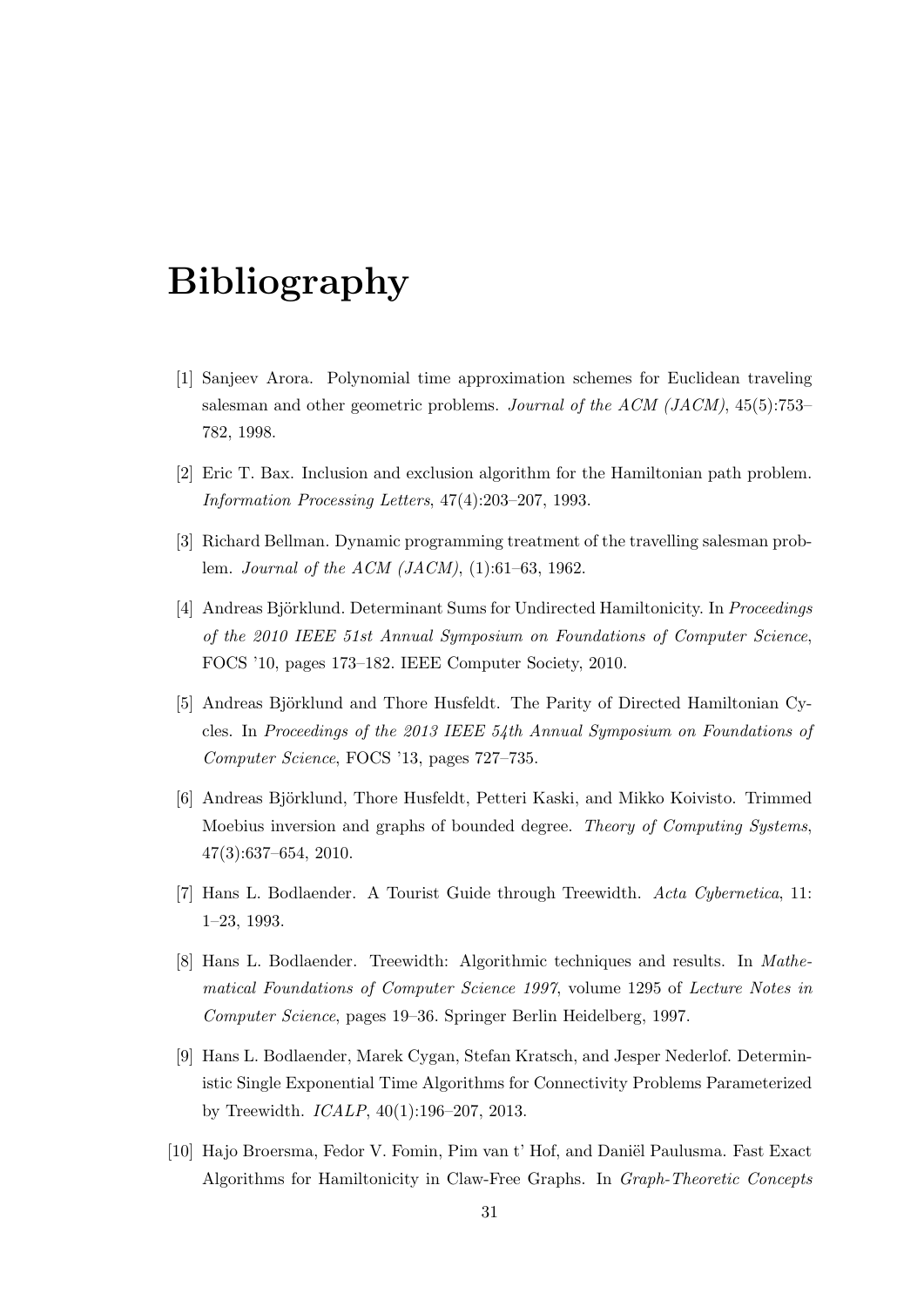in Computer Science, volume 5911 of Lecture Notes in Computer Science, pages 44–53. Springer Berlin Heidelberg, 2010.

- <span id="page-35-1"></span>[11] Nicos Christofides. Worst-Case Analysis of a New Heuristic for the Travelling Salesman Problem. Technical Report, Graduate School of Industrial Administration, Carnegie Mellon University, (388), 1976.
- <span id="page-35-7"></span>[12] Bruno Courcelle. The monadic second-order logic of graphs. I. Recognizable sets of finite graphs. *Information and computation*,  $85(1):12-75$ , 1990.
- <span id="page-35-10"></span>[13] Marek Cygan, Jesper Nederlof, Marcin Pilipczuk, Michal Pilipczuk, Johan van Rooij, and Jakub Onufry Woltaszczyk. Solving connectivity problems parameterized by treewidth in single exponential time. In Proceedings of the 2011 IEEE 52nd Annual Symposium on Foundations of Computer Science, FOCS '11, pages 150–159, 2011.
- <span id="page-35-6"></span>[14] Marek Cygan, Stefan Kratsch, and Jesper Nederlof. Fast Hamiltonicity Checking via Bases of Perfect Matchings. In Proceedings of the Forty-fifth Annual ACM Symposium on Theory of Computing, STOC '13, pages 301–310. ACM, 2013.
- <span id="page-35-4"></span>[15] David Eppstein. The Traveling Salesman Problem for Cubic Graphs. Journal of Graph Algorithms and Applications., 11(1):61–81, 2007.
- <span id="page-35-3"></span>[16] Fedor V. Fomin and Dieter Kratsch. Exact Exponential Algorithms. Springer-Verlag New York, Inc., 2010.
- <span id="page-35-0"></span>[17] Michael R. Garey, David S. Johnson, and Larry Stockmeyer. Some simplified NPcomplete graph problems. Theoretical Computer Science, pages 237–267, 1976.
- <span id="page-35-5"></span>[18] Heidi Gebauer. On the Number of Hamilton Cycles in Bounded Degree Graphs. In Proceedings of the Fifth Workshop on Analytic Algorithmics and Combinatorics, ANALCO 2008, pages 241–248, 2008.
- <span id="page-35-8"></span>[19] Mika Göös and Jukka Suomela. Locally checkable proofs. In *Proceedings of the 30th* Annual ACM SIGACT-SIGOPS Symposium on Principles of Distributed Computing, PODC '11, pages 159–168. ACM, 2011.
- <span id="page-35-2"></span>[20] Michael Held and Richard M. Karp. A dynamic programming approach to sequencing problems. In Proceedings of the 1961 16th ACM National Meeting, ACM '61, pages 71.201–71.204. ACM, 1961.
- <span id="page-35-9"></span>[21] Russell Impagliazzo and Ramamohan Paturi. On the Complexity of k-SAT. Journal of Computer and System Sciences, 62(2):367–375, 2001.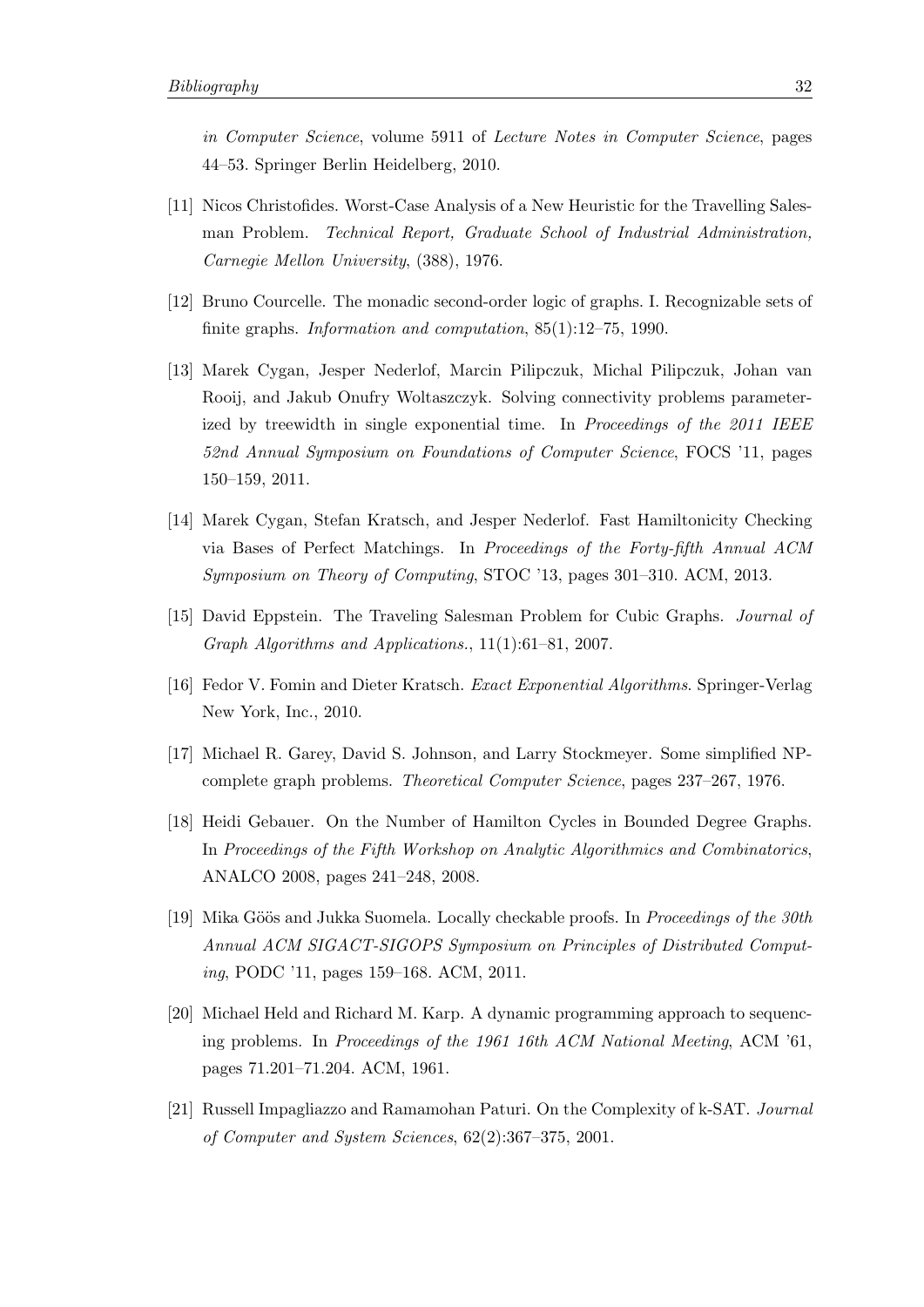- <span id="page-36-7"></span>[22] Russell Impagliazzo, Ramamohan Paturi, and Francis Zane. Which Problems Have Strongly Exponential Complexity? Journal of Computer and System Sciences, 63  $(4):512-530, 2001.$
- <span id="page-36-4"></span>[23] Kazuo Iwama and Takuya Nakashima. An Improved Exact Algorithm for Cubic Graph TSP. In Computing and Combinatorics, volume 4598 of Lecture Notes in Computer Science, pages 108–117. 2007.
- <span id="page-36-12"></span>[24] Stasys Jukna. Extremal Combinatorics. Texts in Theoretical Computer Science. Springer, Berlin Heidelberg, 2001.
- <span id="page-36-0"></span>[25] Richard M. Karp. Reducibility Among Combinatorial Problems. In Raymond E Miller and James W Thatcher, editors, Complexity of Computer Computations, pages 85–103. Plenum Press, 1972.
- <span id="page-36-3"></span>[26] Richard M. Karp. Dynamic programming meets the principle of inclusion and exclusion. Operations Research Letters, I(2):49–51, 1982.
- <span id="page-36-5"></span>[27] Jon Kleinberg and Eva Tardos. Algorithm Design. Addison-Wesley Longman Publishing Co., Inc., 2005.
- <span id="page-36-10"></span>[28] Ton Kloks. Treewidth: Computations and Approximations, volume 842 of Lecture Notes in Computer Science. Springer-Verlag, 1994.
- <span id="page-36-2"></span>[29] Shu Lin and Brian W. Kernighan. An Effective Heuristic Algorithm for the Traveling-Salesman Problem An Effective Heuristic Algorithm for the Traveling-Salesman Problem. Operations Research, 21:498–516, 1973.
- <span id="page-36-8"></span>[30] Daniel Lokshtanov, Dániel Marx, and Saket Saurabh. Known Algorithms on Graphs of Bounded Treewidth Are Probably Optimal. In Proceedings of the Twenty-second Annual ACM-SIAM Symposium on Discrete Algorithms, SODA '11, pages 777–789, 2011.
- <span id="page-36-11"></span>[31] Ketan Mulmuley, Umesh V. Vazirani, and Vijay V. Vazirani. Matching is as easy as matrix inversion. Combinatorica, 7(1):105–113, 1987.
- <span id="page-36-6"></span>[32] Rolf Niedermeier. Invitation to Fixed-Parameter Algorithms. Oxford Lecture Series in Mathematics and Its Applications. Oxford University Press, 2006.
- <span id="page-36-1"></span>[33] Ján Plesník. The NP-Completeness of the Hamiltonian Cycle Problem in Planar Digraphs with Degree Bound Two. Information Processing Letters, 8(4):199–201, 1979.
- <span id="page-36-9"></span>[34] Neil Robertson and Paul D. Seymour. Graph minors. I. Excluding a forest. *Journal* of Combinatorial Theory, Series B, 35(1):39–61, 1983.